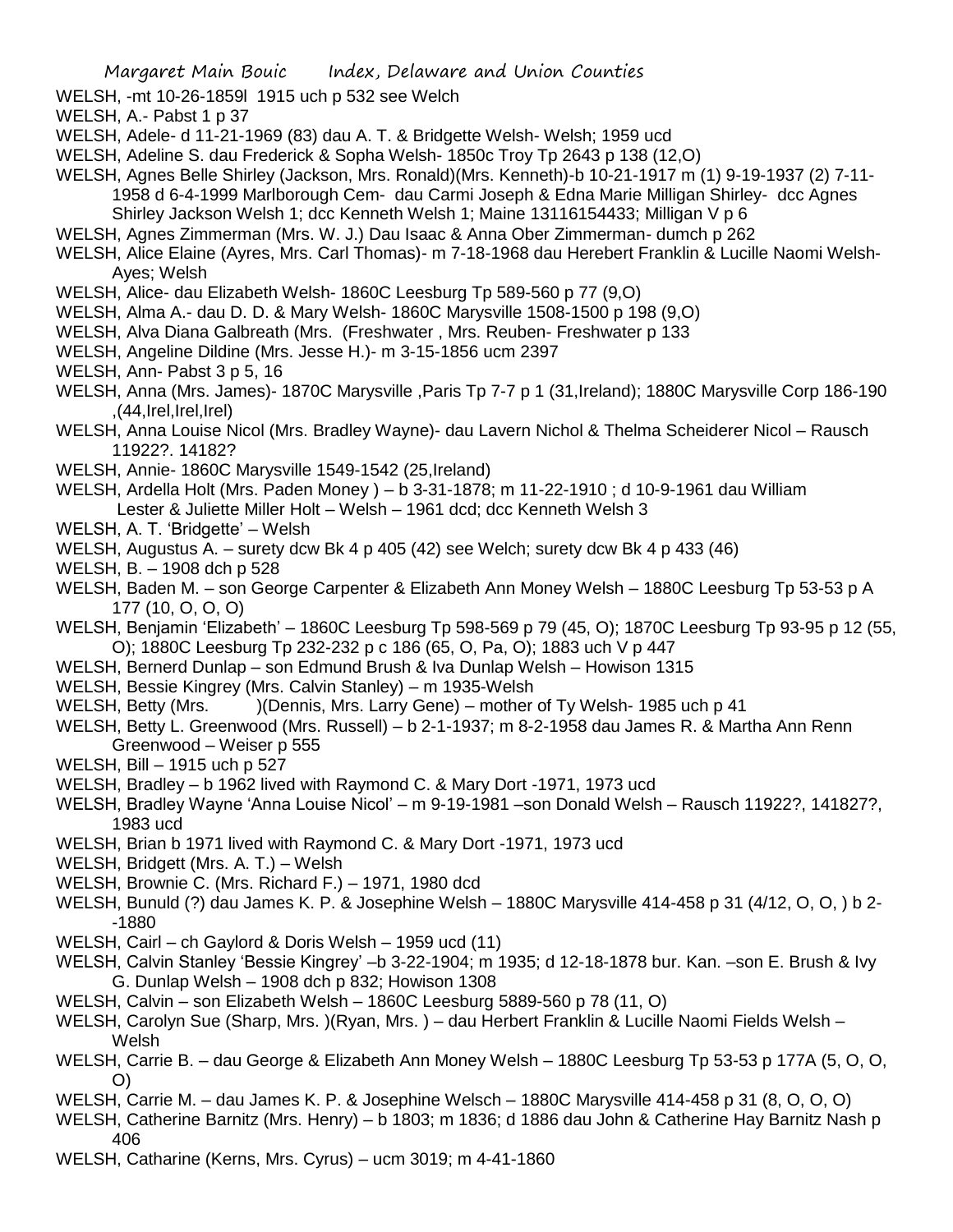Margaret Main Bouic Index, Delaware and Union Counties WELSH, Celesta – dau D. D. & Mary Welsh – 1860C Marysville 1508-1500 p 198 (18, O) WELSH, Charles – son James M. & Mariah Hempstead Welsh – 1860C Paris Tp Marysville 1430-1420 p 188 (6, O) WELSH, Charles Lee – son Ross & Janet Welsh – 1949 ucd WELSH, Charlie- Deaths, Un Co Probate Vol I p 76 (1867-1878) WELSH, Christopher – b 1966 son Jerry L. & Paula Welsh – 1973 ucd WELSH, Clara – dau D. D. & Mary Welsh – 1860C Marysville 1508-1500 p 198 (7, O) WELSH, Clara E. (Louden, Mrs. George W.) – ucm 5197; m 12-26-1872 WELSH, Clarence – son Paden & Ardella Holt Welsh – d 9-24-1933 – Welsh WELSH, Clarence D. – d 8-19-1854 (1y 1m) Oakdale Cem 871 (C94) WELSH, Clarence P. – 1961 dcd WELSH, Clifford 'Helen Lucille Virden' – m 2-22-1930; Graham (1274111) WELSH, Columbus Eli – son W. Scott & Ella Welsh – 1910C Jerome Tp 84-89 p 4A (18, O, O, O) WELSH, Content (Mrs. Aaron)(Warren, Mrs. Thomas) – Powell p 220 WELSH/Walsh, Cory (Mrs. John J.) –1900C Marysville 3rd Ward 197-203 p 8A (25, O, O, O); m 3yr, no ch WELSH, Dr. – CCC (1875 Delaware Tp) WELSH, Daniel – 1980 dcd WELSH, David 'Sarah Elliott' ucm 893; m 8-3-1843 WELSH, David – son Gaylord & Doris Welsh – 1959 ucd (10) WELSH, David D. – d 12-27-1854 (3 m) Oakdale Cem 872 (C94) WELSH, David B. – 1980 dcd WELSH, David L. 'Joan' – 1980 dcd WELSH, David 'Margaret Scott' ucm 438; m 9-7-1837 WELSH, Dr. David D. 'Elizabeth Hempstead' – ucm 579; m 9-26-1839; 1915 uch p 134, 144, 151, 251, 373; 1883 uch III p 328, 331, 343, 372, 388; V p 45, 51, 57, 63, 77, 78, 728; b 8-25-1817; m 9-29-1839; d 5-17-1836 (45) WELSH, Delpha Dell – b 3-24-1933 dau Clifford & Helen Lucille Virden Welsh – Graham 12741111 WELSH, Dennis Walter 'Velma' – b 1-13-1908; d 5-21-1970 bur. Bloomingburg – son Mephie C. Welsh – Welsh WELSH, D. D. 'Mary' -1860C Marysville 1508-1500 p 198 (43, O) farmer; d 5-17-1863 (45y 8m) Oakdale Cem 873 (C94) WELSH, Donald – son Dennis Walter & Velma Welsh – Welsh WELSH, Donald Ty – b 4-2-1974 son Donald Welsh – Welsh WELSH, Donald Ross – son Ross & Janet Welsh – 1949 ucd WELSH, Donald – d 12-29-1928 (11 m) Oakdale Cem 4092 (H29) WELSH, Donna (Stevenson, Mrs.) –sister Dennis Walter Welsh – Welsh WELSH, Doris (Mrs. Gaylord) – 1959 ucd WELSH, Doris (Gabriel, Mrs.) – dau Ray L. & Nellie M. Northrup Welsh – Welsh WELSH, Dorothy (Gruntz, Mrs.) – sister Dennis Walter Welsh WELSH, Dorothy L. (Doering, Mrs.) – dau Herbert Franklin & Lucille Naomie Welsh – Welsh WELSH, Earl – son Dennis Walter & Velma Welsh – Welsh WELSH, Ed – 1980 dcd WELSH, Edith – 1860C Leesburg Tp 375 (40, O) WELSH, Edith E. – dau W. Scott & Ella Welsh – 1910C Jerome Tp Plain City 84-91 p 4A(20, O, O, O) school teacher WELSH, Edna Ross – dau James K. P. & Josephine Welsh – 1880C Marysville 414-458 p 31 (5, O, O, O) WELSH, Edmund Brush 'Iva Dunlap' – son William W. & Margaret J. Welsh – 1880C Sc Tp – Howison 571 WELSH, Edmund Murray – son Kenneth Money Welsh b 5-17-1947; dcc Kenneth Welsh 1 WELSH, Edward M. 'Dronda' – son Kenneth Welsh WELSH, Edward M. d today (38) dg 5-9-1905 Cry Ab p 25 WELSH, Eileen (Motts, Mrs.) – dau Herbert Franklin & Lucille Naomie Fields Welsh – Welsh

WELSH, Elinor/Ellen Pritchard (Mrs. Moses) – b 1800 m 9-26-1833 d 1846 dau Samuel & Elizabeth Pritchard dcc Kenneth Welsh 9 – 1883 uch V p 438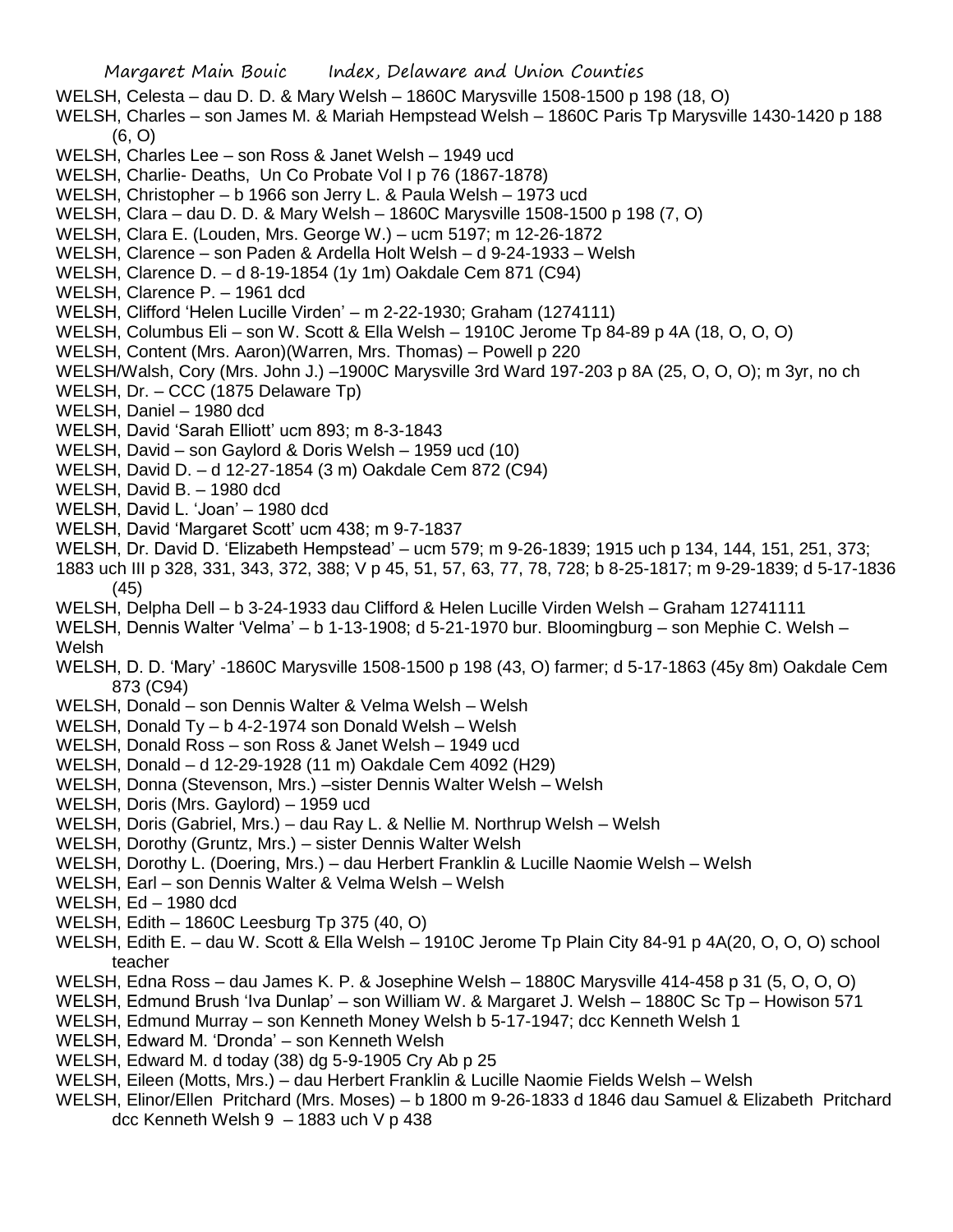- WELSH, Elizabeth Ann Money (Mrs. George Carpenter)– b 10-31-1843; m 2-13-1866 d 3-10-1916; dau Nicholas & Susan Cunningham Money; dcc Kenneth Welsh 5; 1880C Leesburg Tp 53-53 p 177A (37, O, O, Pa)
- WELSH, Elizabeth Devereaw (Mrs. Mathias) ucm 3177; m 4-30-1861
- WELSH, Elizabeth (Mrs. Benjamin) 1883 uch v p 447; 1860C Leesburg Tp 598-569 p 79 (42, O); 1870C
- Leesburg 93-95 p 12 (52, O); 1880C Leesburg Tp 232-232 p C 186 (62, O, Va, Pa)
- WELSH, Elizabeth 1860C Leesburg Tp 589-560 p 77 (45, Pa)
- WELSH, Elizabeth Hempstead (Mrs. David D.) ucm 579; m 9-26-1839
- WELSH, Elizabeth Flenniken (Mrs. ) b 10-29-1779 dau James & Jane Dunlap Flenniken Powers p 135
- WELSH, Ella dau D. D. & Mary Welsh 1860C Marysville 1508-1500 p 198 (2, O)
- WELSH, Ella (Mrs. W. Scott) 1910 Jerome Tp, Plain City 84-89 p 4A (42, O, O, O) m 20 yr, 7 ch
- WELSH, Emma dau Benjamin & Elizabeth Welsh 1860C Leesburg Tp 598-569 p 79 (18, O)
- WELSH, Emma Boyd dau W. Scott & Ella Welsh 1910C Jerome Tp, Plain City 84-91 p 4A (9, O, O, O)
- WELSH, Emma J. (Martin, Mrs. Thomas W.) ucm 4398; m 6-18-1868
- WELSH, Eunice dau James M. & Margaret A. Welsh 1850C Marysville 371-409 p 26 (14, O, O, O)
- WELSH, Fay 'Suzanne Ebright' Hutchisson p 37
- WELSH, Rev. Father funeral of John Hanraham Jr. d 2-6-1912 Cry Ab p 94
- WELSH, Francis son Robert & Nancy Burns Welsh 1860C Marysville 1500-1492 p 197 (17, O)
- WELSH, Frank 1883 uch IV p 493, 494, 458
- WELSH, Frank son D. D. & Mary E. Welsh 1860C Marysville 1508-1500 p 198 (3, O); 1880C Marysville 6- 9- p 1 (22, O, O, NY) – Marble cutter
- WELSH, Frankie (Rowland, Mrs. Ellsworth A.) dau William W. & Margaret J. Welsh; Howison 570; 1880C Sc Tp 65 – Pabst 3:11, 19
- WELSH, Franklin 'Mary A. Reed' ucm 2778; m 10-5-1858; mt 10-6-1858; 1883 uch V p 518; d 3-10-1865
- WELSH, Frederick 'Sopa' 1850C Troy Tp 2643 p 138 (49, O)
- WELSH, Frederick son Frederick & Sopa Welsh 1850C Troy Tp 2643 p 138 (7, O)
- WELSH, F. W.- d 6-30-1890 Deaths, Un Co Probate, Vol 3
- WELSH, Garison 'Susanna' 1880C Leesburg Tp 149-149 p c 192 (49, NJ, NJ, NJ) farmer
- WELSH, Gaylord 'Doris' 1959 ucd
- WELSH, George W. Mc –son Garison & Susanna Welsh –1880C Leesburg Tp 149-149 p c 182 (14,O,O,O)
- WELSH, Georgianna (Chamberlain, Mrs. Verne) dau Herbert Franklin & Lucille Naomi Fields Welsh Welsh
- WELSH, Georgia (Georganna)- b 1867 d 1877 dau William W. & Margaret Jane Howison Welsh Newhouse Cem p 4; Howison 568; Pabst 3 p 21
- WELSH, George son Wall L. & Rosie Welsh 1949 ucd
- WELSH, George b 1757 d 6-11-1837 m Nancy Cannon 5-4-1780; dcc Kenneth Welsh 16
- WELSH, George Carpenter "Elizabeth h Ann Money'– b 8-2-1842 m 2-13-1866 d 5-3-1910 son Moses & Elinor Pritchard Welsh ; dcc Kenneth Welsh 4; 1880C Leesburg Tp 53-53 p A177 (39, O, O, O)
- WELSH, Gertrude dau W. Scott & Ella Welsh -1910C Jerome Tp Plain City 84-89 p 4A (13, O, O, O)
- WELSH, Margaret Gladys (Redman, Mrs. E. T.) (Shoemaker, Mrs. Tim) dau Edmund Brush & Iva G. Dunlap Welsh 1306
- WELSH, Gloria Jean (Simmons, Mrs. Thomas E.) m 12-16-1967 dau Herbert Franklin & Lucille Naomi Fields Welsh – Welsh
- WELSH, Hanah dau James M. & Maria Hempstead Welsh 1860C Paris Tp Marysville 1430-1420 p 188 (10, O)
- WELSH, Harold Brush –son Edmund Brush & Iva Dunlap Welsh Howison 1313
- WELSH, Harold B. 'Virginia Jane Jones' m 9-6-1953; 1961, 1969, 1971, 1980 dcd; Weiser p 17
- WELSH, ---------son Harrison R. & Rachel Welsh d 10-25-1853 (1 yr) Oakdale Cem 1625 (27E)
- WELSH, H. E. 1971 dcd
- WELSH, Helen Lucille Virden (Mrs. Clifford) b 6-28-1913; m 2-22-1930 dau Clarence & Delpha Dell Virden Graham 1274111
- WELSH, Henry 'Catherine Barnitz' b 1800; m 1836; d 1883 Nash p 406
- WELSH, Herbert Franklin 'Lucille Naomi Fields' d 4-4-1976 (67) bur. Oak Grove; Howison 1310 son Edmund Brush & Iva Dunlap Welsh – Welsh
- WELSH, Henrietta C (Wickes, Mrs. Peregrine Letherbury) b 1840; d 1918 dau Henry & Catherine Barnitz Welxh – Nash p 406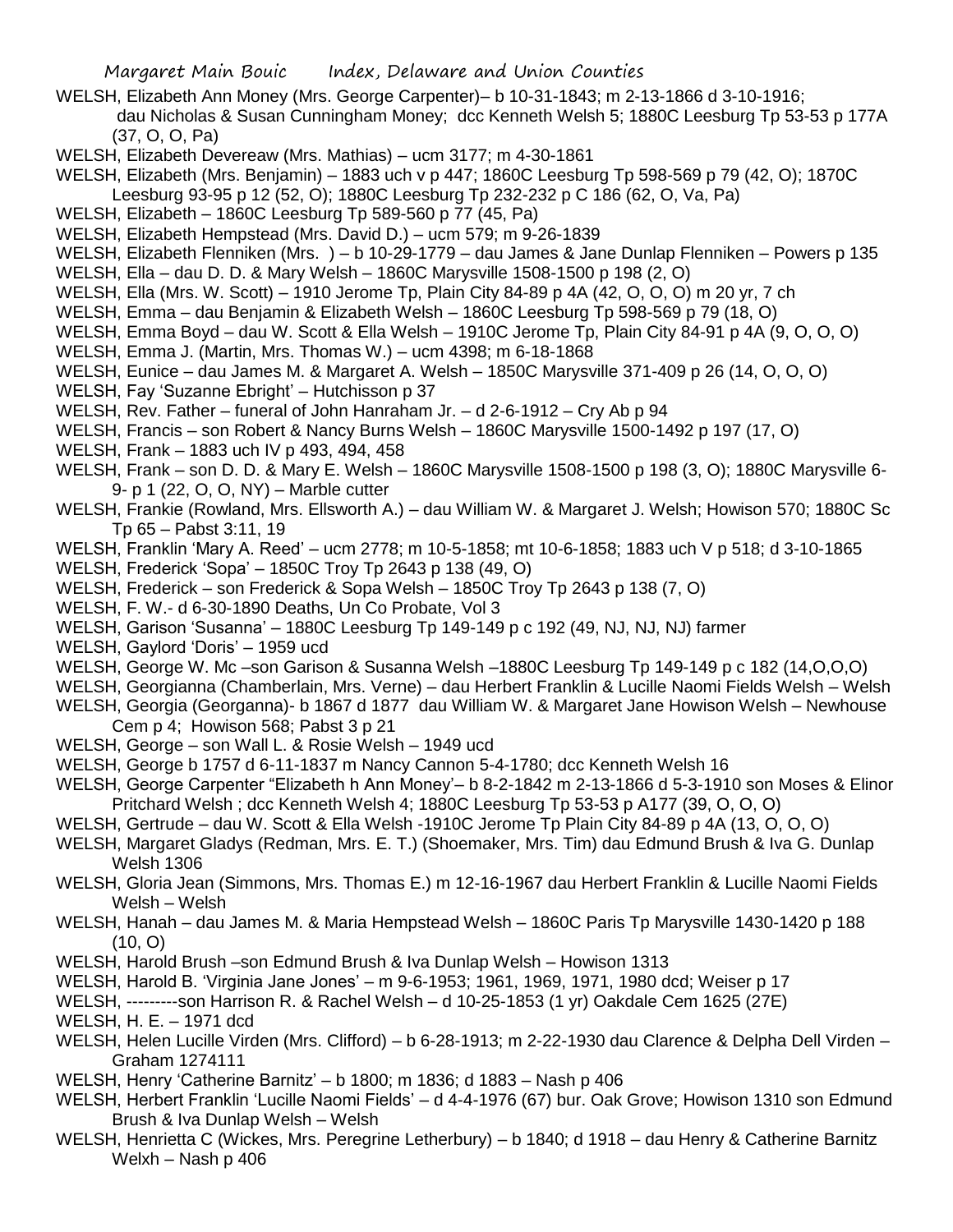- WELSH, Hester (Guthrie, Mrs. Joseph) m 6-23-1863 ucm 3449
- WELSH, Hester A. dau James M. & Maria Welsh 1860C Paris Tp Marysville 1430-1420 p 188 (14, O)
- WELSH, Hosea S. d 6-26-1961 (76) bur. Newhouse Cem Welsh
- WELSH, Houston son Elizabeth Welsh 1860C Leesburg Tp 589-560 p 77 (16, O)
- WELSH, Howard d 10-9-1890 typhoid fever dg 10-24-1890 Cry Ab p 36
- WELSH, Howard son George Carpenter & Elizabeth Ann Money Welsh; 1880C Leesburg Tp 53-53 p A177 (12, O, O, O)
- WELSH, Ira 1820C Delaware Tp; Pabst 5 p 1
- WELSH, Isaac 'Mary Shaw' m 1-29-1807 onwq I
- WELSH, Isabel Scott (Mrs. James) m 8-29-1848 ucm 1339
- WELSH, Iva G. Dunlap (Mrs. Edmund Brush) dau Calvin G. & Mary S. Converse Dunlap 1908 dch p 832; Howison (571); rtc p 10
- WELSH, Iva Marie (Askew, Mrs. ) dau Herbert Franklin & Lucille Naomi Fields Welsh Welsh
- WELSH, James 'Anna' 1870C Marysville Paris Tp 7-7 p 1 (31, Ireland); 1880C Marysville Corp 186-190 p 19 (45, Irel, Irel, Irel)
- WELSH, James F. grandson Thom Dorsey; b 9-1878; 1900C Milford Center 47-51 (21, O, O, O)
- WELSH, James Jr. –son James & Anna Welsh; 1880C Marysville Corp 186-190 p 19 (8, O, Irel, Irel)
- WELSH, James K. 1883 uch IV p 52, 493, 458
- WELSH, James K. son Robert & Nancy Burns Welsh 1860C Marysville 1500-1492 p 197 (16, O)
- WELSH, James, K. P. 'Joice E. Snodgrass' m 12-25-1867 ucm 4309
- WELSH, James K. P. 'Josephine' d 7-2-1895 Deaths, Un Co Probate, Vol 3; 1870C Marysville Paris Tp 284- 290 p 33 (25, O); 1880C Marysville 414-458 p 31 (34, O, Pa, O)
- WELSH, James M. 1915 uch p 144; 1883 uch III p 329, 331, V p 51; uccp p 39 tavern JB 4 p 193; uccp p 42 JB 4 p 288 town council – mt 4-6-1852 unec II p 46; uccp p 44 sec JB 4 p 374
- WELSH, James M. 'Mariah Hempstead' ucm 913; license 10-11-1843; 1860C Paris Tp Marysville 1430-1420 p 188 (39, O) livery business
- WELSH, James M. 'Margaret' 1880C Marysville 371-409 p 27 (49, O, O, O) auctioneer
- WELSH, James 'Isabell Scott' m 8-29-1848 ucm 1339; 1883 uch IV p 493
- WELSH, Jane dau James & Anna Welsh; 1880C Marysville Corp 186-190 p 19 (1, O, Irel, Irel)
- WELSH, Janet (Mrs. Ross) 1949 ucd
- WELSH, Janis Lorene Patrick (Mrs. Paden Eugene) b 2-27-1927 m 10-26-1947- dau Afton & Edna Hudson Bell Patrick – 1985 uch p 111; 1967, 1971, 1973, 1975, 1979, 1981, 1983 ucd
- WELSH, Jeremiah son Elizabeth Welsh 1860C Leesburg Tp 589-560 p 77 (19, O)
- WELSH, Jerry L. 'Paula' 1973 ucd
- WELSH, Jerry son Dennis Walter & Velma Welsh Welsh
- WELSH, Jerry son Fay & Susanne Ebright Welsh Hutchisson p 37
- WELSH, Jerry C. grandson William Reed; 1880C Darby Tp 149 p 16 (20, O, O, Va)
- WELSH, Jesse M. 'Angeline Dildine' ucm 2397; m 3-15-1856
- WELSH, Jessica b 1972 dau Robert J. & Patricia M. Welsh 1975, 1979 ucd
- WELSH, Jill dau Lawrence a. & Lenora Welsh 1961 dcd (4)
- WELSH, Joan (Mrs. David L.) 1980 dcd
- WELSH, John b 1955 son Richard F. & Brownie G. Welsh 1971 dcd
- WELSH, John 1880C Darby Tp p 237A (22, O, Irel, Irel) –farm labor
- WELSH/Walsh John J. 'Cory' 1900C Marysville 3rd ward 197-203 p 8A (24, O, Can(Fr), Irel) cigar maker
- WELSH, Joice E. Snodgrass (Mrs. James K. P. m 12-25-1867 ucm 4309
- WELSH, Josephine (Mrs. James K. P) 1880C Marysville 414-458 p 31 (32, O, O, O); 1870C Marysville Paris Tp 284-290 p 33 (20, O)
- WELSH, Julie Michelle–(Morris, Mrs. Randolph Russell)- b 2-5-1957 dau Paden E. & Janis Lorene Patrick Welsh; m 6-27-1980; – 1967, 1971, 1973 ucd; 1985 uch p 111
- WELSH, Katherine d 7-12-1978 aunt of Mary Ann Taylor Welsh
- WELSH, Katy dau James & Anna Welsh 1870C Marysville Paris Tp 7-7 p 1 (2/12, O) b March; 1880C Marysville Corp 186-190 (10, O, Irel, Irel)
- WELSH, Kenneth Money ' ' 'Agnes Belle Shirley' b `7-11-1917 m(2) 1958 d 2-1994- son Paden Money & Ardella Holt Welsh – Welsh; Main (1316154433); dcc Kenneth Welsh 1; dcc Agnes Shirley Welsh WELSH, L. A. – 1883 uch IV p 494, 513, 534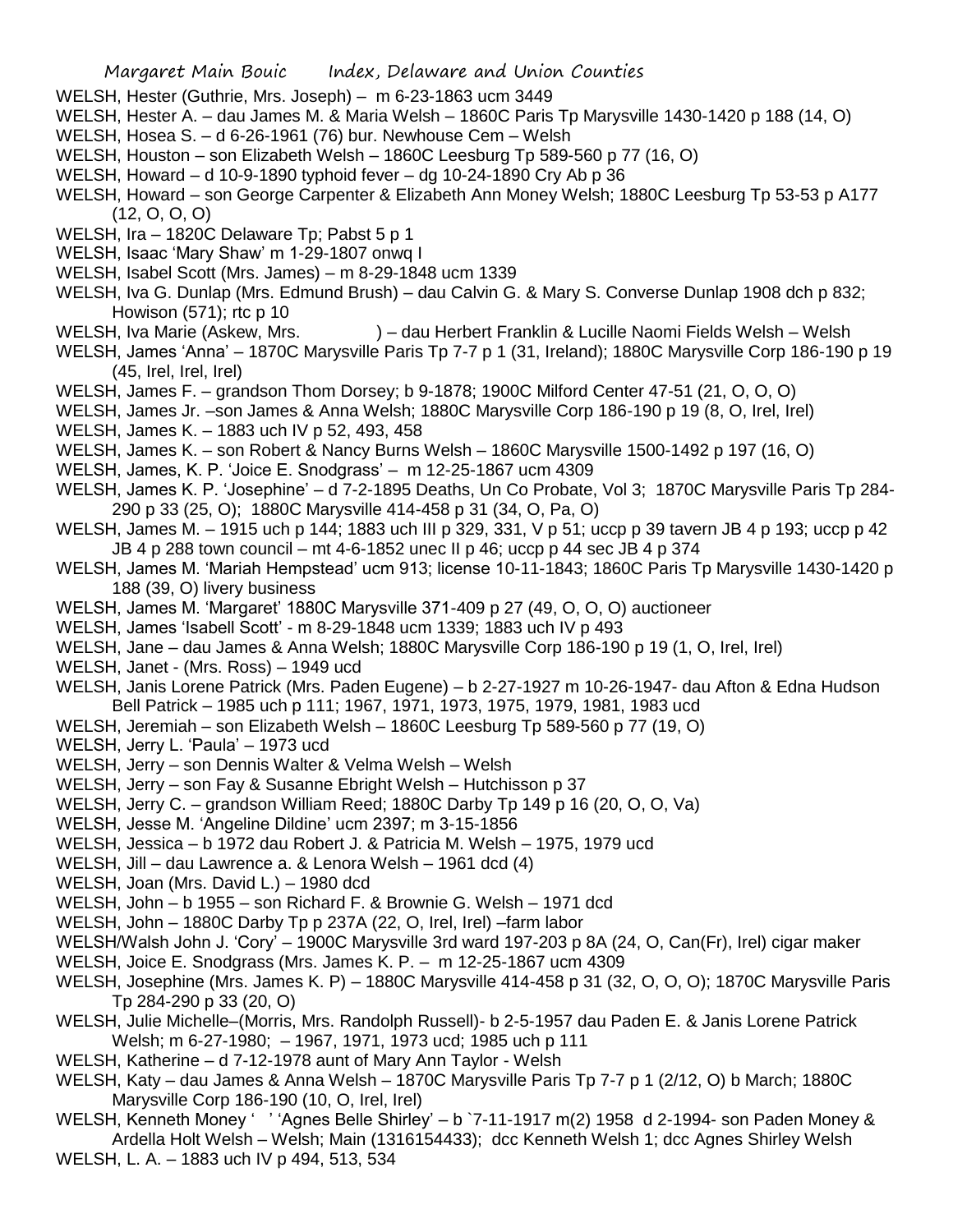- WELSH, Lawrence son Ray L. & Nellie M. Northrup Welsh Welsh
- WELSH, Lawrence A. 'Lenora' 1961 dcd
- WELSH, Lawrence son Lawrence A. & Lenora Welsh 1961 dcd (5)
- WELSH, Lenora (Mrs. Lawrence A.) 1961 dcd
- WELSH, Leroy hjt p 53, 54; 1915 uch p 246
- WELSH, Lewis F. son Herbert Franklin & Lucille Naomi Fields Welsh Welsh
- WELSH, Lewis 1980 dcd
- WELSH, Lillian Gertrude (McCullough, Mrs. Don) dau Edmund Brush & Iva Dunlap Welsh Howison 1314
- WELSH, Lillie F. (Wilkin, Mrs. Charlie V.) m 6-2-1897 Shipps p 12
- WELSH, Loranna (Drake, Mrs. Willaim W.) m 2 -18-1830 dcga p 49 Delaware Patron & Franklin Chronicledau Zachariah Welsh
- WELSH, Lottie B. dau James K. P. & Josephine Welsh –1870C Marysville Paris Tp 284-296 p 33 (1, O); 1880C Marysville 414-458 p 31 (11, O, O, O);
- WELSH, Louis Hays son James K. P. & Josephine Welsh 1850C Marysville 414-458 p 31 (3, O, O, O)
- WELSH, Lucille Naomi Fields (Mrs. Herbert Franklin) -d 11-13-1974 (61) bur Oak Grove Cem Welsh
- WELSH, Lucretia C. Beckley (Mrs. Wattie L.) b 4-14-1902; d 2- -1978 (75) dau David & Phoebe Hill Beckley 1967, 1971, 1973, 1975 ucd
- WELSH, Lucus A. –son D. D. & Mary Welsh 1860C Marysville 1508-1500 p 198 (11, O)
- WELSH, Lynda (Rodgers, Mrs. Paul) dau Dennis Walter & Velma Welsh Welsh
- WELSH, Lynn (Dennis, Mrs. Thomas) dau Dennis Walter & Velma Welsh Welsh
- WELSH, Margaret A. (Mrs. James M.) 1880C Marysville 371-407 p 27 (43, O, Pa, Pa)
- WELSH, Margaret Scott (Mrs. David) m 9-7-1837 ucm 438
- WELSH, Margaret Jane Howison (Mrs. William Wesley) b 1845 d 1935 dau Sanford & Melissa Fleming Howison – 1880C Sc Tp 65; Newhouse Cem p 4; Howison 173 Pabst 3:6, 17, 21
- WELSH, Margaret b 1834; d 1895 Powell p 44 Oak Grove Cem
- WELSH, Margaret Flenniken (Mrs.  $\qquad -$ dau James & Jane Dunlap Flenniken Powers p 135
- WELSH, Margarett W.- Deaths, Un Co Prob II p 21 (1879-1886)
- WELSH, Maria dau Gaylord & Doris Welsh 1959 ucd (13)
- WELSH, Mariah Hempstead (Mrs. James) ucm 913; license 10-11-1843; 1860C Paris Tp Marysville 1430- 1420 p 188 (35, NY)
- WELSH, Marion Grace (Webb, Mrs. Richard) dau Edmund Brush & Iva Dunlap Welsh Howison 1312
- WELSH, Martha Wakeman (Mrs. Paul) dau Grover & Ruth M. Jones Wakeman Wakeman
- WELSH, Mary Shaw (Mrs. Isaac) m 1-29-1807 onwq I
- WELSH, Mary A. dau D. D. & Mary Welsh; 1860C Marysville 1508-1500 p 198 (15, O)
- WELSH, Mary Ann- Deaths, Un Co Prob I p 14 (1867-1878)
- WELSH, Mary F. –dau Frederick & Sopha Welsh 1850C Troy 2643 p 138 (5, O)
- WELSH, Mary Elizabeth Hempstead (Mrs. David D.)- b 1818; m 9-29-1839; dau Nathan & Polly Hempstead d 10-3-1903 (84 y 10 m) b NY Oakdale Cem 1819 (94C); 1860C Marysville 1508-1500 p 198 (42, NY); 1880C Marysville 6-9 p1 (62, Ny, Ny, NY)
- WELSH, Mary dau James M & Maria Hempstead Welsh 1860C Marysville 1430-1420 p 188 (2, O)
- WELSH, Mary Kathleen b 12-11-1956 dau Harold B. & Virginia Jane Jones Welsh 1961 (4) dcd, 1969, 1971 dcd; Weiser p 17
- WELSH, Mary R. dau W. Scott & Ella Welsh 1910C Jerome Tp Plain City 84-89 p 4A (16, O, O, O)
- WELSH, Mary Ann dau Watt L. & Roxie Welsh 1949 ucd
- WELSH, Mary K 1980 dcd
- WELSH, Mary A. (Arthur, Mrs. Francis) Welsh
- WELSH, Mary (Staufer or Stouffer, Mrs. Isaac) ucm 2700; m 3-4-1858 dau Benjamin & Elizabeth Welsh 1883 uch V p 447
- WELSH, Mary A. Reed (Mrs. Franklin) ucm 2778; m 10-5-1858 mt 10-6-1858
- WELSH, Mathias 'Elizabeth Devereaw' ucm 3177; m 4-30-1861; 1883 uch IV p 474, 536 p 197; 1860C Union Tp 688-694 (20, Ireland) railroad labor
- WELSH, Melinda (Byxby, Mrs. Ebenezer) m 6-16-1822 dcga p 5 –Delaware Patron & Franklin Chronicle
- WELSH, Melphie G. Welsh –Welsh
- WELSH, Michael 1883 uch IV p 486
- WELSH, Michael b 1960 son Jerry L. & Paula Welsh 1973 ucd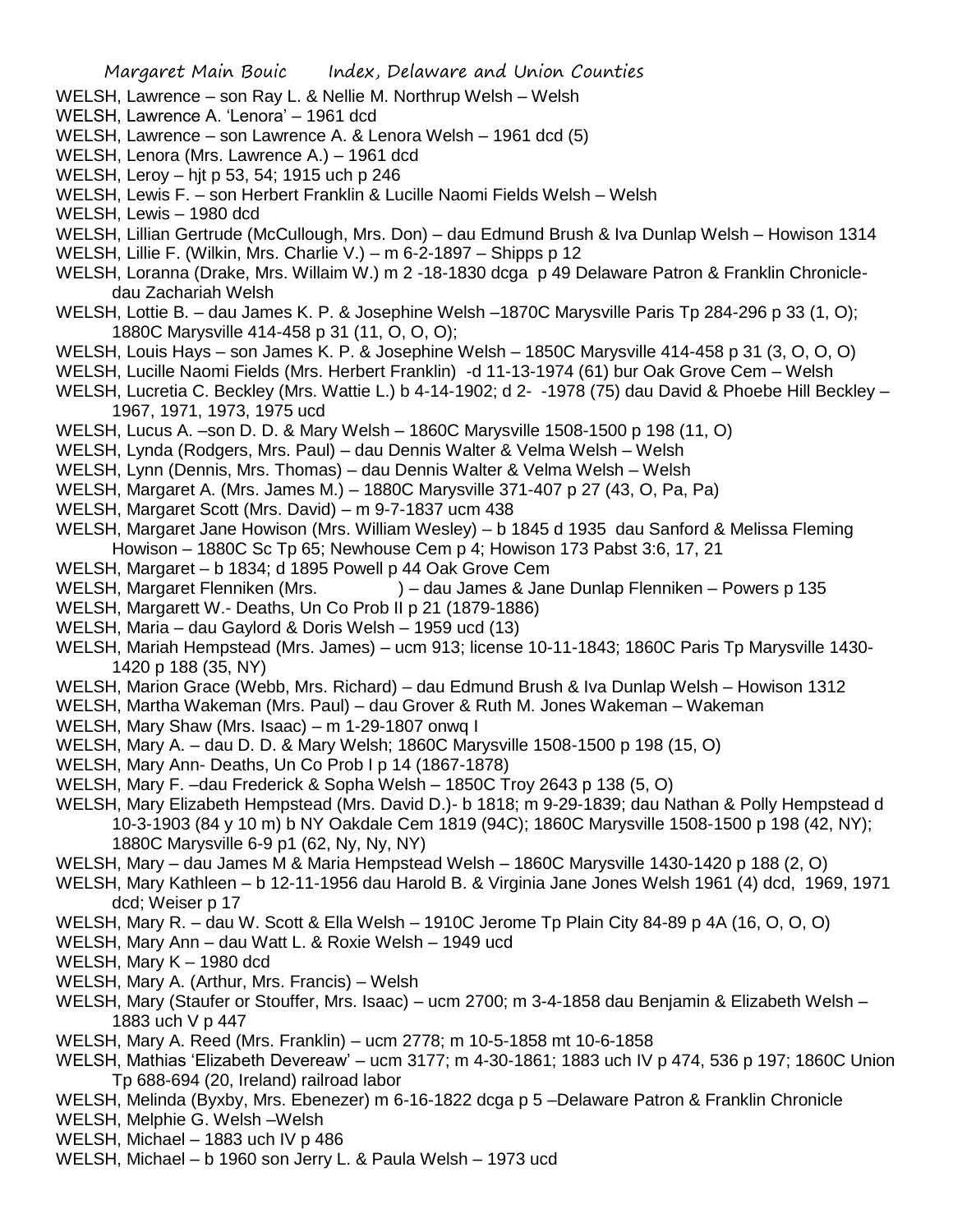WELSH, Mike S. – 1961 dcd

- WELSH, Mildred Elizabeth (Hill, Mrs. Dr. Paul F)(Berlet, Mrs. John) dau Edmund Brush & Iva Dunlap Welsh – Howison 1307
- WELSH, Miley son Elizabeth Welsh 1860C Leesburg Tp 589-560 p 77 (22, O)
- WELSH, Minnie M. b 1869; d 1884 Newhouse Cem p 4; dau William W. & Margaret J. Welsh; 1880C Scioto Tp 65 – Howison 569
- WELSH, Moses 'Ellen/Elinor Prichard'b 3-27-1783 m 1829/1833 d 12-13-1863 son George & Nancy Cannon Welsh; dcc Kenneth Welsh 8; 1883 uch V p 438
- WELSH, Nancy Burns (Mrs. Robert) ucm 3044; m 6-21-1860 mt 6-27-1860; 1880C Marysville 413-456 p 31 (75, Pa, Md, Md); 1860C Marysville 1500-1492 p 197 (56, Pa); 1870C Marysville Paris Tp 135-135 p 15 (65, O)
- WELSH, Nancy Cannon b 1763 d 9-3-1834 m George Welsh 5-4-1780; dcc Kenneth Welsh 17
- WELSH, Nathan son James M. & Mariah Hempstead Welsh 1860C Marysville 1430-1420 p 188 (16, O); 1883 uch IV p 536, 485
- WELSH, Nellie Grace dau W. Scott & Ella Welsh 1910C Jerome Tp Plain City 84-89 p 4A (6, O, O, O)
- WELSH, Nellie M. Northrup (Mrs. Ray L.) b 5-18-1887; m 1910; d 10-4-1964 dau Charles & Ella Behrens Northrup – 1961, 1969, 1980 dcd
- WELSH, N. C. 1883 uch IV p 494, 521
- WELSH, Newton son Frederick & Sophia Welsh 1850C Troy Tp 1643 p 138 (9, O)
- WELSH, Nordine dau Edith Welsh 1860C Leesburg Tp 375 (17, O)
- WELSH, Norman b 1965 lived with Raymond C. & Mary Dort 1971, 1973 ucd
- WELSH, Paden Money 'Ardella Holt' b 9-10-1869 m 11-22-1910 ; d 7-10-1941 son of George Carpenter & Elizabeth Ann Money Welsh; dcc Kenneth Welsh 2
- WELSH, Paden Eugene 'Janis L. Patrick' m 10-26-1947 son Wattie Welsh 1967, 1971, 1973, 1975, 1979, 1981, 1983 ucd; 1985 uch p 111
- WELSH, Patricia b 1954 –dau Richard F. & Brownie G. Welsh 1971 dcd
- WELSH, Patricia Ann(Miller, Mrs. Kendall)– b 5-10-1940 dau Kenneth Money Welsh dcc Kenneth Welsh 1
- WELSH, Patricia (Allen, Mrs. John Wesley, Jr.) 1985 uch p 6
- WELSH, Patricia A. (Mrs. Robert J.) 1973, 1975, 1979, 1981, 1983 ucd
- WELSH, Paul 'Martha Wakeman' d 1-5-1974 (61) brother Leroy Welsch– Welsh
- WELSH, Peter b 19-830; d 1865 Oak Grove Cem Powell p 444
- WELSH, Peter B. son Garison & Susanna Welsh 1880C Leesburg Tp 149-149 pc 182 (18, O, O, O)
- WELSH, Philander 'Sarah Abbott' m 7-7-1853 ucm 1975
- WELSH, R. 1883 uch V p 51
- WELSH, Rachel b 1975 dau Robert J. & Patricia N,. Welsh 1975, 1979 ucd
- WELSH, Rawson (or Walsh?) 1883 uch V p 52, 55; Marysville p 50
- WELSH, Ray L. 'Nellie M. Northrup' b 2-1-1888; d 8-4-1967 bur. Prospect Cem son Howard & Lucy Lawrence Welsh – Welsh; 1961 dcd
- WELSH, Rebecca dau Harold B. & Virginia J. Welsh 1961 dcd (12)
- WELSH, Richard F. 'Brownie' 1969, 1971, 1980 dcd
- WELSH, Ricky b 1960 son Richard F. & Brownie G. Welsh 1971 dcd
- WELSH, Robert- d 7-17-1890 Deaths, Un Co Prob, Vol 3
- WELSH, Robert 'Nancy Burns'- ucm 3044; m 6-21-1860 mt 6-27-1860; 1860C Marysville 1500-1492 p 197 (46, Pa) tavern keeper; 1870C Marysville Paris Tp 135-135 p 15 (55, O) auctioneer; 1880C Marysville 414- 457 p 31 (65, Pa, Md, Md)
- WELSH, Robert J. 'Patricia M' 1973, 1975, 1979 ucd
- WELSH, Robert son Watt L. & Roxie Welsh 1949 ucd
- WELSH, Robert son Dennis Walter & Velma Welsh Welsh
- WELSH, Rodney b 1960 lived with Raymond C. & Mary Dort 1971, 1973 ucd
- WELSH, Ross 'Janet' 1949 ucd
- WELSH, Roxie (Thompson, Mrs. ) sister Dennis Walter Welsh Welsh
- WELSH, Roxie (Mrs. Watt L.) 1949, 1959 ucd
- WELSH, Russell 'Betty L. Greenwood' m 8-2-1958 Weiser p 555
- WELSH, Russell Gordon 'Vivian Faulkner' –son Edmund Brush & Iva Dunlap Welsh Howison 1309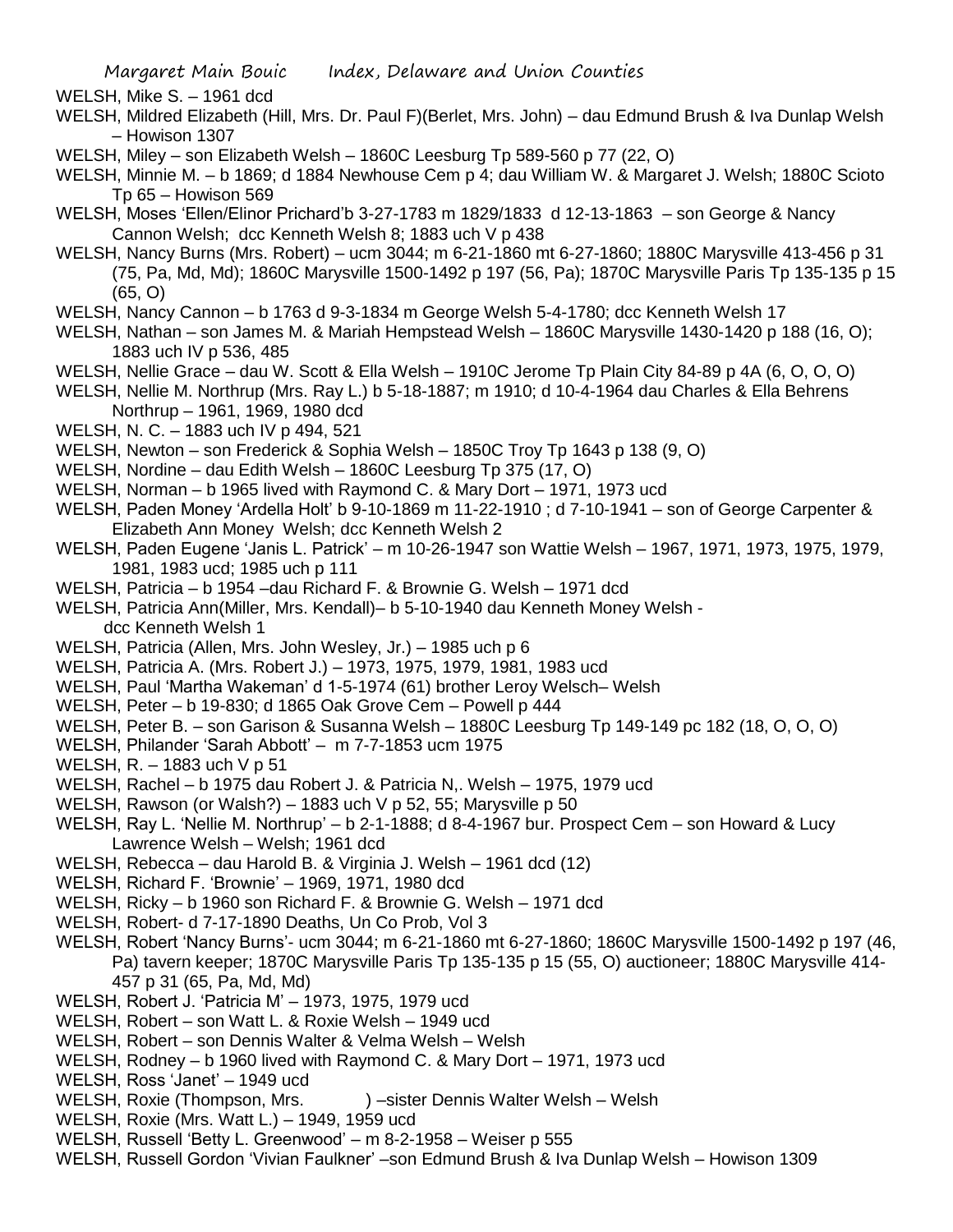- Margaret Main Bouic Index, Delaware and Union Counties WELSH, Samuel – son Elizabeth Welsh – 1850C Leesburg Tp 589-560 (6, O) WELSH, Sarah – dau Abby Wells – 1910C Millcreek Tp 82-86 p 4A (29, O, O, O) WELSH, Sarah Jane (Owens, Mrs. G. H.) – 1880 dch p 637 WELSH, Sarah Abbott (Mrs. Philander) – m 7-7-1853 ucm 1975 WELSH, Sarah Elliott (Mrs. David) – m 8-3-1843 ucm 983 WELSH, Sopha (Mrs. Frederick) – 1850C Troy Tp 2643 p 138 (47, Vt) WELSH, Stanley –son Dennis Walter & Velma Welsh – Welsh WELSH, Susanna (Mrs. Garison) – 1880C Leesburg Tp 149-149 p c 182 (45, O, Pa, Pa) WELSH, Suzanne Ebright (Mrs. Fay)(Collins, Mrs. Lee) – dau Guy & Florence Hutchisson Ebright – Hutchisson p 37 WELSH, Tabitha or Telitha (Hoskins, Mrs. Henry Culwell) – b 1842; m 10-8-1868 dau Moses & Ellen Prichard Welsh – delge 1998, XIV p 6 dcm 526; Hoskins p 4; Hoskins 3,4; 1883 uch V. p 438 WELSH, Terry – ch Gaylord & Doris Welsh – 1959 ucd (8) WELSH, Terry E. – 1973 ucd WELSH, Thomas Byron – b 6-5-1935 son Clifford & Helen Virden Welsh – Graham 12741112 WELSH, Ty –stepson Larry Gene Dennis; son Betty Welsh – 1985 uch p 41 WELSH, Velma (Mrs. Dennis Walter) – Welsh WELSH, Virginia Jane Jones (Thomas, Mrs. Dr. Robert) (Mrs. Harold B) – b 3-12-1922 m(1) 10-17-1942 (2) 9- 6-1953- dau Fred E. & Mary Elizabeth Dildine Jones – Weiser p 17 WELSH, W. Scott 'Ella' 1910C Jerome Tp Plain City 84-89 p 4A (42, O, Mass, Pa) m 20 yr, road construction WELSH, Walter R. –son W. Scott & Ella Welsh – 1910C Jerome Tp 84-89 p 4A (3, O, O, O) WELSH, Watt L.'Roxie' 'Lucretia'– son Paden Welsh –1949,1959, 1967, 1971, 1973, 1975, 1979, 1981 ucd WELSH, William –son Frederick & Sopha Welsh – 1850C Troy Tp 2643 p 138 (15, O) WELSH, William – 1883 uch V p 726 WELSH, William P. – son D. D. & Mary Welsh- 1860C Marysville 1508-1500 p 198 (17, O); 1883 uch IV p 449, 492, 521 WELSH, William Wesley 'Margaret Jane Howison' – 1880C Sc Tp 65- Pabst 3:6, 17, 21; Howison (173) WELSH, William –son James M. & Margaret A. Welsh – 1880C Paris Tp Marysville 371-409 p 26 (18, O, O, O) WELSH, Zachariah – dcga p 49 Delaware Patron & Franklin Chronicle WELCHANCE/WELSCHANCE, John – 1880 dch p 319 – 1976 dch p 12 WELSHANS, Clyde – son John &Mabel Snyder Welshans – Weiser WELSHANS, Eleanor – dau John & Mabel Snyder Welshans – Weiser p 529 WELSHANS, John 'Mabel Snyder' – Weiser p 529 WELSHANS, Mabel Snyder (Mrs. John) – dau Charles & Nora Wolfe Snyder – Weiser p 529 WELSHANS, Meredith – son John & Mabel Snyder – Weiser p 529 WELCHAUS -----1880 dch p 399; 1908 dch p 246 WELSBY, Celesta (Phelps, Mrs. William) – m 5-14-1861; ucm 3184 WELSHEIMER, Elizabeth A.- Un Co Probate Deaths Vol 1 p 54 (1867-1878) WELSHIMER, Amaliza or Anna E. (Mrs. Samuel) – d 2-23-1888 (64-9-28) York Cem R10 L123 p 30; dau L. & M. Griffith; 1870C York Tp 105-103 p 14 (50, O); 1880C York Tp 32 p 3 (59, O, Pa, Pa); WELSHIMER, Ancel G. b 6-1885 – son John & Nancy E. Welshimer – 1900C York Tp 246-246 p 11A (14, O, O, O) WELSHIMER, Caroline Sidle (Mrs. I.) d 9-26-1874 (26-2-24) York Cem R10L123 p 30; 1870C York Tp 106- 104 p 14 (22, O); Un Co Probate Deaths Vol I p 54 (1867-1878) WELSHIMER, Eliza A. d 1-15-1877 WELSHIMER, Elmer I. b 1878 d 9-17-1956 York Cem B 116 ½ p 72 WELSHIMER, Elvia G – b Nov. 1896 dau John A. & Nancy E Welshimer 1900C York Tp 246-246 p 11A (3, O, O, O) WELSHIMER, Emma – dau Samuel Welshimer – 1870C York Tp 105-103 p 14 (8, O); 1880C York Tp 32 p 3 (17, O, O, O); WELSHIMER, Grace – d 10-27-1917 York Cem p 104
- WELSHIMER, Hattie E. b 1872 d 8-22-1965 York Cem B 116 ½ p 72
- WELSHIMER, Herbert –son Samuel & Lauria Welshimer 1880C York Tp 88 p 9 (4, O, O, O)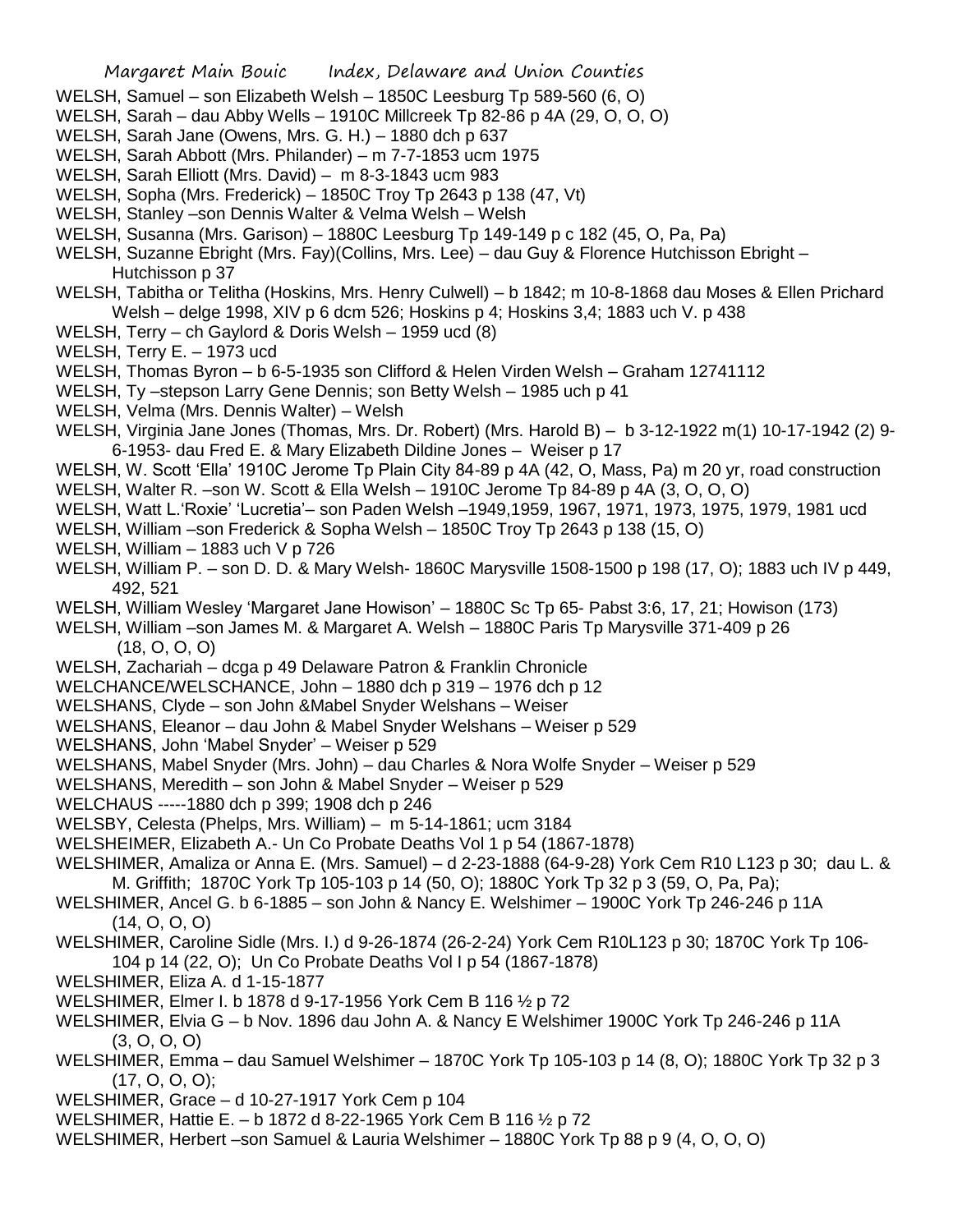- WELSHIMER, Isaac 'Isabel' b 1-1849 d 10-25-1917 York Cem A50 p 52- son Samuel Welshimer –1915 uch p 482; 1880C York Tp 32 p 3 (31, O, O, O); 1900C Claibourne Tp 348-366 (51, O, O, O) m 17 yr, day labor; 1910C Claibourne Tp South Prect 20-20 p 1B (61, O, O, O) m 28 yr
- WELSHIMER, Isaac 'Caroline' 1870C York Tp 106-104 p 14 (22, O)
- WELSHIMER, Isabel (Mrs. Isaac) b 6-1847 1900C Claib Tp 348-366 (52, O, O, O) m 17 yr, no ch; 1910C Claib Tp South Prect 20-20 p 1B (62, O, O, O) m 28 yr, no ch; d 9-17-1934 York Cem A50 p 52
- WELSHIMER, Jesse 1910C Marysville 4th Ward 165-180 (54, O, O, O) salesman, drug store
- WELSHIMER, John –son Samuel Welshimer b 1859 d 8-18-1923 York Cem B 144 p 75; 1870C York Tp 105-103 p 14 (10, O) 1880C York Tp 32 p 3 (20, O, O, O)
- WELSHIMER, John A. 'Nancy E.'- b 6-1859 1900C York Tp 246-246p 118 (40, O, O, O) m 16 yr ; 1910C York Tp 83-83 p 4A (50, O, O, O) m 26 yr, farmer
- WELSHIMER, John H. 'Lucinda Knox' m 9-8-1848 dcm
- WELSHIMER, Laura R. dau John A. & Nancy E. Welshimer 1900C York Tp 246-246 p 10B (20, O, O, O) teacher
- WELSHIMER, Lauria (Louisa Wilson?) (Mrs.) 1880C York Tp 88 p 9 (31, O, Va, Tenn)
- WELSHIMER, Louisa A. b Jan 1889 d 12-21-1972 York Cem B 144 p 75 ; 1900C York Tp 246-246 p 11A (11, O, O, O)
- WELSHIMER, Lucinda Know (Mrs. John H.) m 9-8-1840 dcm; d 9-20-1875 (58) Sunbury Cem Powell p 41
- WELSHIMER, Margaret A. –dau Samuel Welshimer 1880C 32 p 3 (24, O, O, O); 1870C York Tp 105-103 p 14 (14, O)
- WELSHIMER, Nancy Ellen (Mrs. John A.) b 1857 d 7-24-1943 York Cem B144 p 75; 1910C York Tp 83-83 p 4A (52, O, O, O) m 26 yr, 3 ch;1900C York Tp 246-246 p 10B (43, O, O, O)b 5-1857 m 16yr, 3 ch
- WELSHIMER, Pearly –son Samuel & Lauria Welshimer 1880C York Tp 32 p 3 (7, O, O, O)- Pearly
- WELSHIMER, Samuel son F. & R. d 5-26-1887 (67-8-22) R10L123 p 30
- WELSHIMER, Samuel 'Louisa or Lauria Wilson' ucm 5069 m 4-18-1872; –son Samuel & Ann E. Welshimer; 1870C York Tp 105-103 p 146 (19, O); 1880C York Tp 88 p 9 (29, O, O, O);
- WELSHIMER, Samuel 'Ameliza'–1870C York Tp 105-103 p 14 (52. O); 1880C York Tp 32 p 3 (60, P, Va, Va)
- WELSHIMER, Webster H. unclaimed letter 4-1-1852 unec II p 46
- WELSHIMER, William –son Samuel & Lauria Wilson Welshimer 1880C York Tp 88 p 9 (11/12, O)
- WELSHONE, Mary (Cosgrove, Mrs. James Robert) Weiser p 515
- WELSON, John 'Nansey Whitaker' m 12-12-1818 onwq I
- WELSON, Nansey Whitaker (Mrs. John) m 12-12-1808 onwq I
- WELSTED, Sarah Hutchinson (Mrs. Rev. William) dau Thomas H. & Sarah Foster Hutchinson Hutchisson p 72
- WELSTED, Rev. William 'Sarah Hutchinson' Hutchisson p 72
- WESTENMILLER, Melvin- d 8-6-1890 Union Co Probate Deaths, Vol 3
- WELSTER, H. unclaimed letter 4-1-1852 unec II p 46
- WELTA, Brenda (Schocker, Mrs.) dau Edwin O. & Myrle v. Welta Welta; 1961 dcd (8)
- WELTA, Edwin O. 'Myrle V.' d 9-21-1981 (75); 1961 dcd; cremated Welta
- WELTA, Janine (Conklin, Mrs. ) dau Edwin O. & Myrle V. Welta Welta; 1961 dcd (15)
- WELTA, Karen (Campbell, Mrs.) dau Edwin O. & Myrle V. Welta Welta; 1961 dcd (17)
- WELTA, Myrle V. (Mrs. Edwin O.) 1961 dcd Welta
- WELTA, Roger son Edwin O. & Myrle V. Welta Welta
- WELTER, Catherine Louise Izor (Moats, Mrs. Leonard Garland)(Mrs. Robert Maxon) b 3-24-1916; m (1) 12-16- 1938 m (2) 4-6-1947 dau John Wesley & Bessie Luella Rabod Izor – Weiser p 725
- WELTER, Gloria Jean b 10-7-1948 dau Robert Maxon & Catherine Louise Izor Welter Weiser p 725
- WELTER, Joseph B. 'Sarah Heller' m 5-3-1846 dcm
- WELTER, Robert Maxon 'Catherine Louise Izor' b 10-3-1920; m 4-6-1947 Weiser p 725
- WELTER, Sarah Heller (Mrs. Joseph B.) m 5-3-1846 dcm
- WELTER, Sarah b 1811; d 1883 Pabst 2 p 86; Oak Grove Cem- Powell p 443
- WELTON, Harvey 'Lillian M.' d 1965 Welton
- WELTON, Gladys (McCauley, Mrs. ) dau Harvey & Lillian M. Welton Welton
- WELTON, Lillian M. (Mrs. Harvey) d age 75 Welton
- WELTY, Dan 'Ruth Esther Reid' d 5-15-1968 (73) bur. Maple Grove Welty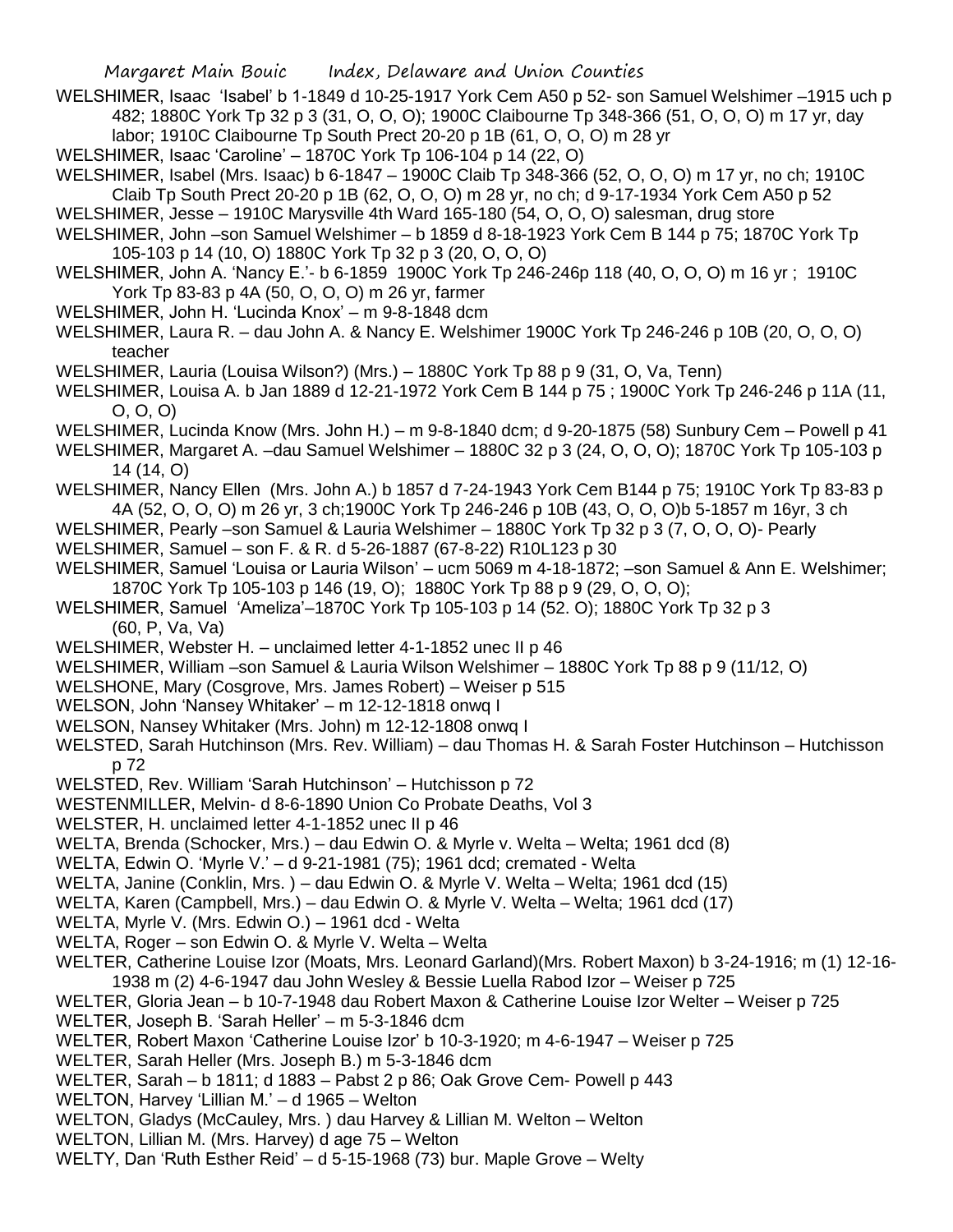## Margaret Main Bouic Index, Delaware and Union Counties WELTY, Daniel – son Dan & Ruth Esther Welty – Welty WELTY, Elsie O. Stine (Mrs. Ernest G.) – b 12-27-1890; d 9-30-1969 dau George & Emily Stine – Welty WELTY, Ernest G. 'Elsie O. Stine' – d 1935 – Welty WELTY, Grace Eiler (Mrs. Dr. Kenneth) – b 2-21-1912; m 1940; d 10-8-1975 bur. Greenlawn Cem – Welty WELTY, John –son Dan & Ruth Esther Reid Welty – Welty WELTY, Dr. Kenneth 'Grace Eiler' – son Ernest G. & Elsie O. Welty – Welty WELTY, Kenneth –son Dr. Kenneth & Grace Eiler Welty – Welty WELTY, Mary Ellen Shettel (Mrs. Mervie H.) – b 1-25-1898; m 1-25-1926 dau John Ault & Elizabeth Jane Crowl Shettle – Weiser p 455 WELTY, Mervie H. 'Mary Ellen Shettel' – b 3-6-1902; m 1-25-1926 – Weiser p 455 WELTY, Ruth Esther Reid (Mrs. Dan) – b 2-26-1893; m 1927; d 6-24-1967 dau Joseph & Bridget Bahan Reid – bur. Maple Grove – Welty WELTY, Ted –son Dan & Ruth Esther Reid Welty – Welty WELTY, Tim – son Ernest G. & Elsie O. Welty – Welty WELTZ, Betty Jo (Weiser, Mrs. Richard Conrad) – b 8-3-1926; m 6-18-1949- Weiser p 652 WELLWOOD(??), Catherine (Mrs. William) – 1870C Washington Tp 48-45 p 9 (30. O) WELLWOOD (??), John –son William & Catherine Welwood -1870C Washington Tp 48-45 p 9 (2, O) WELLWOOD (??), William 'Catherine' 1870C Washington Tp 48-45 p 9 (35, O) WEMMER, Henry – pallbearer for Mrs. Frederika Pfiffner (Mrs. Godfried)- dg 4-10-1914 Cry Ab p 111 WEMMER, -William - pallbearer for Mrs. Frederika Pfiffner (Mrs. Godfried dg 4-10-1914 Cry Ab p 111 WENBY, William – Pabst 2 p 68 WENCH, Frank – 1883 uch IV p 494 WEND, Gary L. 'Guadalupe' - 1961 dcd WEND, Glenn –son Gary L. & Guadalupe Wend – 1961 dcd (4 mo) WEND, Gregory (Mrs. Gary L.) – 1961 dcd (2) WEND, Guadalupe (Mrs. Gary L.) – 1961 dcd WENDALL, Jeanette Marie (Raudabaugh, Mrs. George Edward II) – b 3-28-1935; m 6-9-1956 – Weiser p 634 WENDALL, Margaret (Martin, Mrs. Charles Reuben) – McKitrick p 216 WENDEL, Barbara – dau Oscar & Ina Wendel – 1949 ucd WENDEL, Barbara – dau Elmer & Ines Wendel – 1959 ucd (15) WENDEL, Elmer 'Inez' – 1967, 1971, 1973 ucd WENDEL, Fred – son Oscar & Ina Wendel – 1949 ucd WENDEL, Frieda (Grace, Mrs.) – dau Mary G. Wendel – Wendel WENDEL, Ina (Mrs. Oscar) – 1949 ucd WENDEL, Ines (Mrs. Elmer)–Darby Jerome Cem p 124; 1959,1967,1971, 1973, 1975, 1979, 1981, 1983 ucd WENDEL, Martha – dau Oscar & Ina Wendel – 1949 ucd WENDEL, Martha – dau Elmer & Inez Wendel – 1959 ucd (16) WENDEL, Mary G. (Mrs.) – d 6-25-1973 (87) bur. Eastlawn Cem – Wendel WENDEL, ---------(Dewalt, Mrs. K. L.) –dau Mary G. Wendel – Wendel WENDEL, Oscar 'Ina' – 1949 ucd WENDELL, Margaret – uccp p 44 JB 4 p 362 WENDELL, Mrs. – sister Mary Murfield – dg 2-8-1910 Cry Ab p 95 WENDLE, Joseph – 1883 uch IV p 535 WENDLER, Margaret (Ulrich, Mrs. John Henry) – b 12-6-1912; m 11-16-1935 – Weiser p 48 WENDLING, Albert G. – brother Leonard E. Wendling – Wendling WENDLING, Betty (Jeans, Mrs.) – dau Leonard E. & Hettie Wendling – Wendling WENDLING, Hettie (Mrs. Leonard E.) – Wendling WENDLING, Leonard E. 'Hettie' – d 3-11-1962 (79) bur. Hudson, Ohio– Wendling WENGER, A. C. 'Emma' Center Village Cem (3-5-11) WENGER, Amsey Caleb 'Mary Annetta Work' – son Levi & Harrison Wenger – Maugans Anc p 134; dcq Herbert Wenger 4 WENGER, August L. 'Mayme' – 1971, 1980 dcd WENGER, Barbara Jean White (Mrs. Herbert Russell II) m 9-16-1968 – Maugans Anc 134 WENGER, Betty (Clark, Mrs.) – dau Raymond R. & Edith Brown Wenger – 1949, 1959 ucd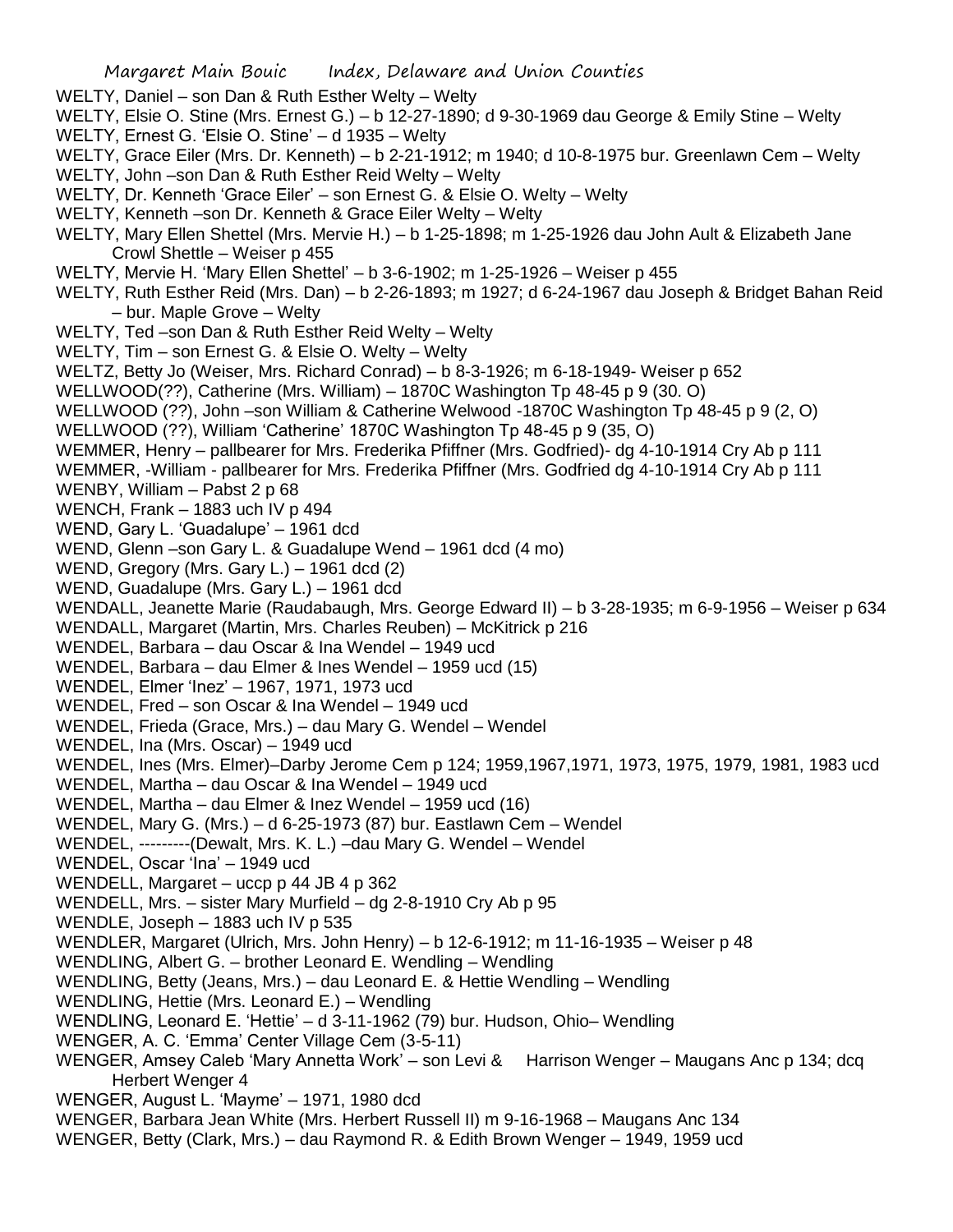- WENGER, Charles R. 'Jane A.' son Raymond R. & Edith Brown Wenger Wenger; 1949, 1959, 1967, 1971, 1973, 1975, 1979, 1981, 1983 ucd
- WENGER, Charmaine Stark (Mrs. F. Marion) b 5-27-1930; m 3-30-1951 dau Henry & Mildred Stark Maugans Anc p 134
- WENGER, Deborah b 5-4-1953 dau F. Marion & Charmaine Stark Wenger Maugans Anc 134

WENGER, Dolores (Mrs. Lawrence, Sr.) – 1980 dcd; Maugans Anc p 134

- WENGER, Edith Brown (Mrs. Raymond R.) m 3-7-1921; 1949, 1959, 1967, 1971, 1973, 1975, 1979, 1981, 1983 ucd
- WENGER, Emma or Emily A. (Mrs. A. C /G. G.) d 6-14-1898 (37-4-28) Center. Village Cem 3-5-11 Powell p 121
- WENGER, Evelyn Carpenter (Mrs. Lawrence A.) b 9-30-1925; m 5-28-1944 dau Ed & Liva Carpenter Maugans Anc p 134
- WENGER, Flora M. –d 1-9-1897 Center. Village. Cem 3-5-12- Powell p 121
- WENGER, Floss d 11-25-1894 (6 wks) G. V. Cem 3-5-13 Powell p 121
- WENGER, Fred son Raymond R. & Edith Brown Wenger 1949 ucd
- WENGER, Gayla Ann b 1964 (3) dau Charles R. & Jane A. Wenger 1967, 1971, 1973, 1975, 1979, 1981 ucd
- WENGER, George L. 'Margaret E.' son Raymond R. & Edith Brown Wenger 1959, 1967, 1971, 1973, 1975, 1979, 1981, 1983 ucd
- WENGER, George d 7-6-1930 (71 y) b Franklin Co; Oakdale Cem 4259 (F125)
- WENGER, George 'Lydia A.' b 10-1858; 1900C Taylor Tp 31-32 p A-1 (41, O, Ger, Ger) farmer; 1910C Taylor Tp 250-257 p 10B (56, O, Ger, Ger) m 21 y
- WENGER, Harvey 'Leota Chambers' m 11-30-1922 son Amsey Caleb & Mary Annetta Work Wenger dcq HW:1; LCW:1; Maugans Anc p 134
- WENGER, Herbert Russell 'Marjorie Norris' b 11-9-1924 son Harvey H. & Leota N. Chambers Wenger dcq Marjorie Norris Wenger:1; LWC:1; Maugans Anc p 134
- WENGER, Herbert Russell Jr. 'Barbara Jean White' m 9-16-1968 son Herbert Russell & Marjorie Norris Wenger – dcq Marjorie Nnorris Wenger:1; HW:1; Maugans Anc p 134
- WENGER, Jane A. (Mrs. Charles R.) 1967, 1971, 1973, 1975, 1981, 1983 ucd
- WENGER, Jean (Sherburne, Mrs.) dau Raymond R. & Edith Brown Wenger Wenger

WENGER, Jerry – Wenger

- WENGER, John H. 'Ollie C.' 1910C Jerome Tp 400-406 p 17B (44, Pa, Ger, Ger) m 17 y, farmer
- WENGER, Josephine (Murray, Mrs. Edward) –parents of Dianne Murray Marsh 1985 uch p 95
- WENGER, Joshua b 11-20-1976 son Jerry Wenger Wenger
- WENGER, Karen (DeGraw, Mrs. Bill)- parents of Jennifer Marie DeBraw, b Oct. 1983- Wenger
- WENGER, Kathleen Adair (Casper, Mrs. James Carothers) b 9-12-1947 dcq MNW:1; Herbert Wenger1 Maugans Anc p 134
- WENGER, Kimberly b 1964/5 dau Charles R. & Jane A. Wenger 1967, 1971, 1973, 1975, 1979, 1981, 1983 ucd
- WENGER, Lawrence son Lawrence & Evelyn Carpenter Wenger b 7-22-1953 (Larry) dcq Marjorie Norris Wenger1; Maugans Anc p 134
- WENGER, Lawrence A. 'Evelyn Carpernter' 'Delores' –b 9-16-1923 m(1) 5-28-1944- son Harvey H. & Leota M. Chambers Wenger – dcq LCW:1 – Maugans Anc p 134; 1980 dcd
- WENGER, Levi ' Harrison' dcq Harvey Wenger 8
- WENGER, Leota Chambers (Mrs. Harvey) b 1-22-1903; m 11-30-1922 dau Arthur & Clara Rider Chambers – dcq HW:3; LCW:1; Maugans Anc p 134
- WENGER, Lora or Laura (Robinson, Mrs. ) dau Raymond H. & Edith Brown Wenger Wenger
- WENGER, Lydia A. (Mrs. George) –b 9-1853; 1900C Taylor Tp 31-32 p A1 (46, O, Ger, Md) m 11 y 1 ch;
	- 1910C Taylor Tp 250-257 p 10B (57, O, O, O) m 21 y
- WENGER, Marie (Weiser, Mrs. Henry Solomon) Weiser p 706
- WENGER, Margaret E. (Mrs. George L.)- 1959, 1967, 1971, 1973, 1975, 1979, 1981, 1983 ucd
- WENGER, Marion 'Charmaine Stair' b 10-30-1927; m 3-30-1951 –son Harvey & Leota Chambers Wenger Maugans Anc p 134; Wenger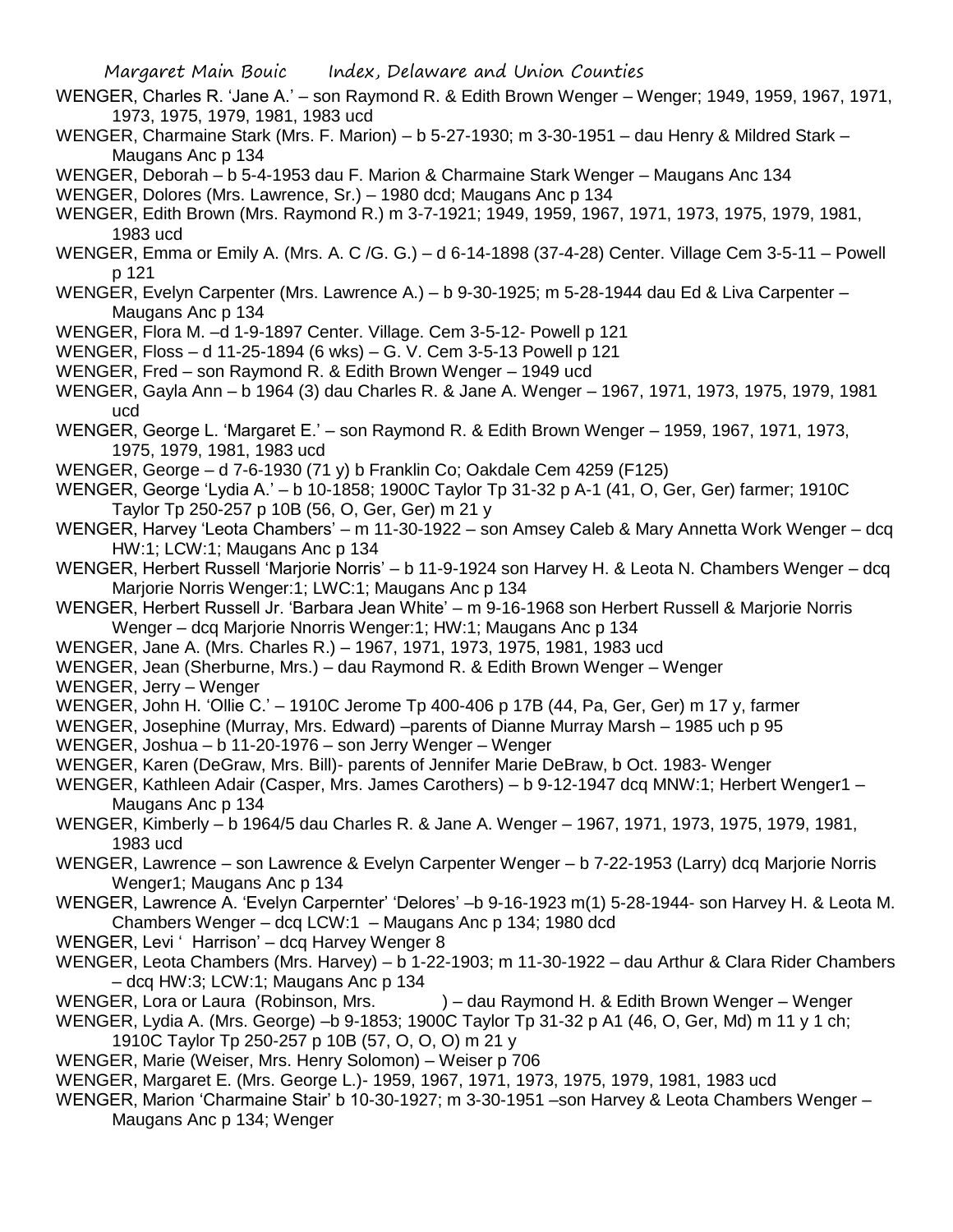WENGER, Marjorie Norris (Mrs. Herbert Sussell) – dau Merle Guy & Dotohy Richardson Norris – dcq MNW:1; HW:1; Maugans Anc p 134

WENGER, Mark M. 'Ruth Ann Furniss' – b 8-21-1948; m 9-16-1972 – son Herbert Russell & Marjorie Norris Wenger – dcq MNW:1; Leota Chambers Wenger:1; Maugans Anc p 134

- WENGER, Mary Annetta Work (Mrs. Amsey Caleb) dau Alexander & Lycia Denny Work dcq Herbert Wenger 5; Maugans Anc p 134
- WENGER, Mary Elizabeth (Weiser, Mrs. Jabetz) b 9-18-1754; d 9-17-1835 Weiser p 58, 62
- WENGER, Mayme (Mrs. August L.) 1971, 1980 dcd
- WENGER, Mary dau Raymond R. & Edith Brown Wenger 1949 ucd; Wenger
- WENGER, Ollie C. (Mrs. John H.) 1910C Jerome Tp 400-406 p 17B (45, O, Pa, O) m 17 yr, no ch
- WENGER, Pamela Sue (Larabee, Mrs. Scott Eric) b 11-11-1949; m 6-19-1971; d 4-18-1972 bur. Trenton dau Lawrence Wenger; dcq LCM:1; Maugans Anc p 134
- WENGER, Patricia (McIntire, Mrs. Edward) b 8-11-1947 dau Lawrence & Evelyn Carpenter Wenger Maugans Anc p 134
- WENGER, Phyllis Jean (Kivlin, Mrs. Keith) b 3-18-1945 dau Lawrence & Evelyn Carpenter Wenger **Wenger**
- WENGER, Raymond H. 'Edith Brown' m 3-7-1921 1949, 1959, 1967, 1973, 1975, 1979, 1981, 1983 ucd
- WENGER,Raymond R.– grandson George & Lydia Wenger-1910C Taylor Tp 250-251 p 10B (14, O, O, O)
- WENGER, Rebecca Ellen (McCormick, Mrs. Rodney Louis) b 3-9-1951; m 10-15-1977 dau Herbert Russell & Marjorie Norris Wenger – Maugans Anc p 134 LCW:1; HW:1; MNW:1
- WENGER, Rebecca dau George L. & Margaret R. Wenger 1959 ucd (10)
- WENGER,Richard R.–b 9-1895 son George & Lydia A. Wenger–1900C Taylor Tp 31-32 p A1 (4, O, O, O)
- WENGER, Robert son George L. & Margaret E. Wenger 1959 ucd (11) 1967 ucd
- WENGER, Ruth Ann Furniss (Mrs. Mark M.) m 9-16-1972 dau Robert Furniss Maugans Anc p 134
- WENGER, Steven b 1956 (7) son Charles R. & Jane A. Wenger 1967, 1971, 1973, 1979 ucd WENGER, Wesley A. – 1971 dcd
- WEGENROTH, Esther Lou (Mrs. Richard A.) 1961, 1969 dcd
- WEGENROTH, Gretchen b 1957 dau Richard A. & Esther Lou Wengenroth 1961, 1969 dcd
- WEGENROTH, Rachel b 1959, dau Richard A. & Esther Lou Wengenroth 1961, 1969 dcd
- WEGENROTH, Richard A. 'Esther Lou' 1961, 1969 dcd
- WENGERT, Robert 1980 dcd
- WENING, Joyce (Mrs. William R.) Wening
- WENING, Laura dau William R. & Joyce Wening Wening
- WENING, Tammy dau William R. & Joyce Wening Wening
- WENING, William R. 'Joyce' Wening
- WENKE, Betty Pauline Barry (Mrs. ) b 11-8-1932 dau William Bryan & Mary Pauline Sterling Barry Maugans Anc p 20
- WENLOOK, Cristison Nash p 422
- WENNELL, Libbie (Mrs. ) sister Phebe Smith (Mrs. Stewart) dg 5-30-1893 –Cry Ab p 123
- WENNER, Adele (Richards, Mrs. Henry Melchior Muhlenberg Weiser p 226
- WENNER, Beth Bale (Mrs. Kevin) dau Warren Bale Wenner
- WENNER, Cheryl dau Kenneth Wenner Wenner
- WENNER, Emily Turner (Mrs. John) dau Thomas & Jane Teas Turner 1915 uch p 1018
- WENNER, Jacob 1880C Allen Tp 182-195 p 19 (35, Ger, Ger, Ger)
- WENNER, John 'Emily Turner' 1915 uch p 1018
- WENNER, Kenneth A. 'Norma A.' 1980 dcd; Wenner
- WENNER, Kevin 'Beth Bale' son Dr. Kenneth Wenner Wenner
- WENNER, Norma A. (Mrs. Kenneth A.) 1980 dcd
- WENNER, Vinnie Rebecca (Schell, Mrs. Vernie Herbert) b 10-23-1886; m 10-29-1927 Weiser p 720
- WENPLE, Carol (Mrs. Ralph A. Jr.) 1980 dcd
- WENPLE, Kelly b 1976 ch Ralph A. Jr. & Carol Wemple 1980 dcd
- WENPLE, Ralph A. Jr. 'Carol' 1980 dcd
- WENRICH, Amos Mader b 5-29-1842 son Daniel & Maria Lucinda Mader Wenrich Weiser p 487 WENRICH, Daniel 'Maria Lucinda Mader' – Weiser p 487
- WENRICH, John Joseph b 5-30-1840 –son Daniel & Maria Lucinda Mader Wenrich Weiser p 487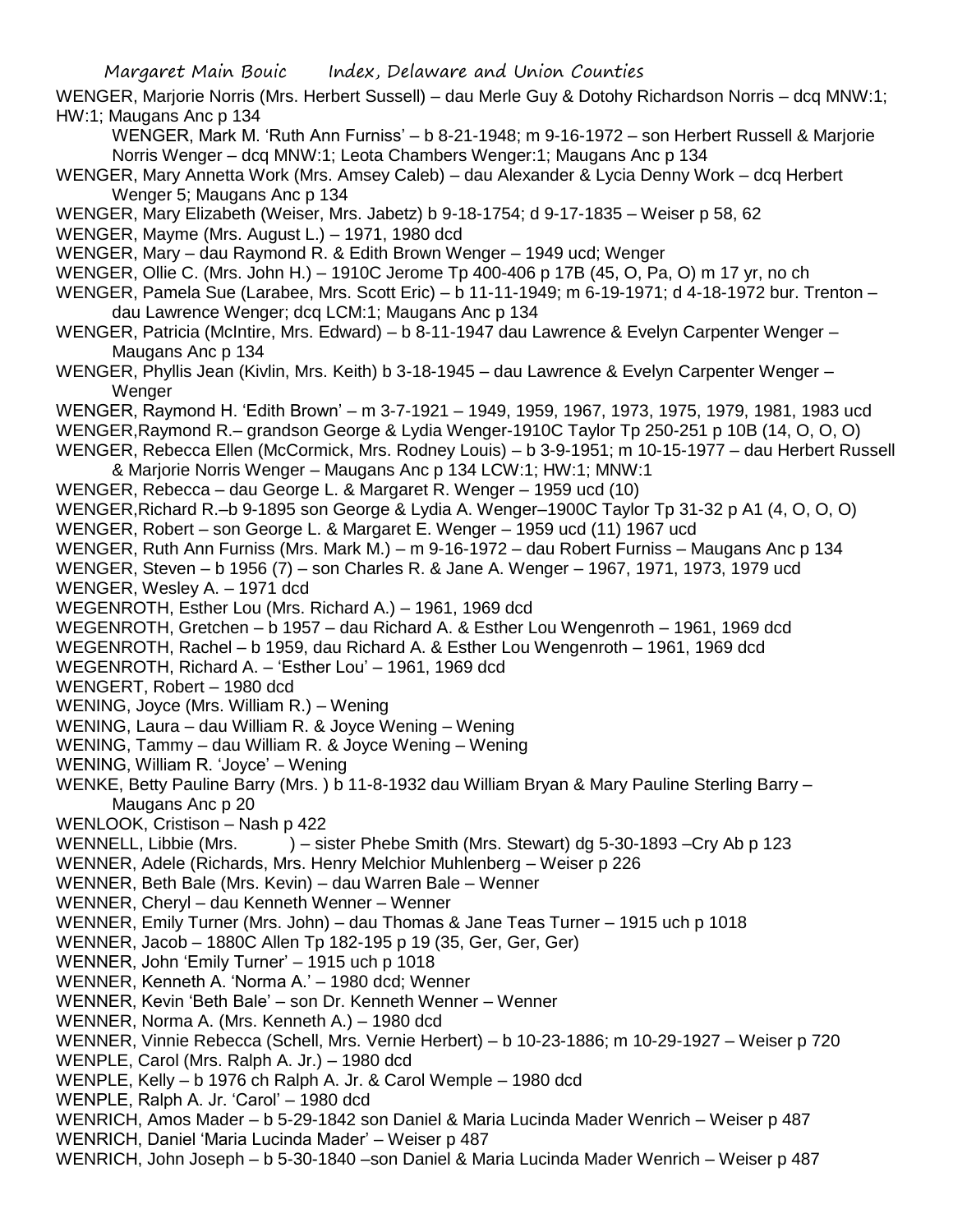WENRICH, Maria Lucinda Mader (Mrs. Daniel) – dau Daniel & Anna Catharine Weiser Mader – Weiser p 487 WENRICH, Mary Catharine – b 9-11-1844 – dau Daniel & Maria Lucinda Mader Wenrich- Weiser p 487 WENSEL, George 'Jessie Brown'- d 10-10-1907 m 11-27-1890; dg 10-15-197; Cry Ab p 75 WENSEL, George W. – Pabst 2 p 89 WENSEL, Jessie Brown (Mrs. George) m 11-27-1890 dau Ex-sheriff Brown- dg 10-15-1907- Cry Ab p 75 WENT, Lee – 1908 dch p 139 WENTERBAUER, Anita D. (Mrs. John R.) – 1971 dcd WENTERBAUER, John R. 'Anita D.' – 1971 dcd WENTERBAUER, John – b 1968 – son John R. & Anita Wenterbauer – 1971 dcd WENTERMUTE, Mrs. R. C. – dau Dr. J. M. & Louisanna Gooding Cherry – dg 1-3-1899 – Cry Ab p 178 WENTSELL, G. W. – 1880 dch p 412 WENTSTER, Carol Ann – dau Harry E. Wentster- Wenster WENTSTER, Harry E. – Wentster WENTWORTH, Eliza L. ( Maine, Mrs. Sidney O.)- b 4-12-1818 m 11-28-1841; Asp (439) WENTWORTH, Elizabeth (Dunham, Mrs. Ray) – Pabst 1 p 31 WENTWORTH, Jay – dpc p 95, 111 WENTWORTH, Sir Thomas – Pabst 1 p 31 WENTZ, Amy Sue – b 6-8-1968 – dau Thomas N. & - Wentz WENTZ, Charles – son Dee & Margaret Turner Wentz – 1880C Marysville 481-528 p 38 (18, O, Pa, O) WENTZ, Charles N. 'Rosa E. McBride' – m 5-25-1882 ucm 7173 WENTZ, Charles – son Levi C. & Margret Wentz 1870C Marysville 82-82 p 9 (9, O) WENTZ, Cheryl (Scheiderer, Mrs. Daniel) – dau Robert Wentz – m 1-20-1963 – Rausch (18311) WENTZ, Edgar – son Lee & Margaret Turner Wentz – 1880C Marysville 481-528 p 38 (5, O, Pa, O) WENTZ, Elizabeth A. (Sweston, Mrs. William) – m 9-6-1865 dcm WENTZ, Elizabeth A. Colflesh (Mrs. Weneca P.) m 3-21-1838 dcm WENTZ, Idella, Miss – dau Dr. Levi Wentz – dg 5-19-1916 – Cry Ab p 63 WENTZ, Karon (Freshwater, Mrs. Gary) – Freshwater p 143 WENTZ, Dr. Levi or Lee – Pabst 2:64, 68; d Wed. (77) dg 5-19-1916 Cry Ab p 63; dg 5-23-1916 Cry Ab p 65 WENTZ, Lee 'Margaret Turner' – ucm 3090; m 10-23-1860; 1915 uch p 1018; 1880C Marysville 481-528 p 37 (42, Pa, Pa, Pa) WENTZ, Mrs. Lee – sister J. Dorward – dg 7-12-1904 Cry Ab p 256

- WENTZ, Dr. Lee son Mrs. E. A. Langstaff dg 2-18-1890 Cry Ab p 7
- WENTZ, Levi 'Sarah Doward' m 10-16-1861 dcm
- WENTZ, Levi C. 'Margret' 1870C Marysville 82-82 p 9 (31, Pa) livery business
- WENTZ, ------(McDonald, Mrs. P. A.)- parents of Robert Doty McDonald 2 ½ who d Monday- dg 1-11-1907; Cry Ab p 4
- WENTZ, Margaret Ann b 1840; d 1861 Oak Grove Cem Powell p 444
- WENTZ, Margret (Mrs. Levi C) 1870C Marysville 82-82 p 9 (28, O)
- WENTZ, Margaret Turner (Mrs. Lee) dau Thomas & Jane Teas Turner ucm 3090; m 10-23-1860; 1915 uch p 1018; 1880C Marysville 481-528 p 37 (38, O, O, O)
- WENTZ, Maud granddau Robert & Elizabeth Hill- 1880C Jerome Tp 66-66 p 8 (7, Missouri, O, O)
- WENTZ, Neil Douglas b 1-1-1964 son Thomas N. Wentz Wentz
- WENTZ, Robert see Rausch (18311)
- WENTZ, Robbie Oak Grove Cem Powell p 444
- WENTZ, Rosa E. McBride (Mrs. Charles) m 5-25-1882 ucm 7173
- WENTZ, Nancy L. (Mrs. Thomas K.) 1980 dcd
- WENTZ, Ruth A. Hill (Mrs. W. H.) dau Robert & Elizabeth M. Rea Hill 1883 uch V p 313
- WENTZ, Sarah Dorward (Mrs. Levi) m 10-16-1861 dcm
- WENTZ, Sarah J. dau Lee & Margaret Turner Wentz- 1880C Marysville 481-528 p 38 (8, O, Pa, O)
- WENTZ, Seneca Perry 'Elizabeth A. Colflesh' –m 3-21-1838 dcm; Pabst Pion II p 152 b 1815; d 1862 Oak Grove Cem – Powell p 444
- WENTZ, Thomas K. 'Nancy L.' 1980 dcd
- WENTZ, Thomas N. –son Robert Wentz Wentz
- WENTZ, W. P. son Dr. Levi Wentz dg 5-19-1916 Cry Ab p 63
- WENTZ, W. R. 'Ruth A. Hill' 1883 uch V p 313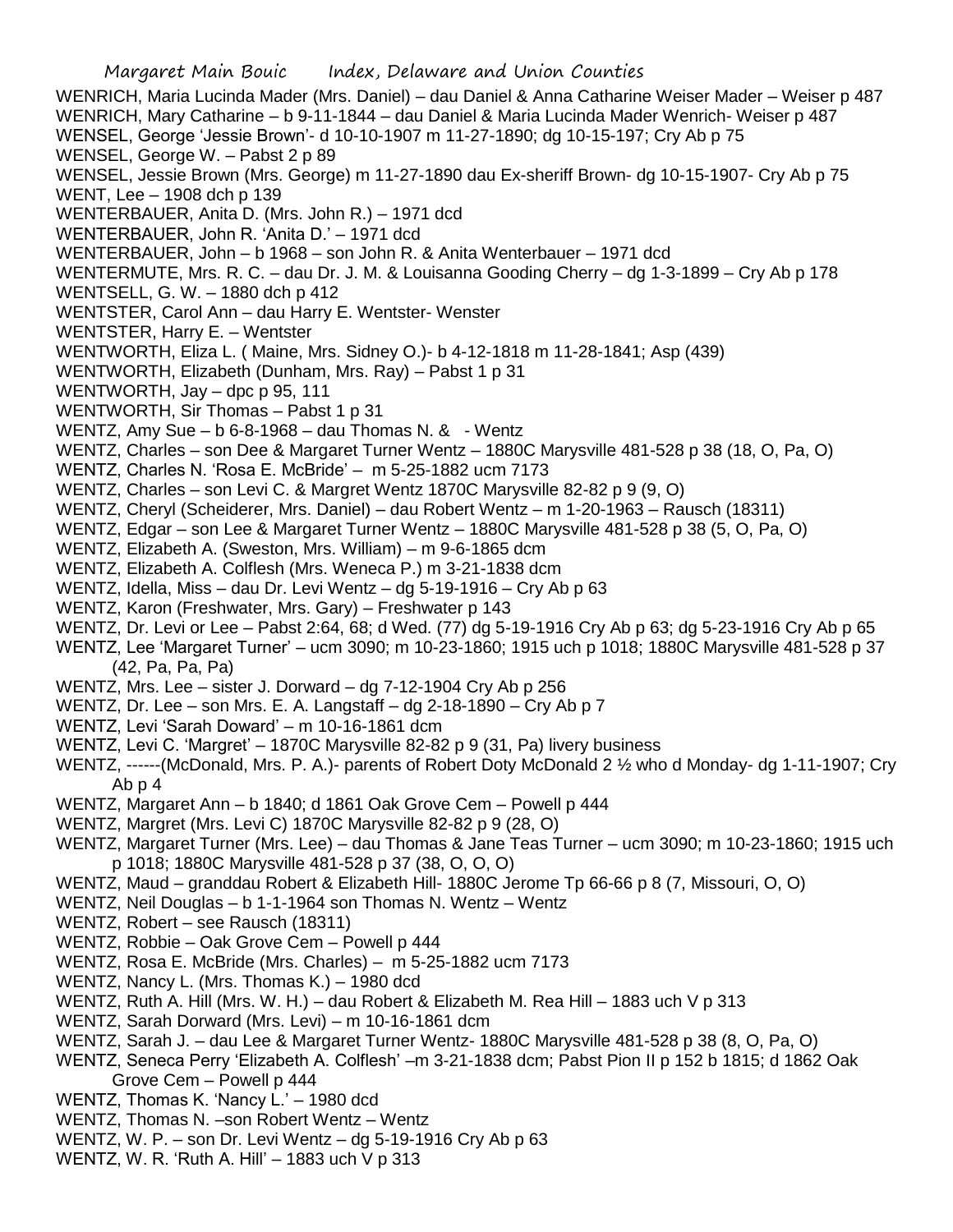Margaret Main Bouic Index, Delaware and Union Counties WENTZ, William – b 1969 – son Thomas K. & Nancy L. Wentz – 1980 dcd WENTZ, William – son Lee & Margaret Turner Wentz – 1880C Marysville 481-528 p 38 (15, O, Pa, O) WENTZ, William – son Levi & Margarete Wentz 1870C Marysville 82-82 p 9 (5, O) WENTZEL, Claude – 1915 uch p 411 WENTZELL, Clementine Weiser (Mrs.) – dau Jacob & Maria Magdalnea Kicholtz Weiser – Weiser p 829 WENZEL, Adolph 'Sevilla E. Dressler' – b 5-31-1889; d 1-25-1964 – son August & Anna Wenzel – Wenzel WENZEL, Anna Adams (Mrs. August) -Wenzel WENZEL, August 'Anna Adams' – Wenzel WENZEL, Barbara (Mrs. Paul) – 1980 dcd WENZEL, Brook – son Doug Wenzel - Wenzel WENZEL, Casey – son Doug Wenzel – b 12-4-1977 – Wenzel WENZEL, Doug – son Paul Wenzel – Wenzel WENZEL, E. – 1915 uch p 230 WENZEL, Emma – dau August & Anna Adams Wenzel – Wenzel WENZEL, Ernest – m 12-29-1914 – Wenzel WENZEL, Esther (Stowell, Mrs. Herbert) – dau Ernest Wenzel – Wenzel WENZEL, Florence E.–dau Henry & Nellie C. Wenzel –1910C Jerome Tp Plain City 98-103 p 4B (22,O,O,O) WENZEL, Henry 'Nellie C.' – 1910C Jerome Tp Plain City 98-103 p 4B (45, O, Ger, Ger) photographer, WENZEL, Hugo – son Adolph & Sevilla E. Dressler Wenzel – Wenzel WENZEL, Laura – dau Paul Wenzel - Wenzel WENZEL, Mary (Mrs. Richard H.) –1969, 1971 dcd WENZEL, Miriam (Johnson, Mrs. Kenneth) – dau Ernest Wenzel – Wenzel WENZEL, Nellie C. (Mrs. Henry) – 1910C Jerome Tp, Plain City 98-103 p 4B (44, O, Pa, Washington DC) m 23 y, 1 ch WENZEL, Paul 'Barbara'– son Adolph & Sevilla E. Dressler – Wenzel WENZEL, Paula (Burger, Mrs. Christopher C) – m 11-28-1972 – dau Paul Wenzel – Wenzel WENZEL, Philip – b 1962 son Richard M. & Mary Wenzel – 1969 dcd, Wenzel WENZEL, Richard M. 'Mary' –1969, 1971, 1980 dcd WENZEL, Ronny – b 1956 – son Richard N. & Mary Wenzel – "Ronnie" in 1969 dcd WENZEL, Rowland – son Adolph & Sevilla E. Dressler Wenzel – Wenzel WENZEL, Ruth (Willer, Mrs. Earl) – dau Ernest Wenzel – Wenzel WENZEL, Sarah – dau Paul Wenzel – Wenzel WENZEL, Sevilla E. Dressler (Mrs. Adolph) – b 11-28-1890; d 9-30-1982 – dau William & Sarah Link Dressler, bur. Dayton - Wenzel WENZEL, Tyler Theodore b 1-6-1983 son Doug Wenzel – Wenzel WENZLAU, Charles N. II d 9-20-1977 (45) bur. Tipp City – Wenzlau WENZLAU, Charles M. – Wenzlau WENZLAU, Charles III – son Charles N. Wenzlau II – Wenzlau WENZLAU, Janet – dau Thomas N. & Nancy Allen Wenslau – Wenslau WENZLAU, Kathy (Cremer, Mrs. Charles Frances III) – m 9-11-1982 dau Thomas N. & Nancy Allen Wenzlau – Wenzlau WENZLAU, Nancy Allen – dau Donald Allen – Wenzlau WENZLAU, Thomas N. –'Nancy Allen' son Charles N. Wenzlau – 1976 dch p 208 WEPRIN, Janie J. (Mrs. Michael W.)- 1979 ucd WEPRIN, Michael W. 'Jamie J' – 1979 ucd WERBLENG, Ed – funeral director for Mrs. Sarah A. Sebring dg 2-5-1892 – Cry Ab p 84 WERDEN, Ida (Mrs.) d Sunday – dau of Mrs Bratten, sister of Mrs. C. L. Shoemaker – dg 4-28-1903 – Cry Ab p 183 WERDEN, Sarah E. Cody (Mrs. Warner H.)- lic 2-3-1869 dcm 612; delge 1998, XIV p 20 WERDEN, Warner H. 'Sarah E. Cady' – lic 2-3-1869 dcm 612 dcm delge 1998 XIV p 29 WERFELMAN, or Werfleman, Rev. Henry –'Louisa'- 1883 uch V. p 236; 1880C Darby Tp 62 p 240C (52, Ger, Ger, Ger) WERFELMAN, Rev. John H. – 1915 uch p 228, 768

- WERFELMAN, Lewesa dau J. H. & Louisa Werfelman 1880C Darby Tp 62 p 240C (14, O, Ger, Ger)
- WERFELMAN, Louisa Knust (Mrs. Rev. Henry C.) 1915 uch p 768; dau Rev John Werfelman 1880C Darby Tp 69 p 240C (49, Ger, Ger, Ger)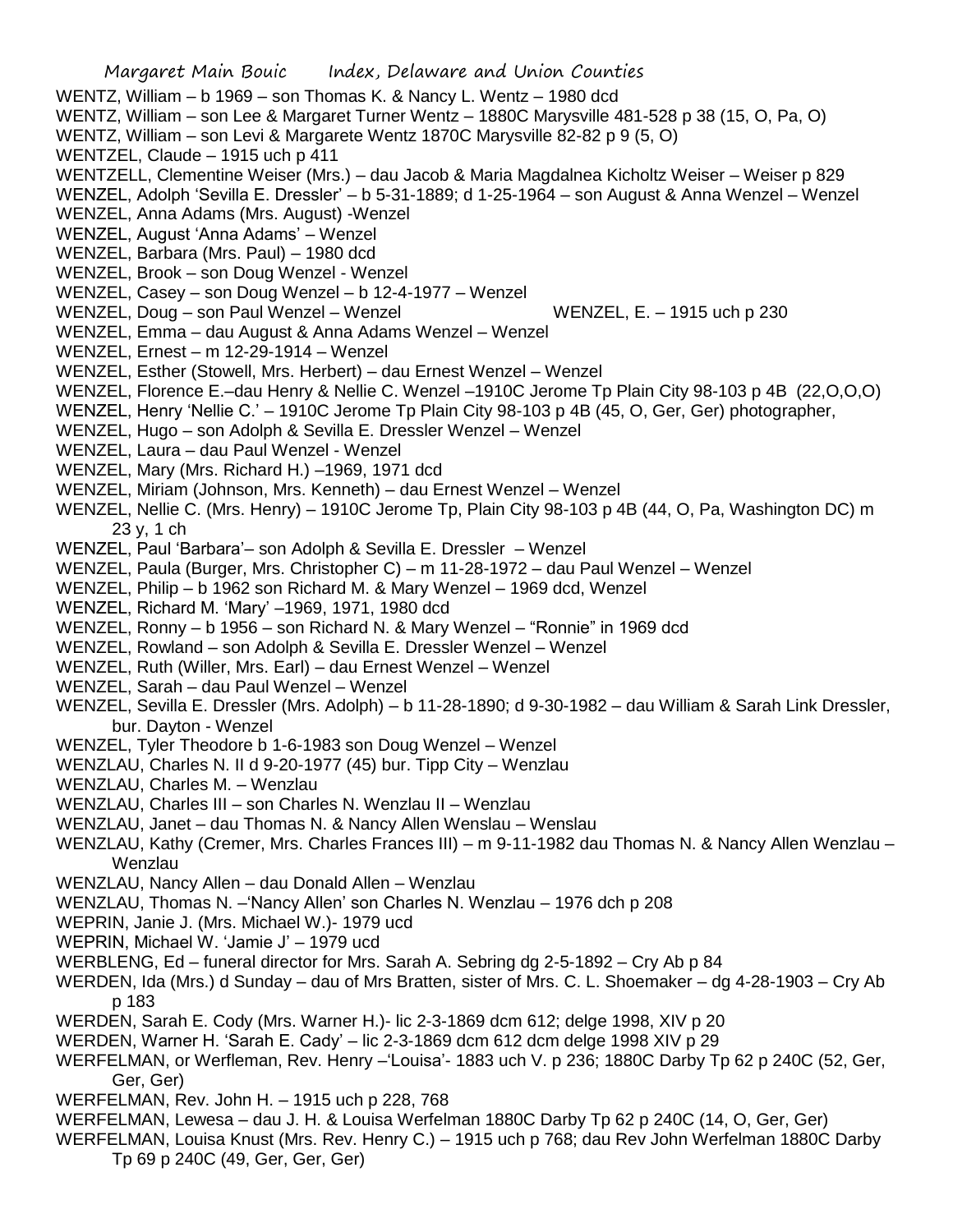- Margaret Main Bouic Index, Delaware and Union Counties WERGON, George – 1835 men p 25 #255 p 42 –Delaware Tp WERKING, James G. 'Orpha Jones' – Maugans Anc p 64 WERKING, Orpha Jones (Kershner, Mrs. Edward Ellsworth)(Mrs. James G.) b 9-8-1895 – dau Iverson & Sarah Alice Hause Jones – Maugans Anc p 64 WERKMAN, Dr. D. J. 'Sena Deboer' – 1976 dch p 391 WERKMAN, John 'Mary Reichelderfer' –b 5-26-1899 d May 11, 1969– son Dr. D. J. & Sena Deboer Werkman - Werkman -1976 dch p 391 WERKMAN, Mary Reichelderfer (Mrs. John) – d 12-7-1980 (80) bur. Tarlton, cremated- 1976 dch p 391, Werkman WERKMAN, Sena Deboer (Mrs. Dr. D. J.) – 1976 dch p 391 WERLEIN, Albrecht – Pabst 2 p 83, 89 WERLEIN, Esther (Weiser, Mrs. Solomon B.) m 7-24-1845 – Weiser p 93 WERLEIN, Susanna – Pabst 2 p 83 WERLEY, Carol – b 1954 dau John R. & Olga Werley – 1969, 1971 dcd WERLEY, Christine – dau John R. & Olga Werley – 1971 dcd WERLEY, H. Chris – 1969, 1971 dcd WERLEY, John R. 'Olga' – 1969, 1971, 1980 dcd WERLEY, Marsha (Marcia) – b 1951 dau John R. & Olga G. Werley -1969, 1971, dcd WERLEY, Olga G. (Mrs. John R.) – 1969, 1971, 1980 dcd WERLEY, Tim – b 1953 son John R. & Olga G. Werley – 1969 dcd WERLIN, Carol Jeanne – b 1- -1942 dau Charles White & Maxine Looker Werlin White 147 WERLIN, Charles White 'Maxine Looker' – b 6-25-1914; m 1937 – son Charles H. & Mary White Merlin – White 147 WERLIN, Charles H. 'Mary Bennett White' – d 8-17-1949 (87 yr) – White (119) WERLIN, Mary Bennett White (Mrs. Charles H.) – b 10-6-1872 dau Thornton Fleming & Cecilia Ann Nichols White 119 WERLIN, Martha Ann (Draper, Mrs. Lee M.) – dau Charles H. & Mary Bennett White Werlin – White (146) WERLIN, Maxine Looker (Mrs. Charles White) – m 1937 – White (147) WERLIN, Mary Louise – b 7-12-1943 dau Charles White & Maxine Looker Werlin – see White 147 WERNEKE, Laurie – 1969 dcd WERNEKE, Caty b 1957 lived with Edwin H. & Lorene Lane – 1969 dcd WERNEKE, Curt –b 1957 lived with Edwin H. & Lorene Lane – 1969 dcd WERNEKE, Susan – b 1956 lived with Edwin H. & Lorene Lane – 1969 dcd WERNER, Mr. – pallbearer for Mrs. Esther Bauereis – dg 6-30-1916, Cry Ab p 72 WERNER, Adam – b 1978 son James D. & Towney Werner – 1980 dcd WERNER, Alice Kurtz (Mrs. )dau John & Amy Breece Kurtz – dg 11-16-1909 Cry Ab p 71 WERNER, Amy – b 1962 dau John E. Jr. & Beulah M. Werner – 1969, 1971 dcd WERNER, Annie – sister George Werner – Werner WERNER, Anthony – b 1953 son John E. Jr. & Beulah H. Werner – 1961, 1969, 1971 dcd WERNER, Beulah M. (Mrs. John E. Jr.) – 1961, 1969, 1971 dcd WERNER, Bishop Hazen G. – unvmec p 16- Sunbury p 46 WERNER, Christy (Payton, Mrs. David Eugene) – b 11-26-1949 div. Aug. 1976 – Warrington 7 (2) p 3 WERNER, David – b 1957 son John E. Jr. & Beulah M. Werner – 1961, 1969, 1971 dcd WERNER, David – b 1976 son James D. & Towney Warner – 1980 dcd WERNER, Dorothy (Spellman, Mrs. ) – dau Herman & Iva Mae Chapman Werner – Chapman, Werner WERNER, Edward – pallbearer for Mrs. Sophia Shultz – dg 11-16-1915- Cry Ab p 91; pallbearer for Henry Wurtzbacher – dg 4-12-1912 – Cry Ab p 115; attended funeral of Mrs. L. H; Kuntz, Mansfield- dg 1-10- 1908, Cry Ab p 97; pallbearer fro Mrs. Conrad Neidermaier, dg 11-27-1908, Cry Ab p 109 WERNER, Gerald A. – 1980 dcd WERNER, George H. –b 6-12-1881; d 4-16-1966 (85) bur. Unionville Center; D. J. Cem p 38, 48 WERNER, Grace Louise (McKittrick, Mrs. Joseph Terrence) dau Joseph & Louise Werner – McKitrick p 413, 414 WERNER, Herman 'Iva Mae Chapman' – b 9-9-1889; m 1915; d 1-9-1981 bur. Price Cem – Werner
- WERNER, Hilda Kleinfelter (Mrs. Leroy) dau Cosmus & Gertrude Arnold Kleinfelter Weiser p 748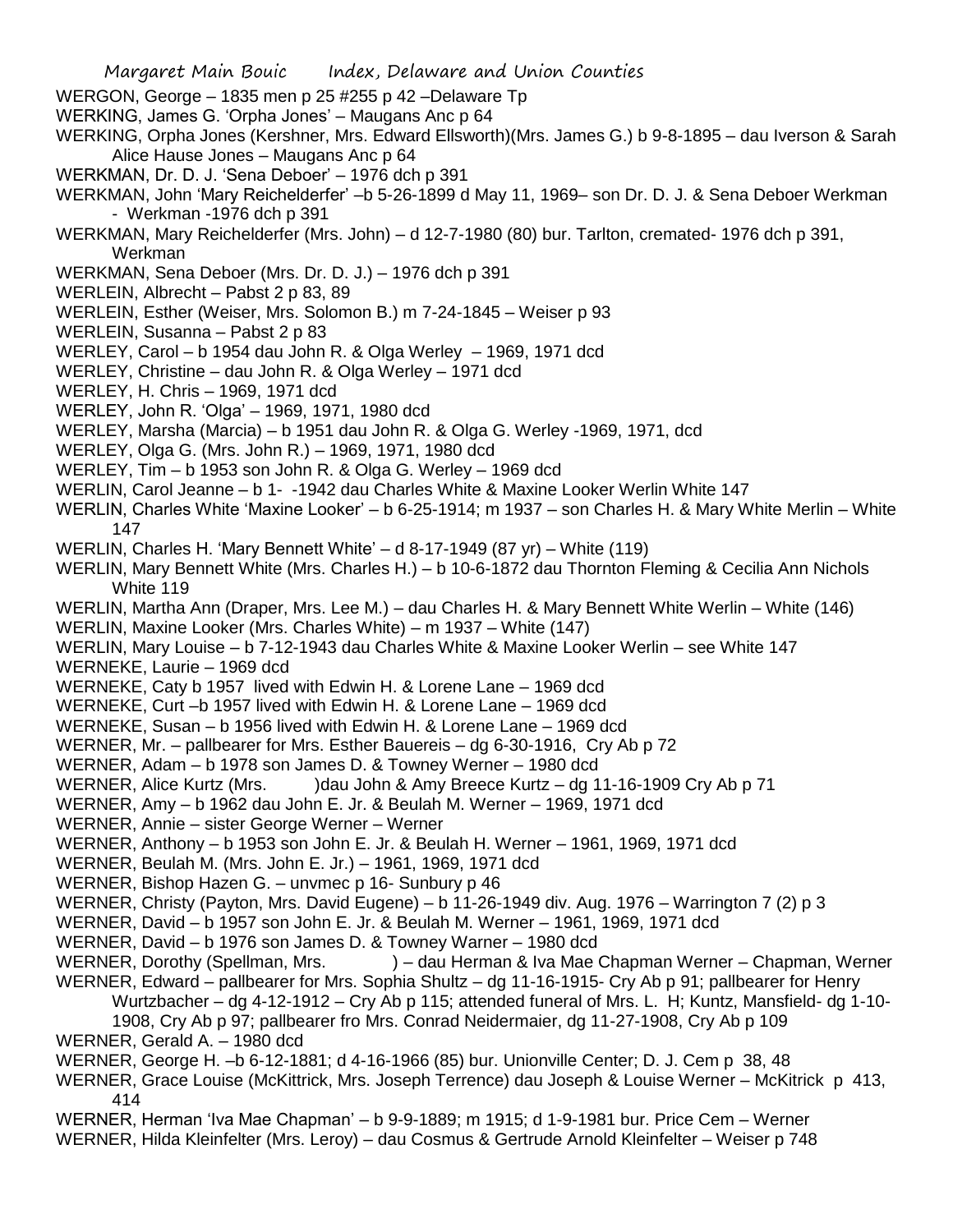Margaret Main Bouic Index, Delaware and Union Counties WERNER, Iva Mae Chapman (Mrs. Herman) – b 5-28-1896; m 1915; d 11-30-1979 bur. Price Cem – dau William & Anna Williams Chapman – Chapman; Werner WERNER, J. J. – attended funeral of John Kurtz – dg 11-16-1909 Cry Ab p 71 WERNER, James D. 'Towney' – 1980 dcd WERNER, Jeffrey – son John E. Jr. & Beulah M. Werner – 1961, 1969 dcd WERNER, John E. Jr. 'Beulah M' – 1961, 1969, 1971 dcd WERNER, John III – son John E. Jr. & Beulah M. Werner – 1961 dcd (14); 1969 dcd WERNER, John ' Ahrendt' – Ahrendt WERNER, Joseph 'Louise'- McKitrick p 413 WERNER, Joseph b 3-20-1802 d 4-20-1879 (77 yr, 1 mo)- Trinity Lutheran Cem- D. J. Cem p 33; Un Co Probate Deaths Vol II p 10 (1879-1886) WERNER, Kate (Otte, Mrs. William) – m 1867; 1883 uch V p 126 WERNER, ----------Ahrendt (Mrs. John Jr.) – dau Fritz & Olive Brandeberry Ahrendt – Ahrendt WERNER, Leroy 'Hilda Kleinfelter' – Werner WERNER, Louise (Mrs. Joseph) – McKitrick p 413 WERNER, Michelle Anne (Menduni, Mrs. Carmine Louis) m 6-20-1970; dau John E. Jr. & Beulah M. Werner – 1961 (11) dcd ; 1969 dcd WERNER, Peter – b 1965 son John E. Jr. & Beulah M. Werner – 1961, 1969, 1971 dcd WERNER, Sylvia Kurtz (Mrs.) – dau John & Amy Ann Breece Kurtz- dg 11-16-1909 Cry Ab p 71 WERNER, Towney (Mrs. James D.) – 1980 dcd WERNS, Jeff L. 'Phyllis A.' – 1980 dcd WERNS, Katherine – b 1978 – dau Jeff L. & Phyllis A. Werns – 1980 dcd WERNS, Phyllis A. (Mrs. Jeff L.) – 1980 dcd WERRICK, Carrie E. – dau John & Elvira Cameron Werrick – 1883 uch V p 655 WERRICK, Charlotte B. – dau John & Elvira Cameron Werrick – 1883 uch V p 655 WERRICK, Elvira Cameron (Mrs. John) – m 10-8-1858 dau Joseph & Sarah Reed Cameron- 1883 uch V p 655 WERRICK, J. A. – ch John & Elvira Cameron Werrick – 1883 uch V p 655 WERRICK, John 'Elvira Cameron' – b 4-16-1822 m 10-8-1858 - son Thomas & Sarah Armstrong Werrick – 1883 uch V p 654, 655 WERRICK, Sarah Armstrong (Mrs. Thomas) – 1883 uch V p 654 WERRICK, Sarah J. – dau John & Elvira Cameron Werrick – 1883 uch V p 655 WERRICK, Thomas 'Sarah Armstrong' – 1883 uch V p 654 WERRICK, W. W. – son John & Elvira Cameron Werrick – 1883 uch V p 655 WERRING, Anna (Heidenreich, Mrs. ) – sister Rudolph J. Werring – Werring WERRING, Charlotte J. b 1890, d 1959 Jerome IOOF Cem D. J. Cem p 109, 120 WERRING, Daisy E. (Mrs. Rudolph J.) – d 6-6-1978 (78) bur. Forest Lawn – Werring WERRING, Geneva (Murphy, Mrs. Donald) – dau Rudolph J. & Daisy E. Werring – Werring WERRING, Harold – brother Rudolph J. Werring – Werring WERRING, Irene (Ellis, Mrs. Merle) – dau Rudolph J. & Daisy E. Werring – Werring WERRING, Rudolph J. 'Daisy E.' – d 5-22-1969 (81) bur. Forest Lawn, Cols. – Werring WERST, Arthur A. 'Josephine Schleger' – d 2-24-1967 (78) bur. Milford Center 1949, 1959 ucd WERST, Arthurine (Thomas, Mrs. ) – dau Arthur A. & Josephine Schleger Werst – Werst WERST, Bob – son E. C. & Dorothy Sweeney Werst – Shields 6 WERST, Dorothy Sweeney (Mrs. E. C.) – dau Shields & Hildred Ashbaugh Sweeney – Shields 5, 6 WERST, E. C. 'Dorothy Sweeney' – Shields 5, 6 WERST, Eugene – son Arthur A. & Josephine Schleger Werst – Werst WERST, Georgia (Midgley, Mrs. ) – dau Arthur A. & Josephine Schlegel Werst – Werst WERST, George 'Mary Tryer' – Werst WERST, Josephine Schleger (Mrs. Arthur A.) – 1949 ucd WERST, Karen – dau E. C. & Dorothy Sweeney Werst – Shields 6 WERST, Lena May – d 4-27-1913 (10 days) Oakdale Cem 2546 (F145) WERST, Linda – dau E. C. & Dorothy Sweeney Werst – Shields 6 WERST, Mary Fryer (Mrs. George) – Werst WERSTLER, D. H. – 1969, 1971 ucd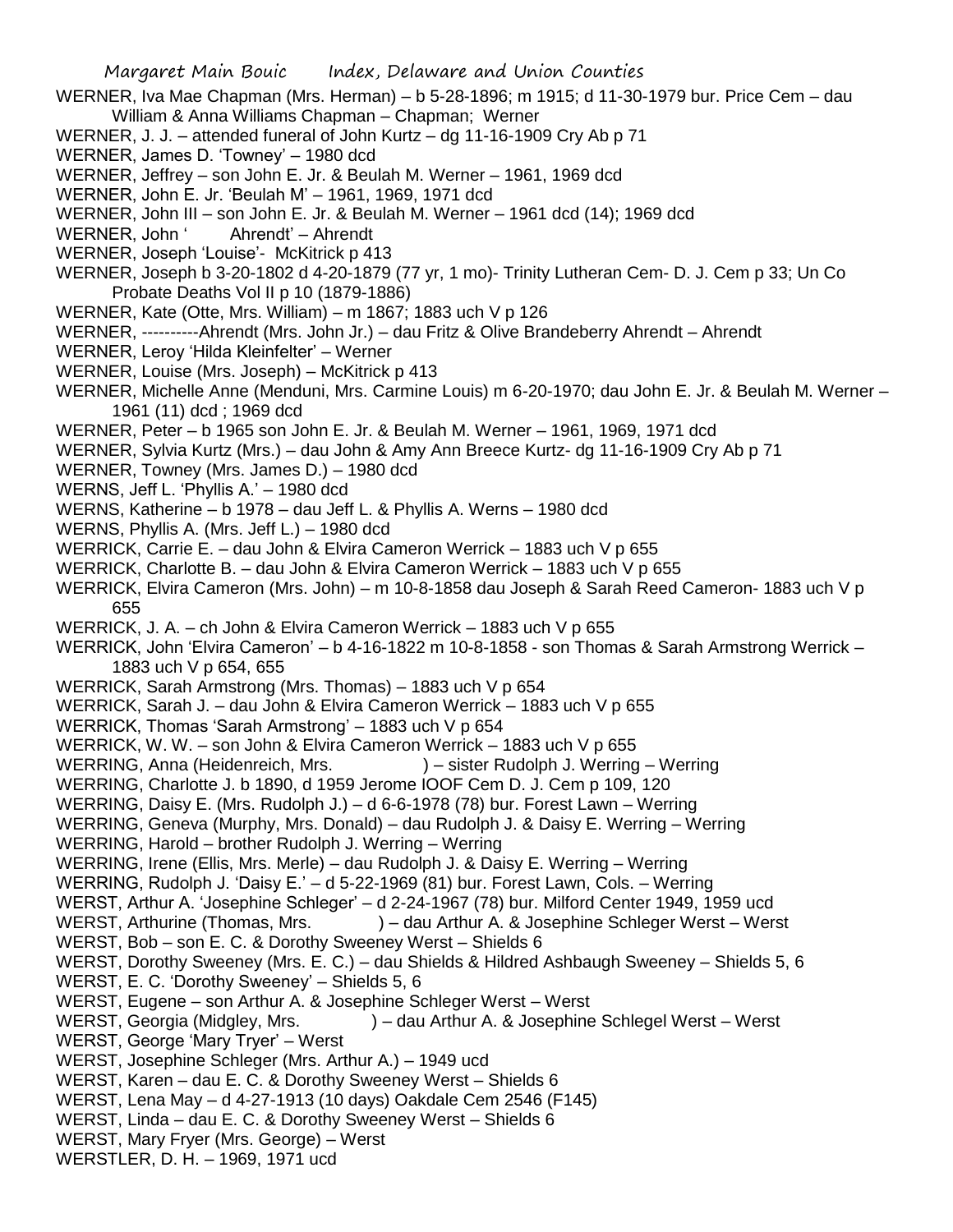- WERSTLER, Iva Bishop (Mrs. Ora) Maugans Anc p 40
- WERSTLER, Ora 'Iva Bishop' Maugans Anc p 40
- WERSTLER, Rubye (Papineau, Mrs. Milton Buff) b 6-16-1922 dau Ora & Iva Bishop Werstler Maugans Anc p 40
- WERT, Anna Elizabeth (Law, Mrs. James M.) b 12-5-1916; m 3-24-1940 dau John Brungart & Gertrude Rossman – Weiser p 598
- WERT, Anna Malissa Kehl (Mrs. John) d 6-26-1931 dau John Michael & Arabella Beck Kehl Weiser p 530
- WERT, Anna (Erhard, Mrs. Allen C.) b 6-16-1863; d 9-26-1919 Weiser p 579
- WERT, Bertha Sarah Buzzard (Mrs. Michael Hossman) m 3-2-1929 Weiser p 579
- WERT, Beatrice Madaline (Vonada, Mrs. Philip A.) b 12-16-1913; m 7-15-1934 dau David Sparr & Eva Elizabeth Fleisher Wert – Weiser p 599
- WERT, Charles son John & Anna Malissa Kehl Wert Weiser p 530
- WERT, Clair son John & Anna Malissa Kehl Wert Weiser p 530
- WERT, Claude Edward 'Lillian Pearl Frank' b 8-12-1883; m 10-18-1905 son James A. & Miranda Brungart Wert – Weiser p 598
- WERT, David Sparr 'Eva Elizabeth Fleisher' b 5-14-1890; m 2-24-1912 son James a. & Miranda Brungart Wert – Weiser p 598
- WERT, Dean Edward b 4-18-1950 son Dean Edward & Dorothy Boozer Wert Weiser p 598
- WERT, Dean Edward 'Dorothy Boozer' b 2-3-1922; m 6-12-1949 son Claude Edward & Lillian Pearl Frank Wert – Weiser p 598
- WERT, Donald Standford b 11-3-1916; 5-15-1942 WWII son David Sparr & Eva Elizabeth Fleisher Wert Weiser p 599
- WERT, Dorothy Boozer (Mrs. Dean Edward) b 12-3-1930; m 6-12-1949 Weiser p 598
- WERT, Ernest son John & Anna Malissa Kehl Wert Weiser p 530
- WERT, Eleanor M. Culbertson (Mrs. James Kenneth) m 5-30-1936 Weiser p 597
- WERT, Eva Elizabeth Fleisher (Mrs. David Sparr) b 11-3-1890; m 2-24-1912; d 1-8-1959 Weiser p 598
- WERT, Gail Abbie b 5-14-1940 dau Michael Rossman & Bertha Sarah Buzzard Wert Weiser p 597
- WERT, George 1835 men p 25 # 240 p 42 Delaware Tp
- WERT, Gerturde Rossman (Mrs. John Brungart) b 4-10-1882; m 12-25-1902 Weiser p 597
- WERT, Grace dau John & Anna Malissa Kehl Wert Weiser p 530
- WERT, Israel B. 1835 men p 60 #156 p 112, Trenton Tp
- WERT, Jacob Cyrus 'Lyndall Whitehead' b 2-15-1915; m 5-17-1936 son Claude Edward & Lillian Pearl Frank Wert – Weiser p 598
- WERT, James A. 'Miranda Brungart' b 11-28-1854; m 3-9-1875 d 3-19-1941 Weiser p 594
- WERT, James Kenneth 'Eleanor M. Culbertson' b 3-21-1908; m 5-30-1936 d 4-17-1942 son John Brungart & Gertrude Rossman Wert – Weiser p 597
- WERT, J. B. 1880 dch p 282
- WERT, James Cyrus b 6-30-1945 son Jacob Cyrus & Lyndall Whitehead Wert Weiser 598
- WERT, Joanne Barbara (Blazier, Mrs. Philip Henry) b 11-11-1932; m 4-9-1954; dau John Brungart Jr. & Myla C. Spyker Wert – Weiser p 597
- WERT, Joanne b 4-12-1940 dau Jacob Cyrus & Lyndall Whitehead Wert Weiser p 597
- WERT, John Brungart 'Gertrude Rossman' b 7-22-1877; m 12-25-1902; son James A. & Miranda Brungart Wert – Weiser p 597
- WERT, John Brungart, Jr. 'Myla C. Spyker' b 12-22-1912; m 5-7-1932 son John Brungart & Rossman Wert p 597
- WERT, John 'Anna Malissa Kehl' Weiser p 530
- WERT, Kathryn Miranda (Breon, Mrs. Lynn) b 5-4-1906; m 12-3-1935 dau Claude Edward & Lillian Pearl Frank Wert – Weiser p 598
- WERT, Lillian Pearl Frank (Mrs. Claude Edward) b 7-21-1888; m 10-18-1905 –Weiser p 598
- WERT, Lyndall Whitehead (Mrs. Jacob Cyrus) b 5-15-1915; m 5-17-1936 Weiser p 598
- WERT, Matilda (Allen, Mrs Ezekiel) m 4-7-1881 ucm 6953
- WERT, Margaret Lucille (Tronger, Mrs. Harry) b 7-2-1917; m 4-3-1939 dau Claude Edward & Lillian Pearl Frank Wert – Weiser p 598
- WERT, Martha Ruth (Dale, Mrs. Ralph H.) b 5-9-1910; m 7-21-1931 dau John Brungart & Gertrude Rossman Wert – Weiser p 597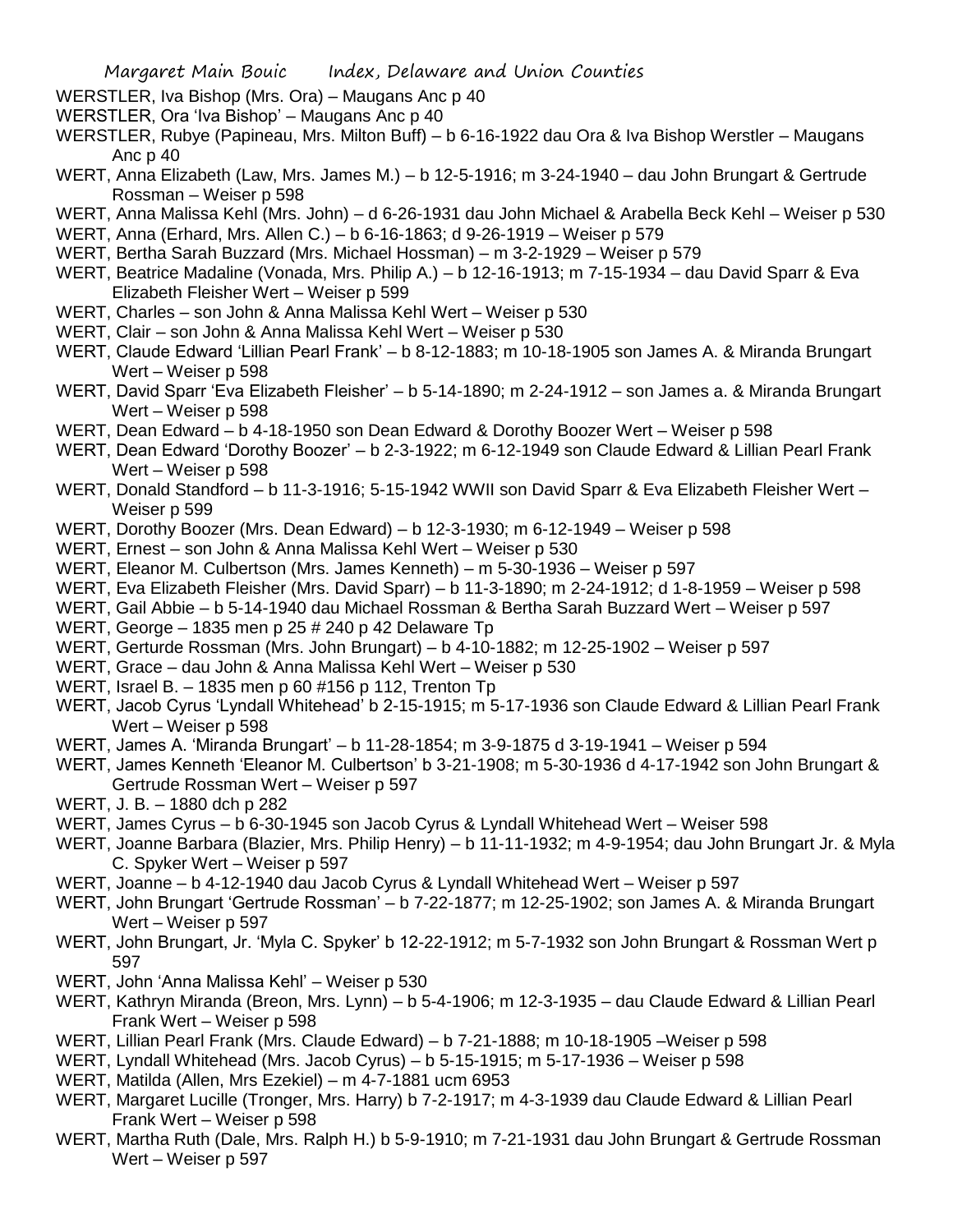- WERT, Martin Luther 'Mary I. Corman' b 11-25-1912; m 11-11-1935 son Claude Edward & Lillian Pearl Frank Wert – Weiser p 598
- WERT, Mary I. Corman (Mrs. Martin Luther) b 5-9-1906; m 11-11-1935 Weiser p 598
- WERT, Mary Ann (Frazier, Mrs. Don Evans) b 12-21-1937; m 8-3-1958 dau James Kenneth & Eleanor M. Culbertson Wert – Weiser p 597
- WERT, Mary Rebecca (Trevorow, Mrs. George Charles) b 12-31-1903; m 4-23-1927 dau John Brungart & Gertrude Rossman Wert – Weiser p 597
- WERT, May dau John & Anna Malissa Kehl Wert Weiser p 550
- WERT, Michael Rossman 'Bertha Sarah Buzzard' b 1-3-1903; m 3-2-1929 son John Brungart & Gertrude Rossman – Weiser p 597
- WERT, Miranda Brungart (Mrs. James A.) b 8-23-1854; m 3-9-1875 d 4-11-1935 dau Jacob & Sarah Corman Brungart – Weiser p 594
- WERT, Molly Isher (Mrs. Robert Linsey) m 11-23-1958 Weiser p 598
- WERT, Myla C. Spyker (Mrs. John Brungart, Jr.) m 5-7-1932 Weiser p 597
- WERT, Patricia (Travernier, Mrs. Jerry) b 6-19-1939; m 6-16-1957 dau Martin Luther & Mary I. Corman Wert Weiser p 598
- WERT, Paul son John & Anna Malissa Kehl Wert Weiser p 530
- WERT, Philip b 1-12-1922; d 5-12-1911 Pa, son Claude Edward & Lillian Pearl Frank Wert Weiser p 598
- WERT, Ralph son John & Anna Malissa Kehl Wert Weiser p 530
- WERT, Robert Linsey 'Molly Isher' b 3-29-1937; m 11-23-1958 son Jacob Cyrus & Lyndall Whitehead Wert Weiser p 598
- WERT, Ruth Naomi b 11-9-1939; d 7-23-1945 dau James Kenneth & Eleanor M. Culbertson Wert Weiser p 597
- WERT, Sarah Jane (Bohn, Mrs. David C.) b 10-16-1875; m 10-24-1894; d 4-20-1931 dau James A. & Miranda Brungart Wert – Weiser p 594
- WERTENBERGER, Charles H. 1908 dch p 256
- WERTH, Charles W. 'Sarah Freshwater' Freshwater p 229
- WERTH, Ida dau Charles W. & Sarah Freshwater Werth Freshwater p 229
- WERTH, Sarah Freshwater (Mrs. Charles W.) m 11-20-1877 dau Stephen Hill & Perlina Freese Freshwater Freshwater p 229
- WERTHEIM, Bernard 'Julia Frey' Wertheim
- WERTHEIM, Henrietta Hirsch (Mrs. Hughs Bernard) Wertheim
- WERTHEIM, Hughs Bernard 'Henrietta Hirsch' b 2-14-1876, Austria d 9-8-1959 bur. N. J. son Bernard & Julia Frey Wertheim – Wertheim
- WERTHEIM, Herta Roth (Mrs. John H) 1973, 1975, 1979, 1981, 1983 ucd
- WERTHEIM, Ilona (Waldman, Mrs. ) dau Hughs Bernard & Henrietta Hirsch Wertheim Wertheim
- WERTHEIM, John H. 'Herta Roth' b 3-31-1906; m 1-26-1935; d 6-30-1982 son Hughs Bernard & Henrietta Hirsch Wertheim – Wertheim; 1967, 1971, 1973, 1975, 1979, 1981 ucd
- WERTMAN, ----(McKittrick, Mrs. George R.) b 1868; m 1888; d 1930
- WERTS, Barbara Jean (Moyer, Mrs. Donald Paul) b 5-20-1933; m 10-18-1953 dau Ray Denver & Edith Luella Rabold Werts – Weiser p 724
- WERTS, Betty Lou Zambrum (Mrs. Ronald Ray) b 8-23-1932 m 7-9-1955 Weiser p 724
- WERTS, Edith Luella Rabold (Mrs. Ray Denver) b 10-7-1914; m 2-4-1933 dau Hallie Vester & Eva Maude Loy Rabold – Weiser p 724
- WERTS, Franklin d 3-24-1884 (17-4-8) Harmony Chapel Cem Powell p 318
- WERTS, Hattie Pabst 2 p 89
- WERTS, Jane Ellen (Curtis, Mrs. Donald Dale) b 5-5-1940; m 5-6-1957 dau Ray Denver & Edith Luella Rabold Werts – Weiser p 724
- WERTS, Lillie J. d 3-19-1884 (19-1-29) Harmony Chapel Cem Powell p 318
- WERTS, Ray Denver 'Edith Luella Rabold' b 9-12-1911; m 2-4-1933 Weiser p 724
- WERTS, Ronald Ray 'Betty Lou Zambrum' b 2-18-1936; m 7-9-1955 son Ray Denver & Edith Luella Rabold Werts – Weiser p 724
- WERTS, Ronald Ray b 7-1-1957 son Ronald Ray & Betty Lou Zambrum Werts Weiser p 724
- WERTS, Rev. Samuel Pabst 8 p 67
- WERTZ, Alice Catherine b 1-17-1892 dau Israel C. & Olive Pearl Shettel Wertz Weiser p 457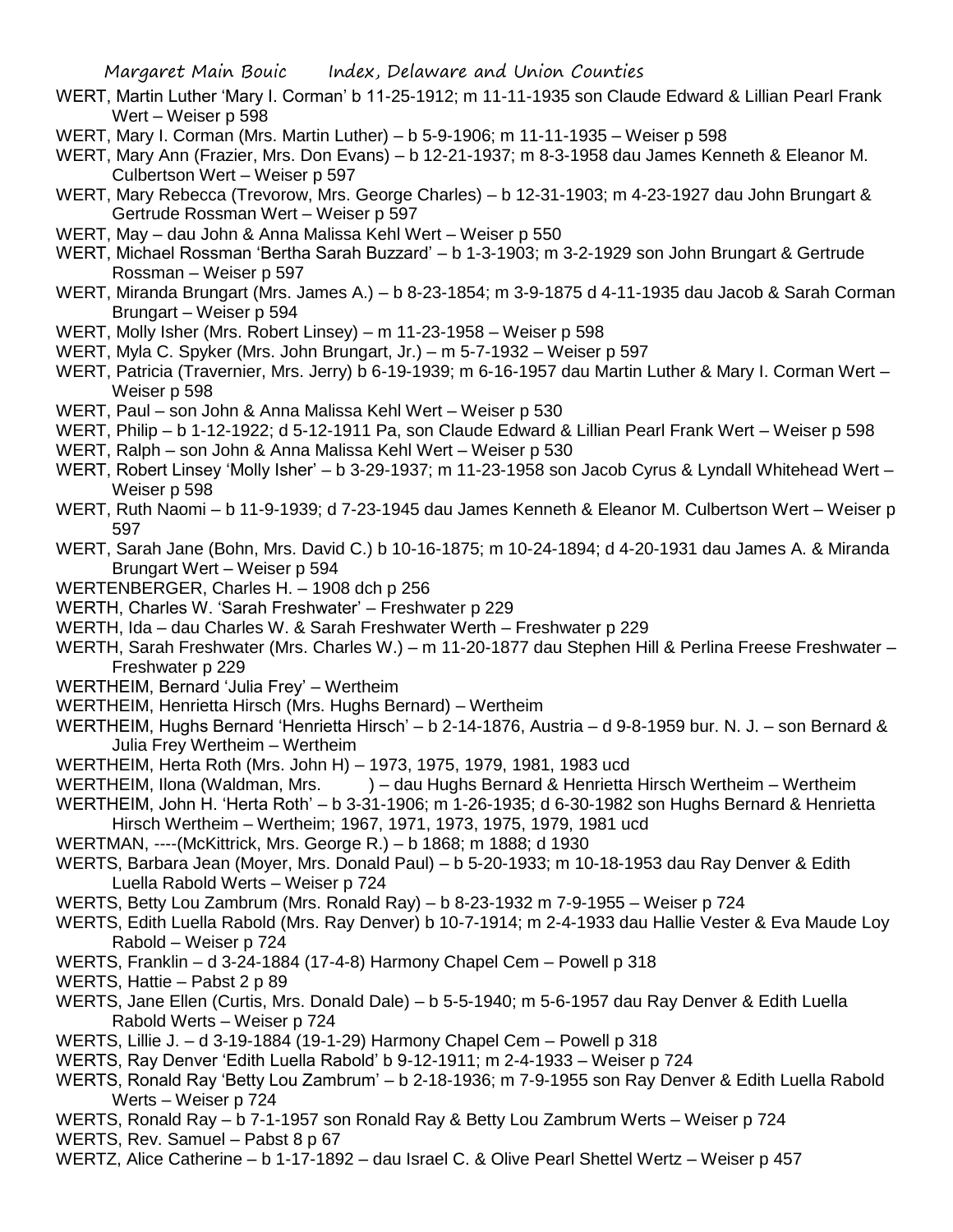- WERTZ, Benjamin F. 'Mary Amanda' b 3-9-1837; d 1-7-1815 Harmony Chapel Cem Powell p 318
- WERTZ, Betty Louise McGuire (Mrs. George Jacob) b 7-4-1925; m 2-14-1942 Weiser p 457
- WERTZ, Blanche (Moyer, Mrs. Harry Olive) m 10-18-1913 Weiser p 407
- WERTZ, Charles Eugene b 5-25-1945 son George Jacob & Betty Louise McGuire Wertz Weiser p 457
- WERTZ, Debra Ann b 9-21-1955 dau George Jacob & Betty Louise McGuire Wertz Weiser p 457
- WERTZ, Dennis Craig b 4-11-1951 son Jerle Clarence & Hilda Lavine Lyter Wertz Weiser p 457
- WERTZ, Diane Nicol (Mrs. Edward) m 8-30-1980 dau Truman E. & Dorothy Burns Nicol b 10-7-1957; 1967, 1973 ucd; Rausch 193134, 144564, III p 286, 308; Wertz
- WERTZ, Edward A. 'Diane Nicol' m 8-30-1980 son Donald Wertz Rausch (193134), (144564)
- WERTZ, Ellen Mae b 1-17-1892 dau Israel C. & Olive Pearl Shettel Wertz Weiser 457
- WERTZ, Eva Warren (Creamer, Mrs. Augustus) (Mrs. Henry) –b 1857 dau Washington Jones & Belinda Newhouse Warren – Newhouse p 29, 13133
- WERTZ, Fay Catherine Weary (Mrs. George Jacob) b 8-19-1897; m 3-13-1917 Weiser p 457
- WERTZ, George Jacob 'Fay Catherine Weary' b 12-20-1894; m 3-13-1917 son Israel C. & Olive Pearl Shettel Wertz – Weiser p 457
- WERTZ, George Jacob 'Betty Louise McGuire' b 1-7-1919; m 2-14-1942 son George Jacob & Fay Catherine Weary Wertz – Weiser p 457
- WERTZ, Henry 'Eva Warren' Newhouse p 39, (13133)
- WERTZ, Hilda Lavine Lyter (Mrs. Merle Clarence) m 4-20-1946 d 9-27-1923 Weiser p 457
- WERTZ, Israel C. 'Olive Pearl Shettel' m 1888 Weiser p 457
- WERTZ, Jan Renee b 6-28-1955 dau Merle Clarence & Hilda Lavine Lyter Wertz Weiser p 457
- WERTZ, Jacob pallbearer for Mr. August Swartz dg 8-14-1910 Cry Ab p 149
- WERTZ, Merle Clarence 'Hilda Lavine Lyter' b 5-23-1920; m 4-20-1946 son George Jacob & Fay Catherine Weary Wertz – Weiser p 457
- WERTZ, Michael Theodore b 10-1-1952 son Merle Clarence & Hilda Lavine Lyter Wertz -Weiser p 457
- WERTZ, Mary Amanda (Mrs. Benjamin F.) b 3-6-1841;d 9-16-1873 Harmony Chapel Cem Powell p 318
- WERTZ, Nancy Lou b 8-8-1951 dau George Jacob & Betty Louise McGuire Wertz Weiser p 457
- WERTZ, Naomi Catherine (Womer, Mrs. Gene Arthur) b 2-24-1934; m 6-23-1952 dau George Jacob & Fay Catherine Weary Wertz – Weiser p 457
- WERTZ, Nevin Milton b 8-31-1890; d 8-3-1916 Pa son Israel C. & Olive Pearl Shettel Wertz Weiser p 457
- WERTZ, Olive Pearl Shettel (Mrs. Israel C.) b 6-19-1870; m 1888; d 8-19-1909 Pa dau Jacob E. & Ellen J. Grissinger Shettel – Weiser p 457
- WERTZ, Pearl Olive (Wolf, Mrs. Bruce Elder) b 2-4-1893; m 4- -1917 dau Israel C. & Olive Pearl Shettel Wertz – Weiser p 457
- WERTZ, Ruth Virginia (Canoring, Mrs. Carl Albert) b 4-27-1936; m 12-31-1955 dau George Jacob & Fay Catherine Weary Wertz – Weiser p 457
- WERTZ, Samuel Pabst 8 p 71
- WERTZBAUGH, David 'Ella Warner' m 12-13-1897 ucm 6168
- WERTZBAUGH, Ella Warner (Mrs. David) ucm 6168; m 12-13-1897 ucm 6168
- WERY, Aaron Ray b 1-21-1982 son Robert C. & Sharon Wery Wery
- WERY, Amber Day b 1-21-1982 dau Robert C. & Sharon Wery Wery
- WERY, Sharon (Mrs. Robert C.) Wery
- WERY, Robert 'Sharon' Wery
- WERZ, Mariah- Un Co Probate Deaths Vol II p 7 (1879-1886
- WESCOCK, Sall granddau of Peter Parker dcw Bk 2 p 192
- WESCOCK, Thomas son-in-law of Peter Parker dcw Bk 2 p 192
- WESCOTT, Ethel Miller (Mrs. William) b 8-28-1913; m 8-18-1933 dau George & Lulu Bell Winkleman Miller Weiser p 761
- WESCOTT, Joyce b 1-7-1936 dau William & Ethel Miller Wescott Weiser p 761
- WESCOTT, Mercena Maine (Mrs. Oliver) dau Oliver & Nancy Wilcox Maine Asp 531
- WESCOTT, Oliver 'Mercena Maine' Asp (531)
- WESCOTT, Sally b 3-8-1933 dau William & Ethel Miller Wescott Weiser p 761
- WESCOTT, William 'Ethel Miller' b 10-15-1911; m 8-18-1933 Weiser p 761
- WESHLER, William 1860C Paris Tp 1345-1334 p 179 (15, Pa) lived with B. F. & Caroline Beck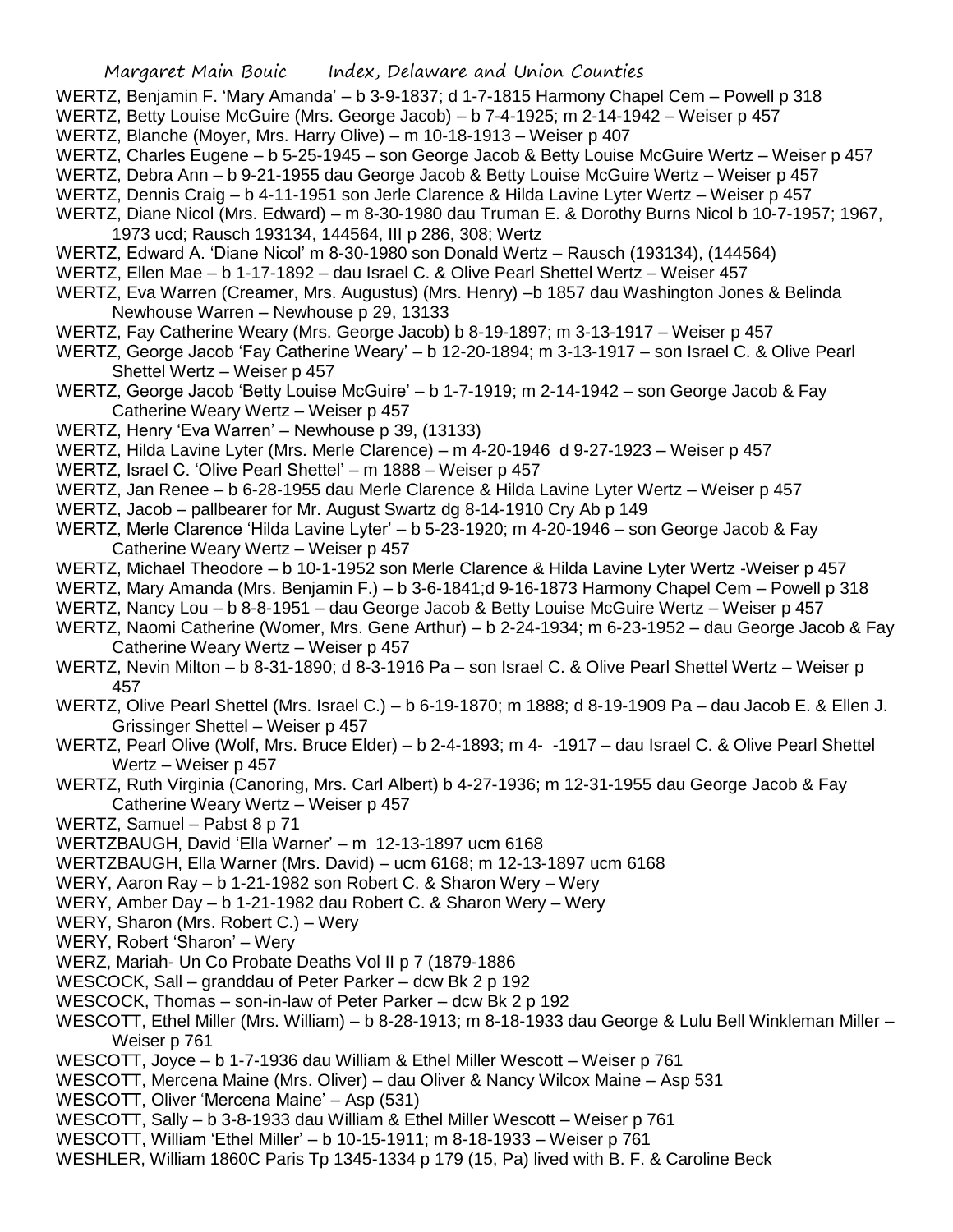- WESLER, Cona Lud 1910C Jerome Tp 165-170 (80, Ger, Ger, Ger) m 57 y, father-in-law of Douglass & Mary Wollam
- WESLER, Christina (Mrs. Cona L.) 1910C Jerome Tp 165-170 (76, O, Ger, Ger) m 57 y, 5 ch, 2 living
- WESLEY, Catharine (Piersol, Mrs. John) –b 1-9-1814; d 8-22-1877 (74)- dau Samuel & Christina Wesley (or Westley) Piersol 1, 2; 1883 uch V 351
- WESLEY, Chark 'Manerva' b 1-1850 1900C Paris Tp 50-51 p B3 (50, O, Va, Va) m 28 y
- WESLEY, Charles 'Nellie Cody' 1915 uch p 1073
- WESLEY, Christine dau Charles & Nellie Cody Wesley 1915 uch p 1073
- WESLEY, Christina (Mrs. Samuel Wesley or Westley) 1883 uch p 351 b Jan 16, 1814 -Church Book, Plow Lutheran & Reformed Church, Robeson Tp, Berks Co, Pa,
- WESLEY, Clara dau Charles & Nellie Cody Wesley 1915 uch p 1073
- WESLEY, Elias b Dec 19, 1809 son Samuel & Christine Westley, Robeson Twp, Berks Co, Pa
- WESLEY, Gladys dau Charles & Nellie Cody Wesley 1915 uch p 1073
- WESLEY, George 1915 uch p 448; 1883 uch V p 402
- WESLEY, John dumch p 434; money for his old home, dg 4-9-1907, Cry Ab p 34
- WESLEY, John wsc Grah p 5
- WESLEY, Joseph 1820 Harmony Tp
- WESLEY, Manerva (Mrs. Chark) b 11-1844 1900C Paris Tp 50-51 p B3 (55, O, O, O) m 28 y 2 ch
- WESLEY, Michael b Nov 9, 1812 son Samuel & Christine Westley Christening record, Robeson Tp, Berks Co, Pa
- WESLEY, Nellie Cody (Mrs. Charles) dau Thomas & Augusta Gibson Cody 1915 uch p 1073
- WESLEY, Rieley b 6-1883 son Chark & Manerva Wesley 1900C Paris Tp 50-51 p B3 (16, O, O, )
- WESLEY, Samuel 'Christina' b Aug 26, 1783 d Sept 5, 1815 Robeson (Plow Lutheran & Reformed Church
- Cem) Sect A., Berks Co, Pa Adm Records Berks Co, Pa, Book 3, p 42; 1883 uch V p 351
- WESLEY, Mrs. William P–dau Dr. John Reynolds & Mary E. Howard McLeod dg 8-13-1909 Cry Ab p 54 WESLIE, Wilhelm – tax duplicate, Lewis Center – delge 1998, XIV p 35
- WESNEY, Judith Ann Wilkins (Mrs. Lindsey Alan) m 11-19-1977 dau L. Eugene Wilkins Wesney
- WESNEY, Lindsey Alan 'Judith Ann Wilkins' m 11-19-1977 son Leonard E. Wesney Wesney
- WESNEY, Leonard E. Wesney
- WESSEL, Carolyn S. (Mrs. Roger L.) 1983 ucd
- WESSEL, Jimmy b 1979 son Roger L. & Carolyn S. Wessel 1983 ucd
- WESSEL, Roger L. 'Carolyn S.' 1983 ucd
- WESSEL, Stacy b 1977 ch Roger L. & Carolyn S. Wessel 1983 ucd
- WESSEL, Tom J. 1980 dcd
- WESSELLS, Michael B. 1980 dcd
- WESSEN, Abigail Eames (Mrs. Samuel) b 9-22-1666; m 8-29-1688 dau Robert Eames Powers Pat p 33
- WESSEN, Samuel 'Abigail Eames' m 8-29-1688 Powers Pat p 33
- WESSNER, Curt Wessner
- WESSNER, Mark son Curt Wessner Wessner
- WESSON, Joseph 1840C Marlborough Tp p 251 (50-60)
- WESSON, Josh d 7-7-1849; Pabst Pion I p 126, 127, 128; 1835men p 42 #123 p 75 Mlb Tp

WEST -----Nash p 69

- WEST Rev. 1883 uch V p 364funeral of 4 mos dau of Mr. and Mrs. B. C. Hamner, dg 4-2-1907 Cry Ab p 33; of Levi Hart, dg 5-28-1907, Cry Ab p 46; of Chrles Huntley- dg 12-13-1907, Cry Ab p 88
- WEST Abby Ann Maine (Mrs. Philo) b 3-1-1826; m 11-7-1849 dau Bradley Crandall & Elizabeth Talmadge Maine – Asp 808b
- WEST, Aileen Cook (Mrs. )- dau Jessie Bockover Cook- McKitrick p 228
- WEST, Albert- son Charles W. & Cary A. West- 1880C Leesburg Tp 218-218 p 22 (2,O,Pa,O)
- WEST, Alice (Davenport, Mrs. Robert)- dau James Lowry. & Hattie Bell Crowder West- 1985 uch p p 71
- WEST, Alonso P.- son Frederick H. & Ann E. West- 1883 uch I p 463; 1850C Liberty Tp Un Co 1032-1049 p 153 (4,O); 1860C Lib Tp 989-999 p 13 (14,O)
- WEST, Andrew'Matilda Kirby'- m 3-25-1858 ucm 2707; mt 4-14-1858
- WEST, Ann E (Mrs. Frederick R.) 1850C Liberty Tp Un Co 1032-1049 p 153 ((31,NY)
- WEST, Anna E. Morville (Mrs. Frederick B.)- m 12-1-1838, ucm 521
- WEST, Annie(Faland, Mrs. William E)(Carpenter, Mrs. Jesse)- b 2-5-1829 m(2) 6-18-1868- 1883 uch V 435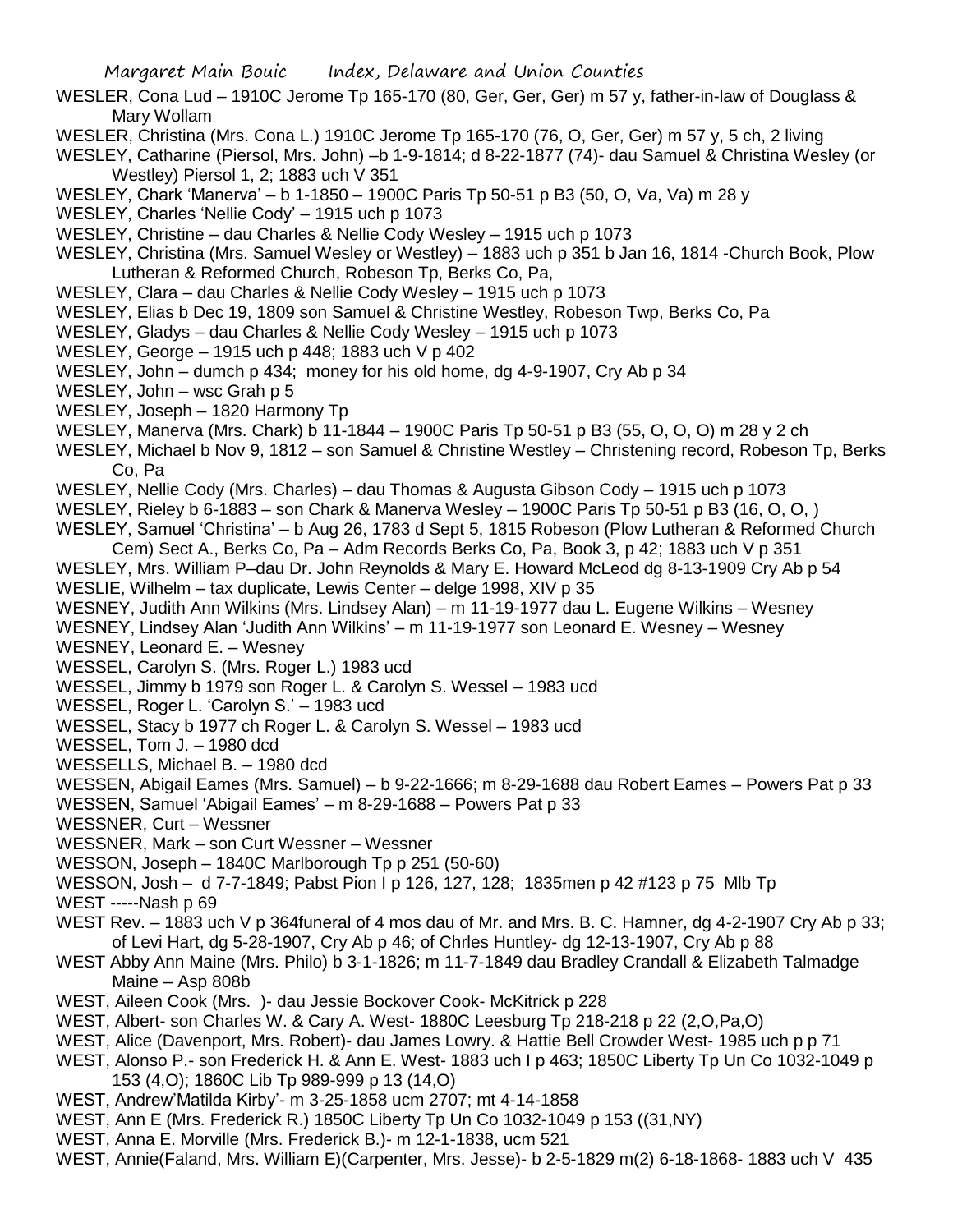- WEST, Annie L. B.- dau Henry D. & Lycida Grubbs West- 1870 Allen Tp 58-57 p 4 (1,O); 1880C Allen Tp 59- 54 p 6 (11,O,O,O)
- WEST, Arthur L. 'Christina E."- 1973 ucd
- WEST, Arthur 1973 ucd
- WEST, Ashley- b 1972 son Barry R. & Pat L. West- West
- WEST, Barbara J. (Mrs. Charles A.)- 1969, 1971 dcd
- WEST, Barbara Jean Burke (Mrs. Richard E.)- m 1-8-1949; 1985 uch p 146
- WEST, Barry Joseph- b 9-3-1979 son Barry B. & Pat L. West- West
- WEST, Barry R. , 'Pat L.'- 1975 ucd
- WEST, Belinda (McVay, Mrs. Rev. I. N.)- b 1-30-1811 m 7-19-1832 dau Robert & Henrietta Fairfax West-1883 uch V 434, 442
- WEST, Benjamin 'Catharine Long'- m 12-5-1859 ucm 2960; 1860C Claibourne Tp 698 (50,O)
- WEST, Benjamin F.- d 4-23-1870 (17-1-4) Ebenezer Cem- son Japheth & Charlotte West- Powell p 326
- WEST, Benjamin F. 'Lavinia Mason'- m 5-3-1881; ucm 6961
- WEST, Benjamin M.- son Henry D. & Lydia Grubbs West- 1870C Allen Tp 58-57 p 4 (8,O); 1880C Allen Tp 49- 54 p 6 (18,O,O,O)
- WEST, Bennie- stepdau Abe E. & Mary S. Myers- 1910C Liberty Tp 75 p 4B
- WEST, Bernice (Mrs. Joseph F.)- 1973, 1975, 1979, 1981, 1983 ucd
- WEST, Betsey Maine (Howes, Mrs. )(Mrs. Horatio)- b 2-3-1791 dau Reuben & Betsy johnson Maine- Asp 298a
- WEST, Betsy (Wilson, Mrs. James)- m 3-18-1852, ucm 1780
- WEST, Betty (Mrs. John)- 1959 ucd
- WEST, Betty (Russell, Mrs. Larry)- dau James Lowry & Hattie Bell Crowder West- West; 1985 uch p 71
- WEST, Brenda (Layman, Mrs. )- b 1953 dau John & Dorothy West- West; 1971 d cd
- WEST, Bruce- b 1955 son Arthur L. & Christina E. West- 1973 ucd
- WEST, Carl- son James Lowry & Hattie Bell Crowder West- West; 1985 uch p 71
- WEST, Caroline (English, Mrs. William)- b 2-12-1926 dau William & Mary Bashore Weiser -Weiser p 490
- WEST, Caroline Patch (Mrs. John)- license 1829; 1883 uch III p 288; unec II p 26
- WEST, Cary A. (Mrs. Charles W.)- 1880C Leesburg Tp 218-218 p 22 (42,O,Va,Va)
- WEST, Catharine Long (Mrs. Benjamin) m 12-5-1859 ucm 2960; 1860C Claibourne Tp 698 (17,O)
- WEST, Charity- b 1961 dau Charles A. & Barbara J. West- 1969, 1971 dcd
- WEST, Charles- 1900C Paris Tp 73-76 p A7 (59,Pa) inmate
- WEST, Charles A. 'Barbara J.'- 1969, 1971, 1981 ucd
- WEST, Charles E. H.- son Henry D. & Lydia Grubbs West- ; 1870C Allen Tp 58-57 p 4 (4,O); 1880C Allen Tp 49-54 p 6 (14,O,O,O)
- WEST, Charles- son James Lowry & Hattie Belle Crowder West- West; 1985 uch p 71
- WEST, Charles 'Perie Carpenter'- m 2-11-1869 ucm 4507
- WEST, Charles W. 'Cary A.'- 1880C Leesburg Tp 218-218 p 22 (47,Pa,NY,Ct) broom maker
- WEST, Charlotte (Mrs. Japheth)- d 8-8-1888 (80-4-11) Ebenezer Cem- Powell p p 326, 369
- WEST, Charlotte (Maine, Mrs. Hiland A.)- Asp (2088c)
- WEST, Christine R. (Mrs. Arthur L.)- 1973 ucd
- WEST, Christopher- b 1963 son Arthur L. & Christina E. West- 1973 ucd
- WEST, Clara A.- dau George G. & Hannah West- 1860C Union Tp 653-659 91 (5,O)
- WEST, Clara Gooding Riddle (Mrs. William H.)(Gorton, Mrs. Ira)(Mrs. W. H. , Judge) b 2-2-5-1832 m 1850 d Tuesday dau Abner & Clarissa Gooding Riddle- dg 4-2-1901, Cry Ab p 75
- WEST, Clyde 'Frances Clarice Ray'- McKitrick p 16
- WEST, Cora Gertrude (Mrs. Orville K.)- b 1-23-1870 d 12-15-1966 dau Thomas & Hannah Stewart Taylor West- West
- WEST, C. P.- dbg p 19
- WEST, Daniel L.- son Frederick R. & Rachel West- 1860C Liberty Tp 989-999 p 136 (7,O)
- WEST, Daniel- b 1957 son Melvin & Jacqueline West- 1971 ucd
- WEST, Danny- son Frank West- West
- WEST, David- d 5-23-1882 (42-2-28) Ebenezer Cem, Powell p 327
- WEST, David C.- 1870C Claibourne Tp 197-195 p 25 (22,O)
- WEST, David- son Henry D. & Lydia Grubbs West- 1880C Allen Tp 49-54 p 6 (9,O,O,O)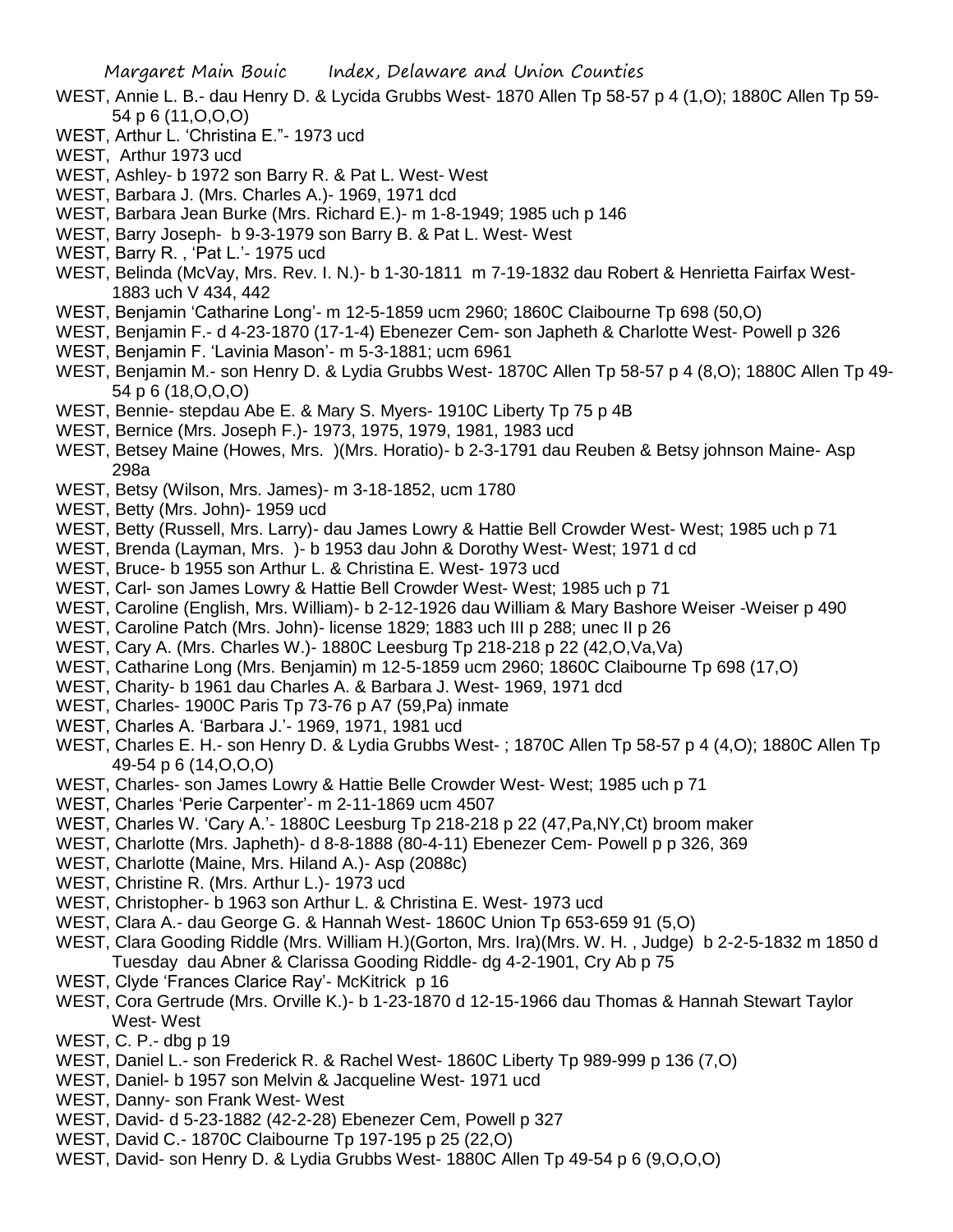- WEST, David R. 'Mary'- 1983 ucd
- WEST, David W. son Charles W. & Cary A. West- 1860C Leesburg Tp 218-218 o 22 (4,O,Pa,O)
- WEST, Debbie (Mrs. Mike)- 1980 dcd
- WEST, Deborah Yvonne (Streng, Mrs. Stephen)- dau J. Robert & Esther G. Kull West- West
- WEST, Donald- b 1933- son Aileen Cook West- McKitrick 228
- WEST, Donald- son James Lowry & Hattie Bell Crowder West- West; 1985 uch p 71
- WEST, Doris (Gardiner, Mr. )- sister Ralph L. West- West
- WEST, Dorothea Renison (Mrs. William)- Westfield Tp Powell p 365
- WEST, Dorothy dau James R & Rebecca Hedges West- Westfield Tp Powell p 365
- WEST, Dorothy (Mrs. John)- 1971 dcd
- WEST, Dorothy (Klotz, Mrs. Paul Rausch)- Rausch 17522, III p 303
- WEST, Dorothy (Smith, Mrs. Senaca A.)- dumch p 175
- WEST, Dorothy (Van Hoose, Mrs. )- dau Frank West- West
- WEST, Dorothy (Van Voorhise, Mrs. )- sister John West- West
- WEST, Dorothy V. (Hixson, Mrs. Willie S.)- b 9-17-1933 m 11-29-1959 d 5-27-1990 (56) dau James Lowry & Hattie Bell Crowder West- West; 1985 uch p 71
- WEST, Earl- son Frank West- West
- WEST, Earl- son James lowry & Hattie Bell Crowder West- 1985 uch p 71
- WEST, Edith J.- dau Henry D. & Lydia Garubbs West- 1880c Allen Tp 49-54 p 6 (6,O,O,O)
- WEST, Edith (Mrs. Roy)- d 1-11-1970 (70) bur Washington C. H.- West
- WEST, Edna Harris (Mrs. Edward J.- b 529-1899 d 7-3-1977 dau Cyrus Newton & Phila M. Moore Harris- 1985 uch p 146
- WEST, Edward J. 'Edna Harris'- b 10-14-1897 d 1-6-1971, 1985 uch p 146
- WEST, Eileen (Gray, Mrs. )- sister Helen West Allen- West
- WEST, Elizabeth- 1850C Claibourne Tp 675 (15,O)
- WEST, Elizabeth (Blue, Mrs. James)- m 12-22-1805 onwq I
- WEST, Elizabeth- 1850C Liberty Tp Un Co 864-881 p 130 (58,NY) lived with Elisha & Lucretia Brown
- WEST, Elizabeth- dau James R. & Rebecca Hedges West- Westfield Tp, Powell p 364
- WEST, Elizabeth (Shaffer, Mrs. John)- b 2-20-1925 dau William & Mary Bashore West- Weiser p 49
- WEST, ---- (Travis, Mrs. H. Gene)- dau Roy & Edith J. West- West
- WEST, Elizabeth (Smith, Mrs. Daniel)- m 4-14-1862 ucm 3314
- WEST, Elma (Hickok, Mrs. Faye)- dau Ralph L. & Ruth West- West
- WEST, Emily- b 1954 dau Melvin & Jacqueline West- 1971 ucd
- WEST, Emma (Welch, Mrs. Jasper)- m 2-5-1873; dg 2-24-1911, Cry Ab p 11
- WEST, Ephraim- 1850C Liberty Tp Un Co 1032-1049 p 154 (67,Mass); 1860C Lib Tp 989-999 p 136 (78,Mass)
- WEST, Esther K. Kull (Mrs. J., Robert)- West
- WEST, Ethel- step-dau Abe E. & Mary S. Myers- 1910C Liberty Tp 75 p 3B (17,O,O,O)
- WEST, Faye (Hickok, Mrs. Robert Charles )- Weaver (125934)
- WEST, Faye- b 1957 dau Peter & Margaret West- 1967 ucd
- WEST, Florena May- b 4-18-1946 dau Joseph H,. & Peeral West- Weiser p 490
- WEST, Florence M. (Ryan, Mrs. Cameron J.)- b 10-19-1924 dau William & Mary Bashore West- Weiser p 491
- WEST, Floy (Immel, Mrs. )- sister Helen West Allen- West
- WEST, Frances Clarice Ray (Mrs. Clyde)- b 1915 dau Cleon M. & Ethel Rachel Coulter Ray- McKitrick p 106
- WEST, Frances- dau James Lowry & Hattie Bell Crowder West- West 1985 uch p 71
- WEST, Francis 'Maargery Reeves'- b 1606 d 1692, dcc Maxslon Greene 1030, 1222
- WEST, Frank- d 3-31-1967 (92) Fairview Cem- West
- WEST, Frank- son Thomas & Sarah West- 1880C Darby Tp 30 p 237B (11,O,O,O)
- WEST, Frederick R. 'Anna E. Morville''Rachel'- m 12-1-1838 ucm 521; 1840C Liberty Tp (20-30); 1850C
- LibertyTp Un Co 1032-1049 p 153 (32,Mass); 1860C Liberty Tp 989-999 p 136 (42,Mass)
- WEST, Gary Lee- b 1956 son John & Dorothy- West ; 1971 dcd
- WEST, George- d 7-6- 1881 (11y 21d) Ebenezer Cem- Powell p 327- son D. & S. A. West
- WEST, Rev., George G. 'Hannah'- 1915 uch p 217, 221; 1883 uch V p 34, 188, 464; 1908 dch p 276; 1880
- dch p 392, 610; 1860C Union Tp 653-659 p 91 (44,Pa) M. P. Church' unvmec p 39
- WEST, George J. 'La Verne'- 1961 dcd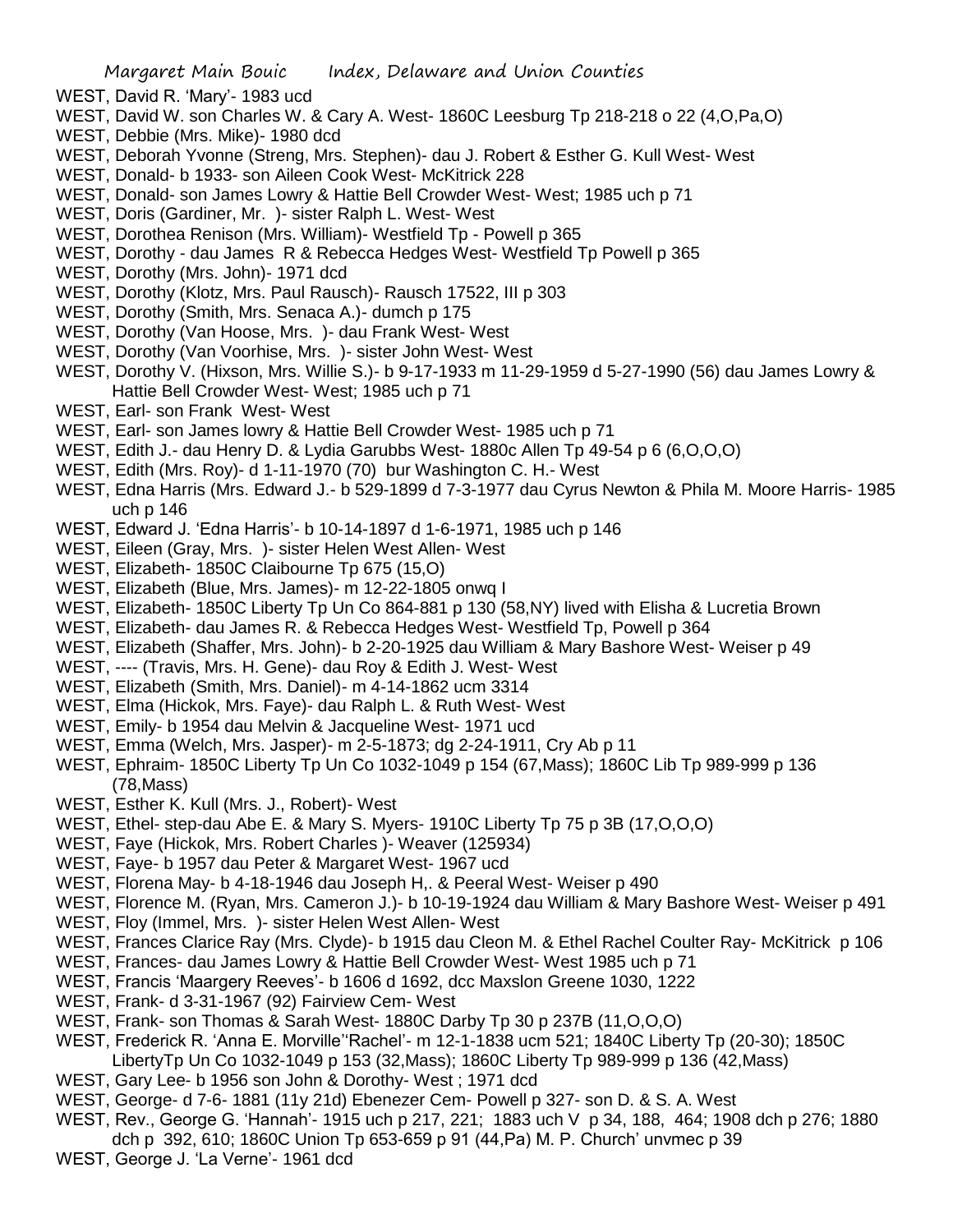- WEST, George M.- 1961, 1969, 1971, 1980 dcd
- WEST, Geraldine (Daugherty, Mrs. Gene Edward)- b 2-12-1934 m 12-21-1958 West
- WEST, Grady- b 1975 son Harold G. & Kathryn L. West- 1980 dcd
- WEST, Greg- b 1968 son Charles A. & Barbara J. West- 1869, 1971 dcd
- WEST, Gregory Lynn- 'Marilyn Carol Mauck'- b 11-17-1950 m 5-19-1973; dcc Marilyn Mauck West 1
- WEST, Hannah- 1840C Marysville 846 (50-60)
- WEST, Hannah (Mrs. George G,.)0 1860C Union Tp 653-659 p 91 (39,O)
- WEST, Harold G. 'Kathryn L.- 1980 dcd
- WEST, Harold- West
- WEST, Harriet Cook (Mrs. Henry Y.)- m 9-9-1838, dcga p 66 Olentangy Gazette
- WEST, Harry- brother Hazel West Allen- West
- WEST, ---- (White, Mrs. Howard)- sister Helen West Allen- West
- WEST, Hattie Crowder (Mrs. James Lowry)- parents of Dorothy V. Hixson- West
- WEST, Hazel (Allen, Mrs. F. LeRoy)- b 8-14-1896 m 1918 d 1-11-1981, Alen; West
- WEST, Henrietta Fairfax (Mrs Robert)- 1883 uch V 123-442
- WEST, Henry- brother-in-law of Anthony Powers- Powers Pat p 225
- WEST, Henry C. 'Lydia U. Grubbs'- son Frederick R. & Ann E. West- 1915 uch p 984; 1850C Liberty Tp Un Co 1032-1049 p 153 (10,O); 1860C Lib Tp 989-999 p 136 (20,O); 1870C Allen Tp 53-57 p 4 (30,O); 1880C Allen Tp 49-54 p 6 (40,O,Mass,Conn)
- WEST, Henry Porter- d 5-22-1840 (20m Powell p 99; dcg p 19 son S. F. F. & C. P.
- WEST, infant- d 7-28-1840 (10hrs) Powell p 99; son S,. F. F. & C. P.
- WEST, Hensley 'Patricia'- 1980 dcd
- WEST, Henry Y. 'Harriet Cook'- m 9-9-1838, dcga p 66 Olentangy Gazette
- WEST, H, G,. D 8-7-1974 son Harold West- bur Fairview Memorial Cem- West
- WEST, Horatio 'Betsey Maine'- Asp (298a)
- WEST, Ione Skillman (Mrs. John)- West
- WEST, Jacqueline (Mrs. Melvin)- 1971, 1989 ucd
- WEST, James Howard- son James Lowry & Hattie Bell Crowder West- 1985 uch p 71
- WEST, James Lowry 'Hattie Beol Crowder'- West
- WEST, James- b 1953 son Melvin & Jacqueline West- 1971 ucd
- WEST, James- son James R. & Rebecca Hedges West- Powell p 365
- WEST, James R. 'Rebecca Hedges'- b 10-9-1809 m 1835 d 11-24-1902, Westfield Baptist Cem- Civil Warson William & Dorothea Dennison West- Powell p 351, 365
- WEST, Jane (Biggs, Mrs. )(Gardner, Mrs. James)- b 6-18-1838; Powell p 332
- WEST, Japheth 'Charlotte' d 8-6-1874 (65-2-2) Ebenezer Cem- Powell p 326, 369
- WEST, Japtha- 1835 men p 32 # 13 p 55 Harmony Tp
- WEST, Japhith- d 6-14-1857 (6m7d) Ebenezer Cem, son & P.- Powell p 326
- WEST, Jean (Cooper, Mrs. Joshua)- Asp p 127
- WEST, Jean (Miller, Mrs. )- dau John & Ione Skillman West- West
- WEST, Jennifer Anne b 9-9-1983 dau Gregory Lynn & Marilyn Carol Mauck West- dcc Marilyn Mauck West 1
- WEST, Jennifer- b 1980 dau & Tennie Gregory West- Gregory
- WEST, Jesse- 1915 uch p 267
- WEST, Jessie F.- dau Charles W. & Cary A. West- 1880C Leesburg Tp 218-218 p 22 (8,O,O,O)
- WEST, Joan (Coggershell, Mrs. )- dau Francis & Margery Reeves- dcc Maxson Greene 515, 611
- WEST, Joan (Cooper, Mrs. Joshua)- Asp p 127
- WEST, John 1830C Darby Tp 111 (30-40)
- WEST, John -1980 dcd, Genoa Tp
- WEST, John- 1980 dcd, Radnor Tp
- WEST, John- Nash p 86
- WEST, John- 1840C Darby Tp 1032 p 46 (50-60)
- WEST, John 'Betty' 1959 ucd
- WEST, John 'Caroline Patch'- license 1-2-1829, ucm 164; 1883 uch III p 288; unec II p 26
- WEST, John- b 1966 son Charles A. & Barbara J. West- 1969, 1971 dcd
- WEST, John D,. 'Martha A.'- 1969, 1971 dcd
- WEST, John 'Dorothy'- d 3-21-1982 (62) Fairview Cem- son Frank West- West; 1969, 1971 dcd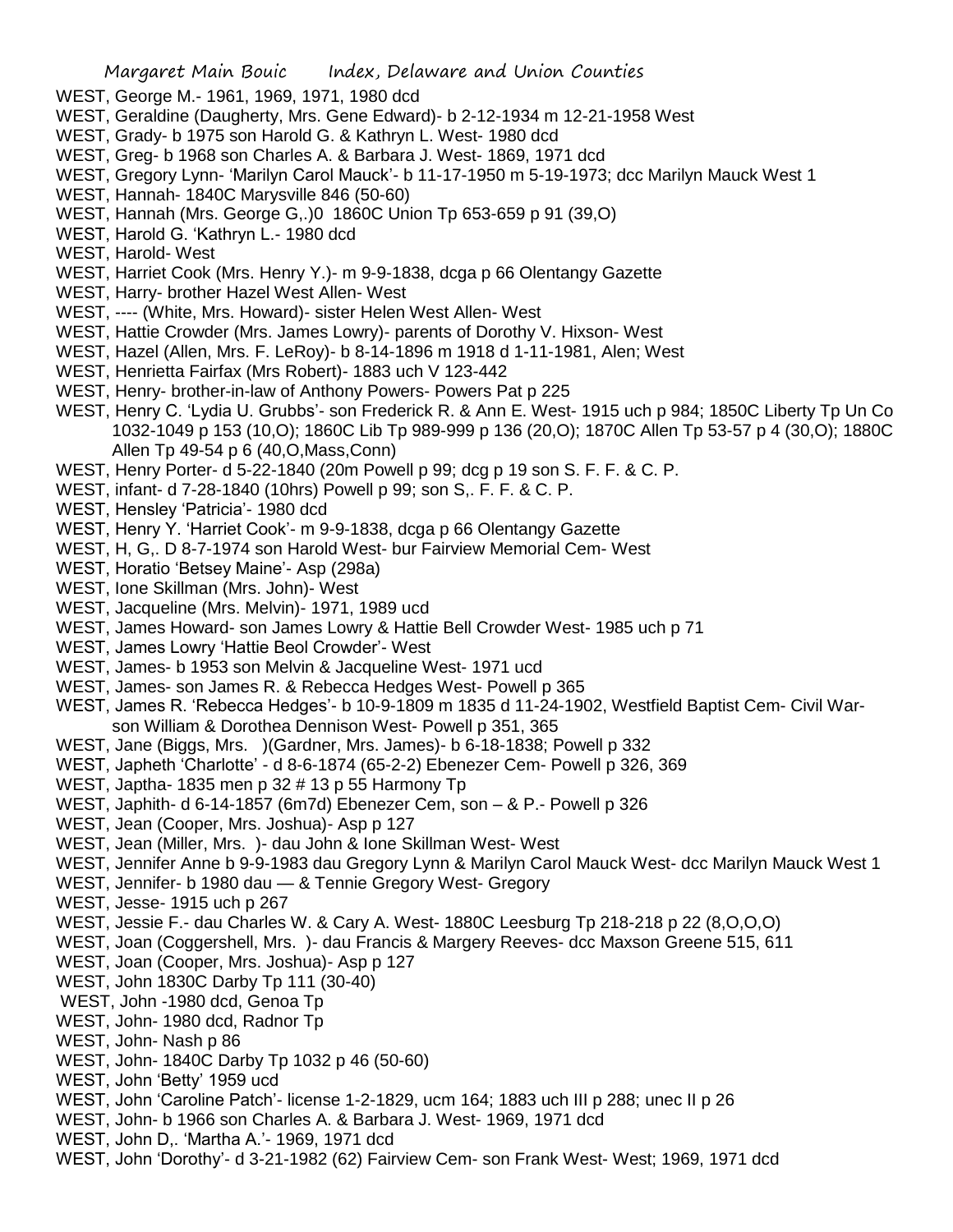- WEST, John 'Ione Skillman'- West
- WEST, John- d 7-26-1872 (27-5-15) Ebenezer Cem, Powell p 326 son Japhethe & Charlotte West
- WEST, John- Michael- b 1961 son John & Dorothy West- 1971 dcd
- WEST, John 'Susan Maine'- Asp (1438)
- WEST, Johnette- 1959 ch John D. & Martha West- 1969, 1971 dcd
- WEST, Joseph H. 'Pearl West'- b 6-12-1918 d 12-26-1958 son William & Mary Bashore West- Weiser p 490
- WEST, Joyce (Mrs. Paul)- 1979 ucd
- WEST, Karen- b 1971 dau N. Ken & Kay Y. West- 1980 dcd
- WEST, Karey- b 1976 ch N. Ken & Kay Y. West- 1980 dcd
- WEST, Kathryn L. (Mrs. Harold G)- 1980 dcd
- WEST, Kathy- b 1962 dau John D. & Martha West- 1969, 1971 dcd
- WEST, Kay Y. (Mrs. N. Ken) 1980 dcd
- WEST, N. Ken 'Kay Y.'- 1980 dcd
- WEST, Kevin McKay- b 12-18-1879 son Gregory Lynn & Marilyn Carol Mauck West; dcc Marilyn Mauck West-1
- WEST, Kim- b 1964 ch John D. & Maartha West- 1969, 1971 dcd
- WEST, Kris- b 1968 ch N. Ken & Kay Y. West- 1980 dcd
- WEST, Larry- b 1958 son John & Dorothy West- West; 1971 dcd
- WEST, Larry- b 1956 son Lee & Marie West- 1971 dcd
- WEST, LaVerne (Mrs. George J.)- 1961 dcd
- WEST, Lee 'Marie"- 1971 dcd
- WEST, Lavinia (Mason, Mrs. )(Mrs. Benjamin F.)- m 5-3-1881; ucm 6961
- WEST, Lida (Mrs. W, A.)- d 2-25-1960 West
- WEST, Linda- 1983 ucd
- WEST, Linsmisington D.- son George G. & Hannah West- 1860C Union Tp 653-659 p 91 (9,O)
- WEST, Louisa (Casler, Mrs. sister John West- West
- WEST, Louise (Kassler, Mrs. )- dau Frank West- West
- WEST, Louisa M. (Hays, Mrs. Brice)- m 2-19-1862 ucm 3291
- WEST, Luann E.- 1980 dcd
- WEST, Lydia U. Grubbs (Mrs. Henry)- dau Christopher & Elizabeth Skidmore Grubbs- 1915 uch p 984; 1870C Allen Tp 58-57 p 4 (38,O); 1880C Allen Tp 49-54 p 6 (47,O,-,O)
- WEST, Madge Huffman, Mrs. )- dau Orville E. & Cora Gertrude Taylor West- West
- WEST, Margaret Reichardt (Mrs. )- dau Clifford & Sarah Longnecker Reichardt- 1985 uch p 93
- WEST, Margaret (Tidrick, Mrs. Reed)- 1915 uch p 1053
- WEST, Margery Reeves (Mrs. Francis)- dcc Maxson Greene 1031, 1223
- WEST, Maria Evans (Mrs. Stephen)- dau Owen & Mary George Evans- dumch p 231
- WEST, Maria- dau James R. & Rebecca Hedges West- Powell p 365
- WEST, Marie (Mrs. Lee)- 1971 dcd
- WEST, Marie- b 1958 dau Peter & Margaret West 1967 ucd
- WEST, Marilyn Carol Mauck (Mrs. Gregory Lynn)- b 9-9-1950 m 5-19-1973 dau Donald McKay & Doris Ione Hunter Mauch- dcc Marilyn Mauck West 1
- WEST, Martha- b 2-28-1830 dau Japheth & Charlotte Weiser p West- Powell p 369
- WEST, Martha (Mrs. John D.)- 1969, 1971 dcd
- WEST, Margaret (Gillespie, Mrs. )- dau Frank West- West
- WEST, Margaret (Morris, Mrs. )- sister John West- West
- WEST, Margaret (Mrs. Pete)- 1967 ucd
- WEST, Marjorie E. (Mrs. Raymond C.)- 1973, 1979, 1981, 1983 ucd
- WEST, Mary- 1870C Scioto Tp 164 (47,O
- WEST, Mary A. (Adams, Mrs. C. S.)- m 3-21-1880; ucm 6689
- WEST, Mary Bashore (Mrs. William)- b 2-17-1899 dau Cora Mader- Weiser p 490
- WEST, Mary (Clemens, Mrs. )- dau James Lowry & Hattie Bell Crowder West- West 1985 uch p 71
- WEST, Mary (Mrs. David R.- 1983 ucd
- WEST, Mary L. (Mrs. Ralph A.)- 1980 dcd
- WEST, Mary (McFadden, Mrs. Hugh)- b 12-25-1799 m 2-1822 dau Robert & Henrietta Fairfax West- 1883 uch V 123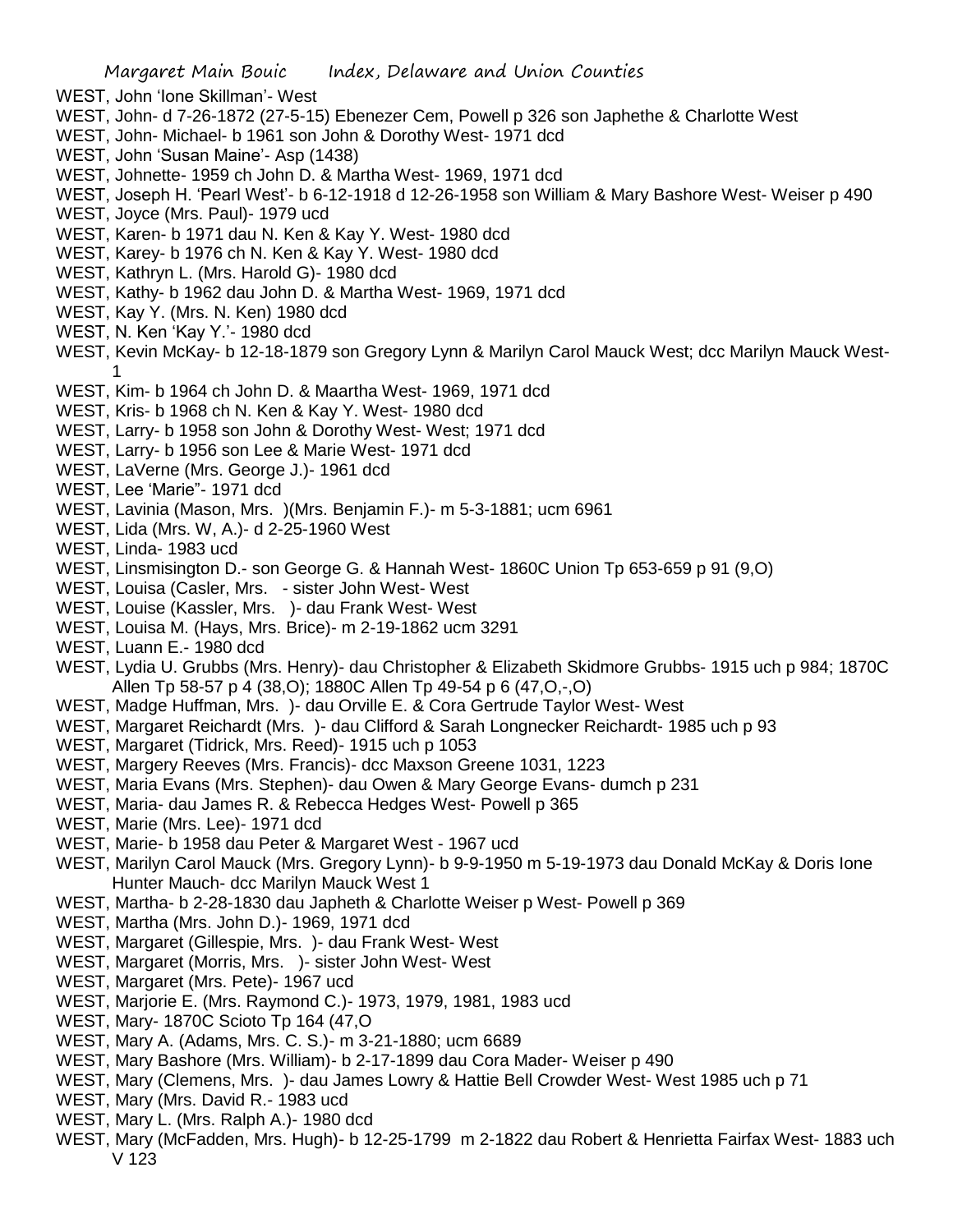- WEST, Meattie B. Fullington (Mrs. William A.)- m 7-10-1880 ucm 6753
- WEST, Melvin 'Jacqueline' 1971 ucd
- WEST, Michael- b 1958 son John D. & Martha West- 1969, 1971 dcd
- WEST, Michelle- b 1960 dau John D. & Martha West- 1969, 1971 dcd
- WEST, Mike 'Debbie'- 1980 dcd
- WEST, Minnie- d 1875(2) Darby Tp, mt 3 p 28; Un Co Probate Vol I p 58 (1867-1878)
- WEST, Miranda (Mapes, Mrs. Jacob)- m 11-1-1856 ucm 2473
- WEST, Nancy- 1979, 1981 ucd
- WEST, Nancy- dau James R. & Rebecca Hedges West- Powell p 365
- WEST, Nancy- b 1957 dau Joseph F. & Bernice West- 1975 ucd
- WEST, Nellie- sister John West- dau Frank West- West
- WEST, Norma Jean (Thompson, Mrs. )- dau Roy & Edith J. West- West
- WEST, Olive- dau Frederick R. & Rachel West- 1860C Liberty Tp 989-999 p 136 (5,O)
- WEST, Olive (Kent, Mrs. Silas)- 1883 uch V 248
- WEST, Olive (Orahood, Mrs. Amos)- m 8-17-1862 ucm 3341
- WEST, Orville K. 'Cora Gertrude Taylor'- d 1955- West
- WEST, Pat L. (Mrs. Harry R.- 1975 ucd
- WEST, Patricia (Mrs. Hensley)- 1980 dcd
- WEST, Paul 'Joyce'- 1979 ucd
- WEST, Pauline (Cashner, Mrs. Parvin)- b 2-27-1917 dau William & Mary Bashore West- Weiser p 490
- WEST, Pearl West (Mrs. Joseph H.)- b 5-16-1926- Weiser p 490
- WEST, Penelope (Case, Mrs. Jacob)- b 1802 dumch p 202; Powell p 177
- WEST, Perie Carpenter (Mrs. Charles)- m 2-11-186 ucm 4507
- WEST, Pete 'Margaret'- 1967 ucd
- WEST, Philo 'Abby Ann Maine'- m 11-7-1849- Asp (808b)
- WEST, Rachel (Mrs. Frederick R.)- 1860C Liberty Tp 989-999 p 136 (37,O)
- WEST, Ralph A. 'Mary L.'- 1980 dcd
- WEST, Ralph L. 'Ruth- d 5-1-1977 (76) Bloomfield Cem- West
- WEST, Raymond C. 'Marjorie K.'- 1973, 1979, 1981, 1983 ucd
- WEST, Rebecca Hedges (Mrs. James R.)- b 2-4-1816 m 1835 d 12-26-1891 Westfield Baptist Cem, Powell p 351, 365
- WEST, Rev.- conducted funeral of Mathias Maugans- dg 8-14-1906, Cry Ab p 115
- WEST, Richard E. 'Barbara Jean Burke'- b 1-6-1923 Tiffin, m 1-8-1949 son Edward J. & Edna Harris West-1985 uch p 146
- WEST, Richard H. 'Rosa Katharine Muhlenberg'- m 1884- Weiser p 215
- WEST, Richard Muhlenberg- b 3-21-1886 d ca 1907 son Richrd H. & Rose Katharine Muhlenberg West-Weiser p 215
- WEST, Robert- 1870C Darby Tp 237-235 p 3 (35,O) laborer
- WEST, Robert- Nash p 86
- WEST, Robert- Mitchell Cem, Darby Jerome Cem p 11; 1883 uch IV 482
- WEST, Robert- stepson Abe E. & Mary S. Myers- 1910C Liberty Tp 75 p 4A (10,O,O,O)
- WEST, J. Robert 'Esther C. Kull'- b 1-18-1812 d 7-3-1974 Oakdale Cem son John & Ione Skillman West-**West**
- WEST, Robert 'Henrietta Fairfax'- 1883 uch V 123-442; 1915 uch p 293
- WEST, Robert- b 2-17-1943 son Joseph H. & Pearl West West- Weiser p 490
- WEST, Rosa Katharine Muhlenberg (Mrs. Richard R.)(Spaeth, Mrs. Rev. H. Douglass) b 3-31-1859 m(1) 1884 m(2) 12-29-1897 dau Hiester Henry & Kate Spang Hunter Muhlenberg- Weiser p 215
- WEST, Rose Curry (Mrs. )- dau Rev. George W. Curry- dg 5-23-1895
- WEST, Roy 'Edith J.'- West
- WEST, Roy- son James Lowry & Hattie Bell Crowder West- 1985 uch p 71
- WEST, Ruth (Bates, Mrs. )- dau James Lowry & Hattie Bell Crowder West- Powers Pat p 71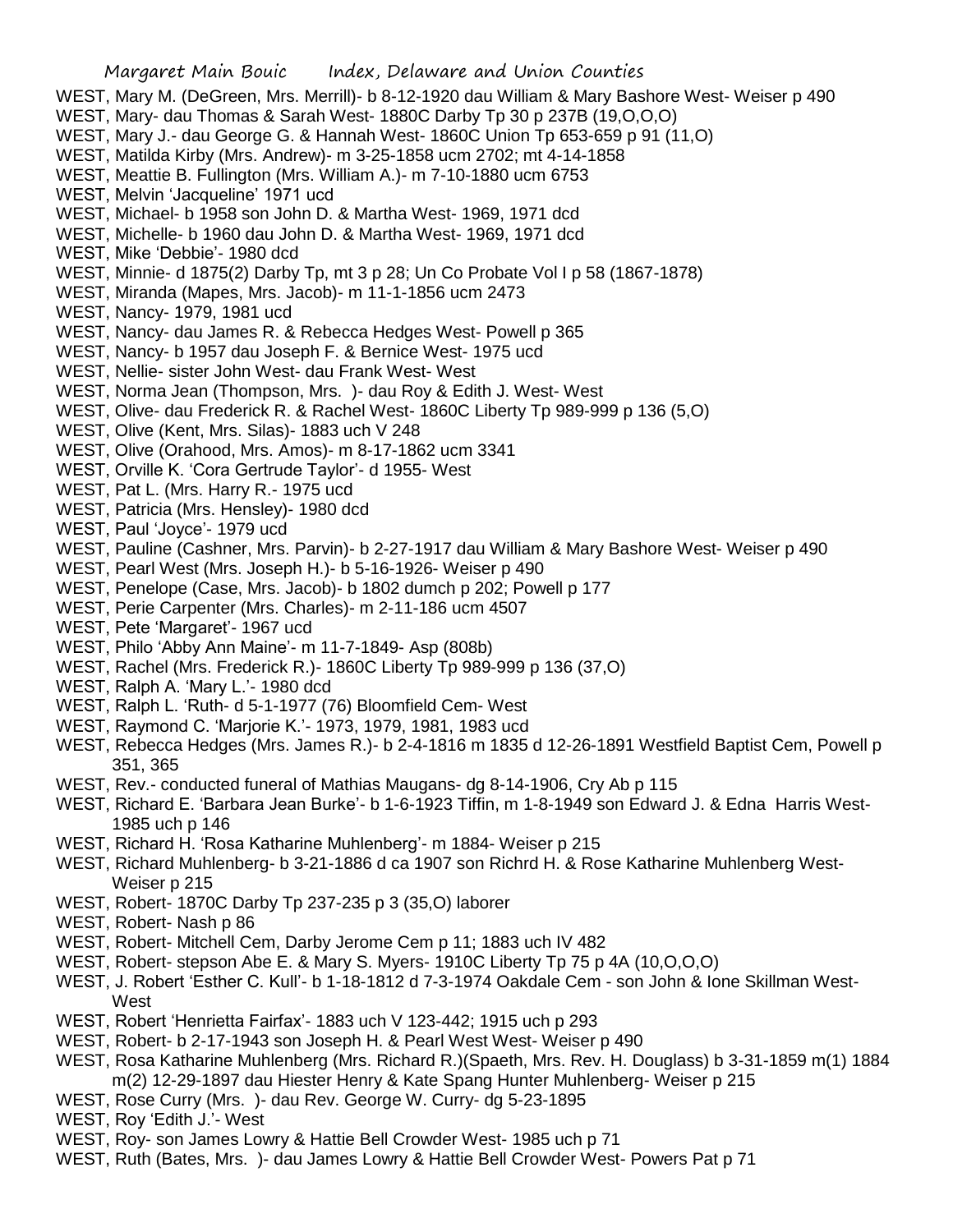- WEST, Ruth (Cook, Mrs. )(Mrs. )- d 1-18-1962 (59) Green Mound Cem, Kilbourne- West
- WEST, Ryan- b 1980 son Raymond C. & Margie E. West- 1981, 1983 ucd
- WEST, Rev. Samuel- 1976 dch p 151; Sunbury p 46; wsc Graham p 12, 13, 24, 60
- WEST, Sandra- b 1978 dau Paul & Joyce West- 1979 ucd
- WEST, Sarah Ann (Heistand, Mrs. Daniel- m 1-8-1857 ucm 2507; mt 1-17-1857
- WEST, Sarah (Barthley, Mrs. Jacob)- m 5-22-1806 onwq I
- WEST, Sarah B. Thompson- Pabst Pion II p 236, 237, 238, 240
- WEST, Sarah (Davidson, Mrs. John)- Powell p 310
- WEST, Sarah (Drennan, Mrs. )- sister Helen West Allen- West
- WEST, Sarah Grace (Mrs. Thomas)- j 10-24-1858 ucm 2786; 1880C Darby Tp 30 p 237B (47,O,Va,Vt
- WEST, Sary (Roberts, Mrs. Isaac)- m 8-4-1809, onwq I
- WEST, Scotty- b 1963 son Pete & Margaret West- 1967 ucd
- WEST, Seth H/Scott M.- son Frederick R. & Ann E,. Norville West- 1850C Liberty Tp Un Co 1032-1049 p 153 (5,O); 1860C Lib Tp 989-999 p 136 (16,O)
- WEST, Sharma- b 1963 dau Charles A. & Barbara J. West- 1969, 1971 dcd
- WEST, Sherri Jane- b 2-16-1944 dau Joseph H. & Pearl West West- Weiser p 490
- WEST, Shirley (Butts, Mrs. )- dau John & Dorothy West- West
- WEST, Shirley- dau James Lowry & Hattie Bell Crowder West- Powers Pat p 71
- WEST, S, M.- 1883 uch V p 463
- WEST, Sophia (Maine, Mrs. Andrew J.)- b 1828/9 m 1849 d 2-26-1850- Asp (1366)
- WEST, Stephen 'Maria Evans'- dumch p 231
- WEST, Stephen- Nash p 122, 149
- WEST, Susan (Johnson, Mrs. James)- b 1794 dcc Susan Cain Jackson 47
- WEST, Susan Maine (Mrs. John)- dau Amos S. & Mary Maine- Asp 1438
- WEST, Susanna- b 1959 dau Melvin & Jacqueline West- 1971 ucd
- WEST, Sylvia- d 11-2-1966 (80)- bur Middleburg- West
- WEST, T. D.- 1880 dch p 247, 501 WEST, Thomas- 1850C York Tp 382-288 p 59 (78,NY)
- WEST, Thomas 'Sarah Grace'- m 10-24-1858 ucm 2786; 1880C Darby Tp 237B (55,O,O,O)
- WEST, Tina- b 1975 dau Paul & Joyce West- 1979 ucd
- WEST, Thomas- Un Co Prob Vol II p 21 (1879-1886)
- WEST, Tom- 1983 ucd
- WEST, Tom J.- 1980 dcd
- WEST, Tracy- 1850C Jerome Tp 1828-1849 (30,O)
- WEST, Ursula d 9-4-1879 York Cem L126 p 30- dau H, O. & E.
- WEST, Vaughn B.- son Ralph L. & Ruth West- West
- WEST, Violet Ruth (Mrs. Ralph L.)- d 11-28-1980 (80) bur. Mt. Pleasant- West
- WEST, W. A. 'Lida'- d 1938 West; 1976 dch p 244
- WEST, Mrs. W. A.- Pabst 8 p 31
- WEST, W. E.- son W. A. & Lida West- West
- WEST, Wilbur- brother Hazel West Allen- West
- WEST, William- Civil Ward; Morrow Co- Powell p 368
- WEST, William A. 'Meattie B. Fullington- m 7-10-1880; ucm 6753
- WEST, William 'Dorothea Rennison'- Westfield Tp; Powell p 365
- WEST, William N.- d 10-1862 (20-10-3) Civil War, Westfield Baptist Cem- Powell p 351
- WEST, William H.- 1908 dch p 408; 1915 uch p 131; 1883 uch III p 350, 370, 415, V 74, 238, 287, 415, 486, 515, 558, 662
- WEST, Judge William H. 'Clara Gooding Riddle'- m 10-1872; dg 4-2-1901, Cry Ab p 75
- WEST, William- son James R. & Rebecca Hedges West- Powell p 365
- WEST, William 'Mary Bashore'- b 11-1-1893- Weiser p 490
- WEST, William O. P.- son Henry D. & Lydia Grubbs West- 1870C Allen Tp 58-57 p 4 (6,O); 1880C Allen Tp 49-54 p 6 (16,O,O,O)
- WEST, William S.- son Frederick E. & Ann E. West- 1850C Liberty Tp Un Co 1032-1049 p 153 (2,O); 1860C Lib Tp 989-99 136 (12,O)
- WESTALL, David A. R. dg 7-27-1906 Cry Ab p 111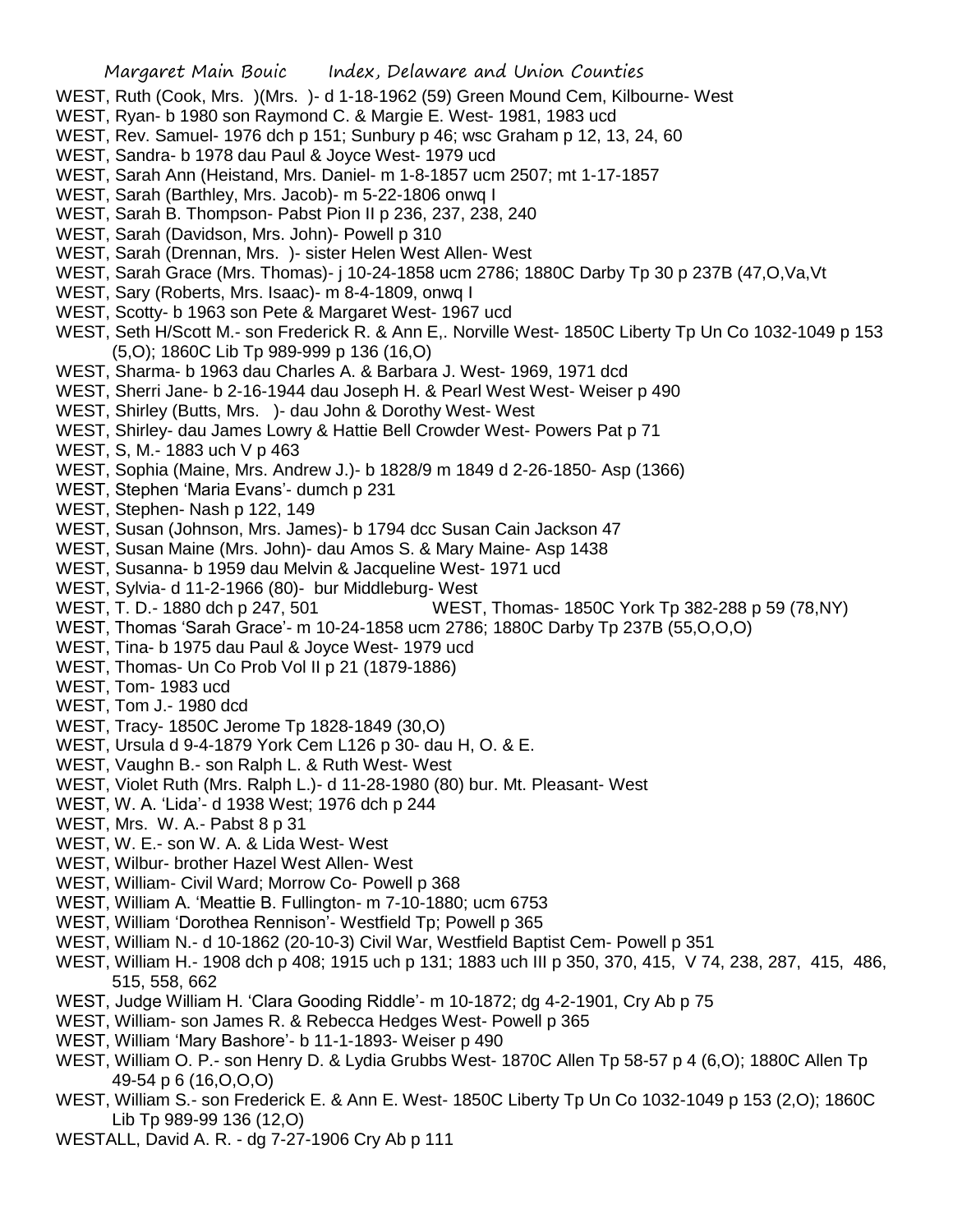WESTALL, Mary Vivian- d (19)Zanesville- OWU student, only ch of Mr. and Mrs. Davd A. R. Westall - dg 7-27- 1906, Cry Ab p 111

WESTBROOK, ,( ---Mrs. ) killed in spring wagon, horse frightened, she d, dg 5-8-1868, Cry Ab p 68

WESTBROOK, ---- d 10-21-1901 York Cem B 55 p 66

WESTBROOK, Adeliza (Clark, Mrs. Calanus)- m 1-25-1943- dcm

WESTBROOK, Adrian- b 1-15-1969 (3) son Jack Westbrook- Westbrook

- WESTBROOK, Albert 'Annetta Wood'- parents of Laurence L. Westbrook- Westbrook
- WESTBROOK, Dr. Albert Ernest 'Amanda E. Cunard''Rose M. Cunard'- b 12-17-1840 m(1) 1866, (2) 5-4-1887 son Dr. Solomon & Mathena Edmonds Weswatbrook- Cherrington p 3, 8; Fowler p 67, picture p 68; 1880 dch p 238, 799; 1908 dch p 355, 408, 411, 613, 478, 671, picture 612; dumch p 169, 295, 332; Powell p 177; 1976 dch p 291
- WESTBROOK, Amanda E. Cunard (Mrs. Dr. Albert Ernest)- m 1866 d 1886 dau Stephen T. & Vashti B. James Cunard- 1880 dch p 799; 1908 dch p 614; dumch p p 169, 296; Powell p 177
- WESTBROOK, Ann (Hubbell, Mrs. Howell) m 8-25-1843 dcm
- WESTBROOK, Annetta Wood (Mrs. Albert)- parents of Laurence L. Westbrook- Westbrook
- WESTBROOK, Frances Arlene(Fry, Mrs. James Wesley,Jr)- m 6-11-1966 dau Donald F, & Ruby A. Hopper Westbrook- Westbrook; 1961 (13) dcd
- WESTBROOK, Berton- son William & Rosa Besse Westbrook- Powell p 370
- WESTBROOK, Besse- d 5-8-1972 (76) Maraengo Cem- sister Norton Westbrook- Westbrook
- WESTBROOK, Beverly (Kern, Mrs. )- dau Donald F. & Ruby A. Hopper Westbrook- Westbrook
- WESTBROOK, Blanche Alberta (Olds, Mrs. John T.)- m 10-23-1889 dau Albert Ernest & Amanda E. Cunard Westbrook- 1880 dch p 800; 1908 dch p 614; dumch p 296
- WESTBROOK, Blandina (Hance, Mrs. William)- dcq Doris Whittier Pierce 31
- WESTBROOK, Brian- b 1963 son Virgil D. & Sue Westbrook- 1975, 1979, 1981, 1983 ucd
- WESTBROOK, Brittania Cline (Mrs. Edward Cunard)- b 1869 m 9-12-1889 d 1918 Marlborough Cem p 184; dau William & Siantha Weiser Cline- Giffen 16451; 1908 dch p 614; dumch p 296; tax duplicate, Mlb Tp 1890/91; delge 1998, XIV p 20, transferred to C. E. Morris
- WESTBROOK, Carry Kinney (Mrs. Harry)- dau Park & Eliza Reed Kinney- Newhouse p 67, 13342
- WESTBROOK, Cherrick 'Nancy Lamphier'- m 3-6-1849 ucm 1395; 1835 men p 12 #15 p 15, Bennington Tp; 1838 bond, delge 1998, XIV p 12; 1850C Jackson Tp 62 p 10 (61,Penn)
- WESTBROOK, Christopher Donald- b 1959 son Larry E. & Nancy Westbrook- Westbrook; 1969 dcd
- WESTBROOK, Clarinda- 1915 uch p 249; 1883 uch V 43
- WESTBROOK, Cleo Dennis (Mrs. Cline Edmnds)- m 8-31-1910; Giffen (164511)
- WESTBROOK, Cline Edmunds 'Cleo Dennis'- m 8-31-1910, Giffen 164511; son Edward Cunard & Brittania Cline Westbrook- 1908 dch p 614
- WESTBROOK, Daryl 'Patricia Anne Beal'- m 11-24-1972 son Darryl R. & Phyllis A. Westbrook- Westbrook WESTBROOK, Darryl 'Phyllis A.' 1967, 1971 dcd
- WESTBROOK, David 'Lura' b 7-1833; 1870C Claibourne Tp 229-227 p 29 (36,O); 1880C Clib. Tp 129-136 p E197 (45,O,O,O) farmer; 1900C York Tp 102-102 p 5A (66,O,O,O ) m 45y
- WESTBROOK, Debra- b 1959 dau Virgil O. & Sue Westbrook- 1975 ucd
- WESTBROOK, Donald F. 'Ruby A. Hopper'- m 12-9-1938; Westbrook; 1961, 1969 1971 dcd
- WESTBROOK, Donna L (Mitchell, Mrs. Daniel)- dau Donald F. & Ruby A. Hopper Westbrook- Westbrook
- WESTBROOK, Edith Porter (Mrs. Norton B) d 3-29-1973 (63) bur Marengo, sisteer Ralph Porter- Westbrook
- WESTBROOK, Edward- tax Dup, Marlb.Tp, 1890/91 transferred from Elia Porter, delge 1998, XIV p 20
- WESTBROOK, Edward Cunard 'Brittania Cline'- son Dr. Albert Ernest & Amanda Cunard Westbrook- 1880 dch p 800; 1908 dch p 614; dumch p 296l Giffen (16451)
- WESTBROOK, ----Sharp (Mrs. Edward)- dau Samuel Sharp- dg 2-24-1899, Cry Ab p 189
- WESTBROOK, Edward 'Zoe Maine'- Asp (2397j)
- WESTBROOK, Edwin 'Esther'- son Laurence L. & Flossie Coomer Westbrook- Westbrook
- WESTBROOK, Emeline Wiseman (Mrs. William)- b 10-8-1833 d 7-27-1868- Powell p 370
- WESTBROOK, Esther (Mrs. Edwin)- Westbrook
- WESTBROOK, F. H- ascended in a balloon, it burst he d, dg 7-11-1862 Cry Ab p 1858-1876 p 22
- WESTBROOK, Flora/Floria (Mrs. )- dau Nelson & Lovina Grant Fleming- dg 6-23-1911, dg 6-30-1911, Cry Ab p 43, 45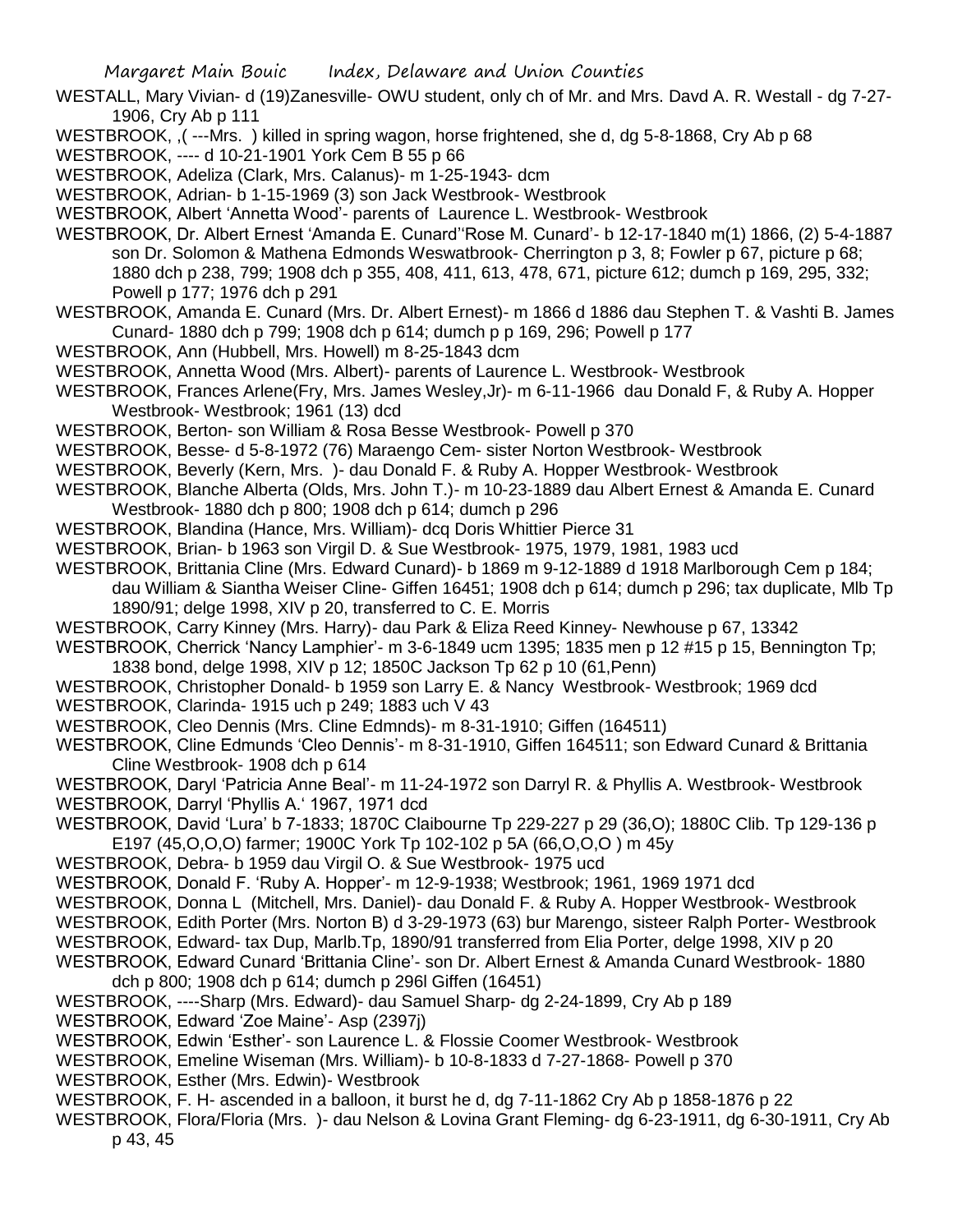WESTBROOK, Florence (Jones, Mrs. )- dau Frank & Olive Amanda Thurston Westbrook- dg 2-14-1913, Cry Ab p 14

WESTBROOK, Floris Fleming (Mrs. Shedrach)- m 11-27-1884, dg 4-15-1904, Cry Ab p 240

WESTBROOK, Flossie Coomer (Mrs. Laurence L.)- m 1-2-1919 d 1-18-1973 Alum Creek Cem- Westbrook

WESTBROOK, Frances (Van Horn, Mrs. )- dau Lynn C. & Gertrude B. Baker Westbrook- Westbrook

WESTBROOK, Frank 'Olive Amanda Thurston'- 1908 dch p 292; Thurston p 3

WESTBROOK, Gertrude Baker (Mrs. Lynn C.)- d 9-24-1966 (76) Glendale Cam.- Westbrook

WESTBROOK, Glee (Mrs. Cline)- Westbrook

WESTBROOK, Grace Sumner (McCurdy, Mrs. Wesley)- dau Dr. Albeert Ernest & Amanda Cunard Westbrook-1880 dch p 800; 1908 dch p 614, 671

WESTBROOK, Gussie Elmira (Mrs. Joy)- m 1911; d 2-11-1959; Westbrook

WESTBROOK, Harriet Hubbell (Mrs. Lafayette)- b 10-29-1829 d 5-1-1868 Thitehall Cem sister John A. Hubbell- Powell p 342, 370, dg 4-15-1904, Cry Ab p 240

- WESTBROOK, Harry 'Carry Kinney'- Newhosue p 67 (13342)
- WESTBROOK, Harry T.- son Frank & Olive Amanda Thurston Westbrook- dg 2-14-1913, Cry Ab p 14

WESTBROOK, Herschel Eugene 'Ruth Sinnett'- m 43y d 3-18-1994 (66) son Hubert H. & Pearl L. Westbrook-Westbrook

WESTBROOK, Huber H.'Pearl;- d 1-11-1976 (73) Alum Creek Cem- brother Laurence Westbrook- Westbrook

- WESTBROOK, Imo- d 6-21-1885 (7-9-29)- Powell p 342- dau Orville & Eva Westbrook
- WESTBROOK, d 6-21-1885 (7-9-29) p 342 infant son Lafayette & Harriet Hubbell Westbrook
- WESTBROOK, Jack- son Vincent S. & Lela Morton Westbrook- Westbrook
- WESTBROOK, James W.- son Donald F. & Ruby A. Hopper Westbrook-Westbrook; 1961 (6) dcd
- WESTBROOK, James- b 1968 son Virgil D. & Sue Westbrook- 1975 1979, 1981, 1983 ucd

WESTBROOK, Jane (Gardner, Mrs. Robert)- dau Solomon & Mathena Edmonds Westbrook- 1908 dch p 613; dumch p 296

- WESTBROOK, Jane (Hance, Mrs. Archibald)- m 1-19-1836 dcm
- WESTBROOK, John- brother Leonard Westbrook- 1908 dch p 613

WESTBROOK, Joseph- son David & Lura/Lily Westbrook- 1880C Claibourne Tp 129-136 p 139 (8,O,O,O)

- WESTBROOK, Josephine (Mrs. Kent)- Westbrook
- WESTBROOK, Joy :Gussie Elmira'- m 1911 d 1953 Westbrook
- WESTBROOK, Joyce- 1967 ucd
- WESTBROOK, Karen (Sheumaker, Mrs. )- dau Herschel Eugene & Ruth Sinnett Westbrook- Westbrook
- WESTBROOK, Kate Butler (Mrs. Leonard)- b 1820 m 1844 dau Eli & Lydia Philbrook Butler; Shipps p 30
- WESTBROOK, Kate- b 12-17-1851 d 2-23-1858 Whitehall Cem, Powell p 342- dau Lafayette & Harriet Hubbell **Westbrook**

WESTBROOK, Kelly Lyn- b 1962 dau Larry E. & Nancy Westbrook- Westbrook; 1969 dcd

WESTBROOK, Kent 'Josephine'- d 5-13-1982 (69) bur Amjley- son Joy & Gussie Elmira Westbrook-Westbrook

WESTBROOK, Lafayette 'Harriet Hubbell''Phebe C. Randolph'- b 7-28-1829 m(2) 11-26-1868 d 10-15-1984 son Solomon & Mathena Edmonds Westbrook- dumch p 296; Powell p 342, 370; dg 4-15-1904, Cry Ab p 240

- WESTBROOK, Larry E. 'Nancy ''Diane Wood'- son Donald F. & Ruby A. Hopper Westbrook- Westbrook; 1969 dcd
- WESTBROOK, Laurence L. 'Flossie Coomer'- b 2-4-1895 m 1-2-1919 d 10-13-1993 (98) Alum Creek Cem son Albert & Annetta Wood Westbrook- Westbrook
- WESTBROOK, Lela Morton (Mrs. Vincnet)- bur Ft. Lauderdale, Fla- Westbrook

WESTBROOK, Lenard- 1838 bonds, delge 1998, XIV p 12

WESTBROOK, Leonard 'Kate Butler'- m 1844; Shipps p 30

WESTBROOK, Leonard 'Margaret Brink' dcq Doris Whittier Pierce 62; 1820C Kingston Tp;1908 dch p 613

WESTBROOK, Lloyd- son Frank & Olive Amanda Thurston Westbrook- dg 2-14-1913, Cry Ab p 14

WESTBROOK, Lloyd W,- d 6-7-1964 (77) Ashley Union Cem, uncle of Donald Westbrook- Westbrook

WESTBROOK, Lura/Lily (Mrs. David)- 1870C Claibourne Tp 229-227 p 29 (34,O); 1880C Claibourne Tp 129- 136 p 197 (45,O,Vt, Vt)

WESTBROOK, Lynn- son Frank & Olive Amanda Thurston Westbrook- dg 2-14-1913, Cry Ab p 14 WESTBROOK, Lynn C. 'Gertrude Baker'- Westbrook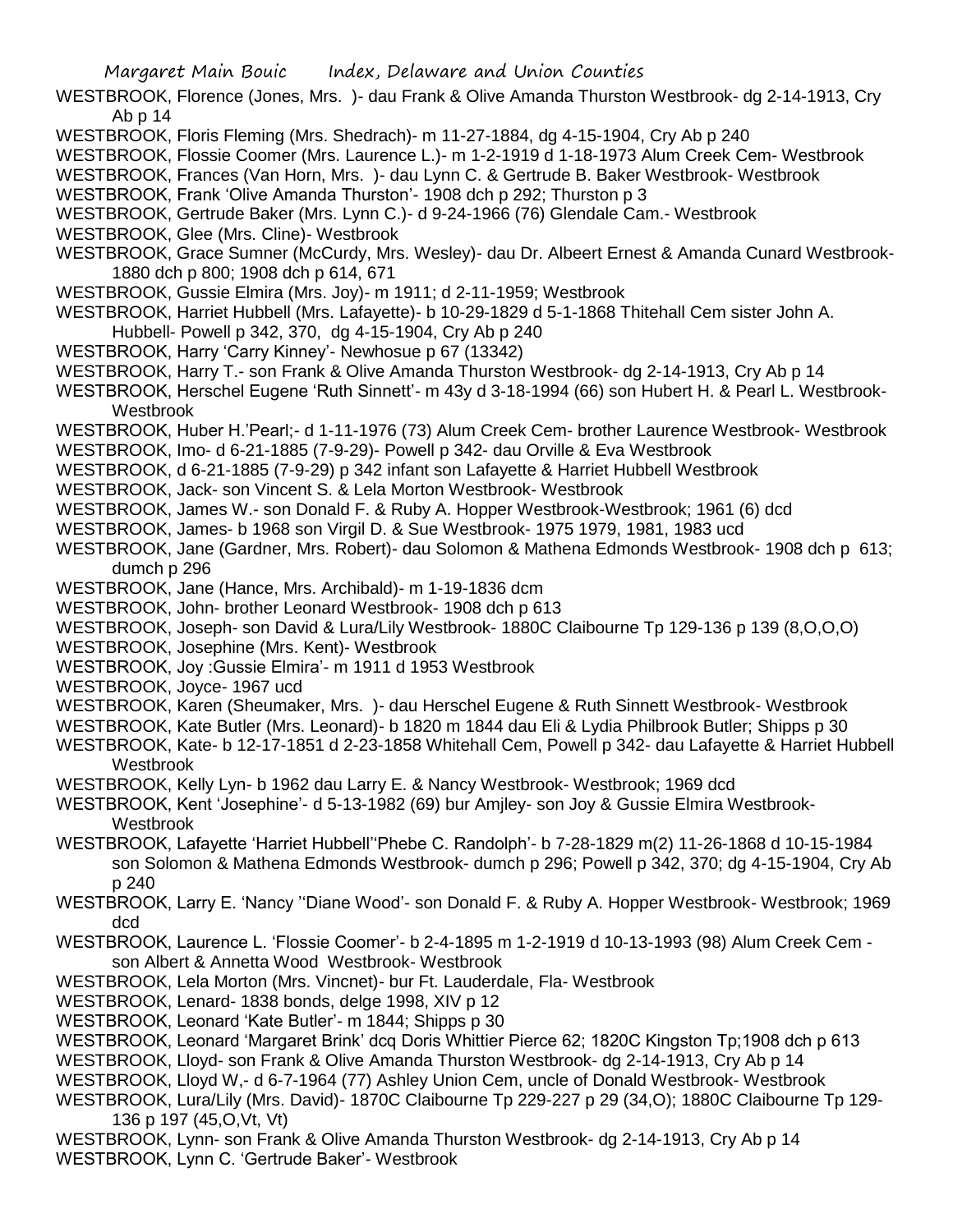- Margaret Main Bouic Index, Delaware and Union Counties WESTBROOK, Margaret Ann (Mary)(Hubbell, Mrs. B.)(Buck, Mrs. Levi S.)- dau Solomon & Mathena Edmonds Westbrook- dcq Forest Maine Lawrence 7; dumch p 296 WESTBROOK, Margaret (Parks, Mrs. )- dau Huber R & Pearl L. Westbrook- Westbrook WESTBROOK, Marilla (Thomas, Mrs. Benjamin)- Powell p 322 WESTBROOK, Mark- son Herschel Eugene & Ruth Sinnett Westbrook- Westbrook WESTBROOK, Mark- b 1961 son Virgil O, & Sue Westbrook- 1975, 1979 ucd WESTBROOK, Marshall- son Lynn C. & Gertrude Baker Westbrook- Westbrook WESTBROOK, Mary Ann (Long, Mrs. Jacob)- dau Solomon & Mathena Edmonds Westbrook- dumch p 296 WESTBROOK, Mary Lou (Miley, Mrs. Cecil)- dau laurence L. & Flossie Coomer Westbrook- Westbrook WESTBROOK, Mathena Edmonds (Crawford, Mrs. William)(Mrs. Solomon)- b 3-20-1792 m 4-17-1822 d 1-1- 1879 dcq Forest Main Lawrence 15; 1880 dch p 799; 1908 dch p 613; dumch p 295; Powell p 177, 298, 370 WESTBROOK, Margaret Brink (Mrs. Leonard)- dcq Doris Whittier Pierce 63 WESTBROOK, Melissa- b 1975 ch Virgil D. & Sue Westbrook- 1983 ucd WESTBROOK, Nancy Lamphier (Mrs Cherrick)- m 3-6-1849 ucm 1395; 1850C Jackson Tp p 10 (46,O) WESTBROOK, Nancy (Mrs. Larry)- 1969 dcd WESTBROOK, Norma (Jackson, Mrs. James)- dau Laurence L. & Flossie Coomer Westbrook- Westbrook WESTBROOK, Norton . 'Edith Porter'- d 7-2-1966 (59) Marengo Cem- WESTBROOK, WESTBROOK, Olive Amanda Thurston (Mrs. Frank)- d Sunday (83) dg 2-14-19131, Cry Ab p 14 dau Norton & Rebecca Jones Thurston- Thurston p 3; dg 9-6-1907, Cry Ab p 68 WESTBROOK, -----Heaverlo (Mrs. Orville)- dg 8-18-1893 Cry Ab p 130 WESTBROOK, Patricia Anne Beal (Mrs. Darryl)- m 11-24-1972 dau Earl Beal- Westbrook; 1967, 1971 ucd WESTBROOK, Pearl (Mrs. Huber H.)- d 11-22-1967 (65) Alum Creek Cem- Westbrook WESTBROOK, Phebe C. Randolph (Mrs. Lafayette)- b 102-1839 m 11-26-1868 d 5-8-1913 Whitehalll Cem-Powell p 342, 370 WESTBROOK, Richard- 1820C Kingston Tp WESTBROOK, D. Richard- son Huber H,. & Pearl L. , Westbrook- Westbrook WESTBROOK, Richard- son Vincent S. & Lela M. Westbrook- Westbrook WESTBROOK, Robert- son Vincent S, & Lela Morton Westbrook- Westbrook WESTBROOK, Rosa Besse (Mrs. William)- m 1873- Powell p 370
- WESTBROOK, Rose (Rosecrans) M. Cunard (Mrs. Albert Ernest)- m 5-4-1887 dau Capt. Ludwell M & Mary M. Rose. Cunard- 1908 dch p 614; dumch p 171, 297;
- WESTBROOK, Ruby A. Hopper (Mrs. Donald F.)- m 12-9-1938; Westbrook; 1961, 1969, 1971, 1980 dcd
- WESTBROOK, Ruth Sinnett (Mrs. Herschel Eugene)- m 43y- Westbrook
- WESTBROOK, Ruthanna (Heselton, Mrs, )- dau Hubert H. & Pearl L. Westbrook- Westbrook
- WESTBROOK, Sarah E. Ellinwood (Mrs. Sidney)- b 8-1855 m 9-19-1879 ucm 6535 1880C Claibourne Tp 135- 142 p 13 (25,O,NY,Va); 1900C York Tp 103-103 p 5A (44,O,Ny,NY) m 20y, no ch
- WESTBROOK, Shadrack 'Floris Fleming'- b 11-22-1862 Peru Tp m 11-27-1884 d 3-17-1904 (41-4-9) son Lafayette & Harriet Westbrook- dg 4-5-1904, dg 4-15-1904, Cry Ab p 238, 240, murdered by Jerry Williams- dg 7-5-1907, Cry Ab p 52
- WESTBROOK, Sidney 'Sarah E. Ellinwood' b 4-1857 m 9-19-1879 ucm 6535 son David & Lura Westbrook-1870C Claibourne Tp 229-227 p 29 (13,O); 1880C Claib. Tp 135-142 p B13 (21,O,O,O); 1900C York Tp 103-103 p 5A (43,O,O,O) n 20y
- WESTBROOK, Dr. Solomon 'Mathena Edmonds'- b 2-3-1798 m(2) 4-17-1822 d 6-11-1872 son John Westbrook- 1880 dch p 799; dcq Forest Main Lawrence 14; Fowler p 67; 1908 dch p 613; dumch p 295; Powell p 177, 298, 370; dg 6-21-1872, Cry Ab p 98
- WESTBROOK, Sonja Nicole-b d 11-22-1976 Oak Grove -dau Larry & Diane Wood Westbrook- Westbrook
- WESTBROOK, Sarah (McCurter, Mrs. Robert)- m 7-26-1846 dcm
- WESTBROOK, Stella (Grant, Mrs. )- sister Hubert H. Westbrook- Westbrook
- WESTBROOK, Sue (Mrs. Virgil D.)- 1975, 1979, 1981, 1983 ucd
- WESTBROOK, Susan Kaye (Hatcher, Mrs. )- dau Donald F. & Ruby A. Hopper Westbrook- 1961 (11), 1969 dcd
- WESTBROOK, Vincent- pallbearer for Charles Wilson- dg 11-12-1916, Cry Ab p 90
- WESTBROOK, Vincent S. 'Lila Morton'- d 4-25-1967 Westbrook
- WESTBROOK, Virgil D. 'Sue'- 1973, 1975, 1979, 1981, 1983 ucd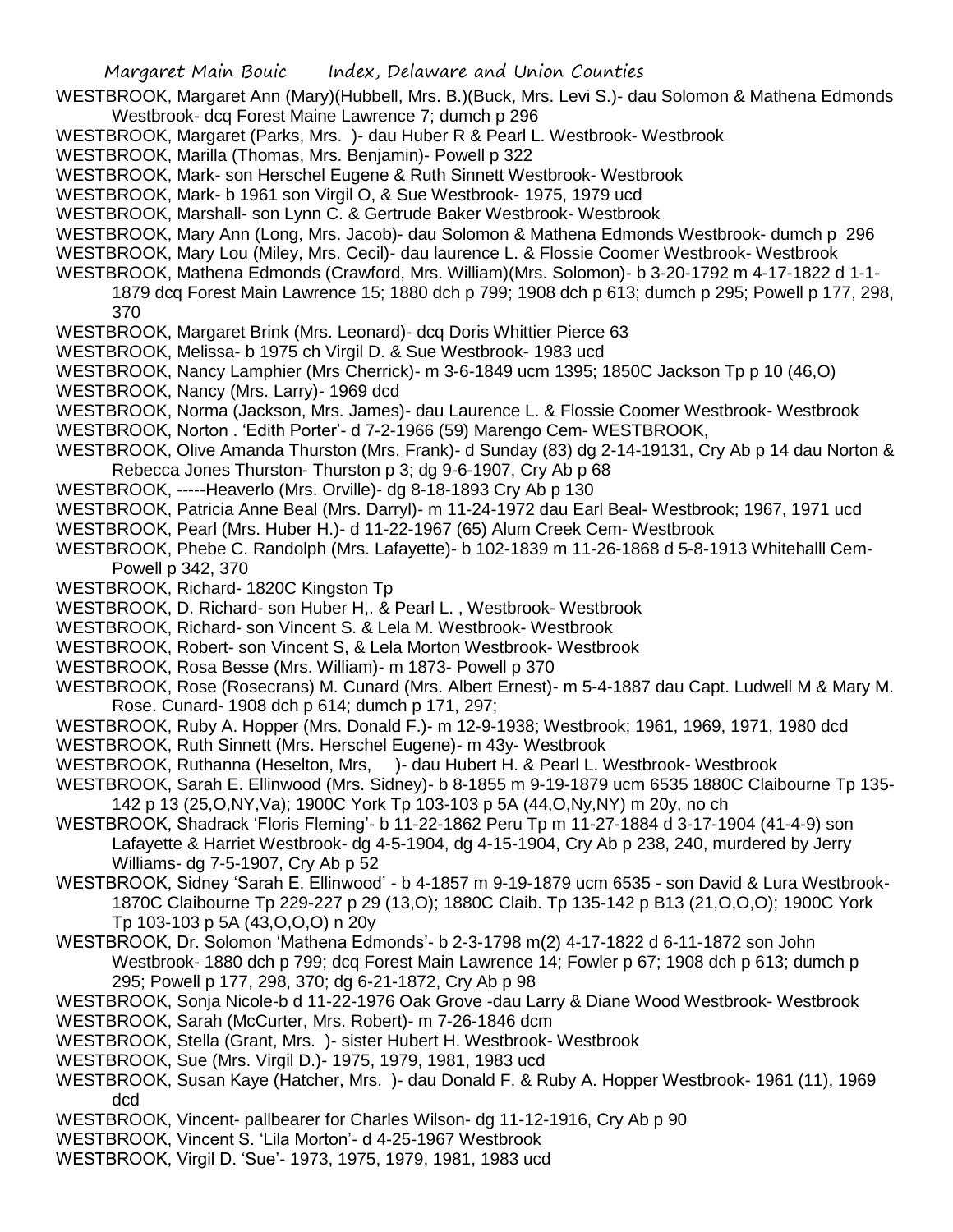- Margaret Main Bouic Index, Delaware and Union Counties WESTBROOK, Warren- son Joy & Gussie Elmira Westbrook- Westbrook WESTBROOK, Wayne- son Lynn C. & Gertrude Baker Westbroo WESTBROOK, Virgil son Shedrach & Floris Fleming Westbrook- dg 4-15-1904, Cry Ab p 240;- Westbrook; grandson Nelson & Lovina Grant Fleming- dg 6-23-1911, Cry Ab p 43 WESTBROOK, William B.- son Norton B. & Edith Porter Westbrook- Westbrook WESTBROOK, William 'Emeline Weissman''Rosa Besse'- b 6-12-1831 m 7-4-1852 Powell p 370 WESTBROOK, William- pallbearer for Charles Wilson- dg 11-12-1915 Cry Ab p 90 WESTBROOK, William- son Solomon & Matahena Edmonds Westbrook dumch p 296 WESTBROOK, Zoa Maine (Mrs. Edward)- b 1875 d 1949, Marlborough Cem p 184 dau Marion & Isabelle Maine Maine- Asp 2397j WESTCOT, Annie Louise (Morris, Mrs. Fordham)- b 5-19-1848 m 12-19-1872- Weiser p 210 WESTCOTT, Donna Schultz (Mrs. Robert)- dau Wayne & Mae Henderson Schultz- Schultz p 6 WESTCOTT, George- Pabst Pion I p 10, 88 WESTCOTT, Mary C.- sister-in-law of Samuel Hamilton- 1910C Taylor Tp 241-248p 10B (7,O,O,O) WESTCOTT, Nancy- dau Robert & Donna Schultz Westcott- Schultz p 6 WESTFALL, Robert 'Donna Schultz'- Schultz p 6 WESTCOTT, Thomas- Nash p 245 WESTENHAVER, Jacob- uccp p 19 appr JB 2 p 181 WESTENHAVER, Josephine Hinton (Mrs. Samuel)- m 9-28-1857 dcm WESTENHAVER, Samuel 'Josephine Hinton'- , 9-28-1857 dcm WESTENHAVER, S. B.- 1908 dch p 408 WESTER, Belle- b 1873 d 1961 Jerome IOOF Cem, Darby Jerome Cem p 116 WESTER, Clara W.- b 10-1895 dau Henry & Susan A. Wester- 1900C Jerome Tp 361-373 p 16B (4,O,O,Pa); 1910C Jerome Tp 318-324 p 14A (14,O,O,Pa) WESTER, Clarence 'Ethel Anna'- d 1974- Wester WESTER. Ethel Anna (Mrs. Clarence)- d 1-16-1978 (88) Forest Grove Cem- Wester WESTER. George Clarence 'Ethel Cochenour'- b 12-11-1891 d 7-29-1974 Forest Grove Cem- son Henry & Susan Belle Myers Wester- Wester; 1900C Jerome Tp 361-373 p 16B (9,O,O,Pa); 1910C Jerome Tp 318-324 (18,O,O,Pa) WESTER, Henry 'Susan Belle Myers'- b 2-1870; Wester' 1900C Jerome tp 361-373 p 16B (30,O,Ger,O) m 8 y, farmer; 1910C Jerome Tp 318-324 p 14A (38,O,Ger,O) m 19y WESTER, ----(Lawson, Mrs. Richard)- dau Ralph Wester- Wester WESTER, Henry - b 1870 d 1980- Jerome IOOF Cem, Darby Jerome Cem p 116, 121 WESTER, Henry Carl, infant not date- Darby Jerome Cem p 116, 121 WESTER, Isaac P.- 1870C Liberty Tp 46 p 6 (18,O) WESTER. Lawrence- son Clarence & Ethel Anna Wester- Wester WESTER, Marjorie (Denman, Mrs. )- dau Clarence & Ethel Anna Wester- Wester WESTER, Mary Ann- dau phil & Mary Elizabeth Wester- Wester WESTER, Mary Elizabeth (Mrs. Phil)- Wester WESTER, Phil 'Mary Elizabeth'- Wester WESTER, Ralph- d 5-13-1961 (46) son Clarence & Ethel Anna Wester- Wester WESTER, Susan Anabelle Myers (Mrs. Henry)- b 10-31-1873 d 11-13-1961 Jerome Cem- Darby Jerome Cem p 121; Wester; 1900C Jerome Tp 361-373 p 16B (37,Pa,Pa,Pa) m 8y, 3 ch, 2 living; 1910C Jerome Tp 317-324 p 14A (36,Pa,Pa,Pa) m 19y, 3 ch, 2 living WESTER, Ursule (Neill, Mrs. )- dau Henry & Susan Belle Myers Wester- Wester WESTERFIELD Harriett Bills (Mrs. James)- m 10-3-1832 dcm p 58 Ohio State Gazette; 1850C Delaware Town 969 p 77 (50,Ct) WESTERFIELD, Henry- son James & Harriett Westerfield- 1850c Delaware Town 969 p 17 (14,O) WESTERFIELD, James 'Harriet Bills' -m 10-3-1832 dcm p 58 Ohio State Gazette 1835 men p 21 # 33 p 33
- Delaware Tp; 1850C Delaware Town 969 p 77 (45,NY)
- WESTERFIELD, John- son James & Harriett Westerfield- 1850C Delaware Town 969 p 77 (16,O)
- WESTERHOLD, Anita Lea (Karlson, Mrs. Robert)- b 6-28-1944 m 8-9-1979 dau Kenneth & Ruth Eileen Ruebush Westerhold- Maugans Anc p 156
- WESTERHOLD, Connie Sue (Blevins, Mrs. Frederick L.)- b 8-19-1951 m 8-23-1979 dau Kenneth & Ruth Eileen Ruebush Westerhold- Maugans Anc p 156, 157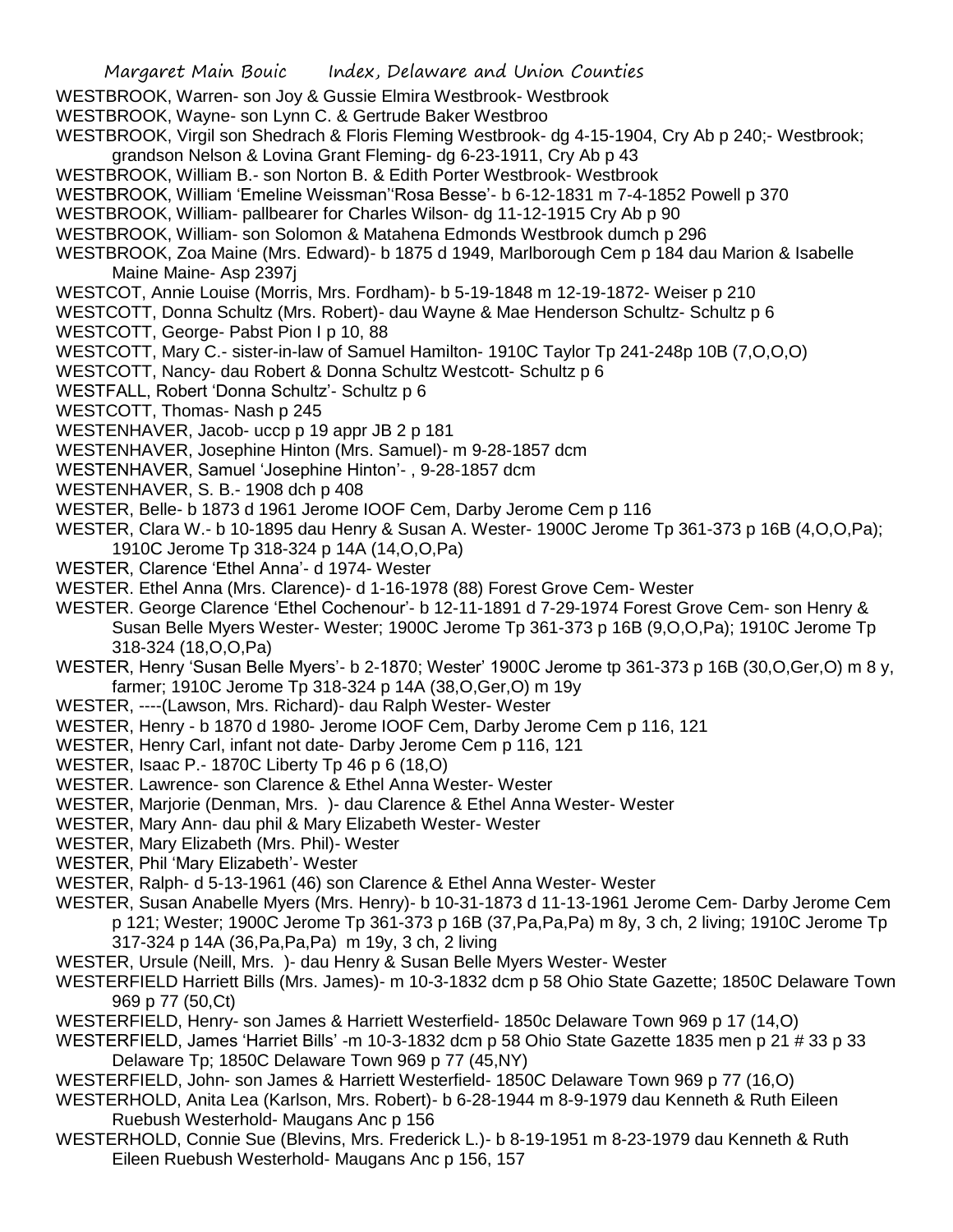- WESTERHOLD, Harriet Ann Amerine (Mrs. William)- Maugans Anc p 156
- WESTERHOLD, Jacqueline Kae Lester (Mrs. Monte kent)- m 10-28-1972 dau Duane Lester- Maugans Anc p 157
- WESTERHOLD, Kenneth 'Ruth Eileen Ruebush'- b 1-22-1922 m 11-8-1942 son William & Harriet Ann Amerine Westerhold- Maugans Anc p 145
- WESTERHOLD, Michael Kevin- b 10-23-1958 son Kenneth & Ruth Eileen Ruebush Westerhold- Maugans Anc p 156-157
- WESTERHOLD, Monte Kent 'Jacqueline Kae Lester'- b 10-25-1953 m 10-28-1972 son Kenneth & Ruth Eileen Ruebush Westerhold- Maugans Anc p 156, 157
- WESTERHOLD, Nanette Junsman (Mrs. Rodney Lynn)- m 9-6-1946 m 9-6-1969 son Kenneth & Ruth Eileen Ruebush Westerhold- Maugans Anc p 156, 157
- WESTERHOLD, Rujth Eileen Ruebush (Mrs. Kenneth)- b 9-10-1925 m 11-8-1942 dau Walter David & Helen Gladys Archer Ruebush- Maugans Anc p 156
- WESTERHOLD, Susan Kay- b 2-3-1970 dau Rodney Lynn & Nanette Junsman Westerhold- Maugans Anc p 157
- WESTERHOLD, William 'Harriet Ann Amerine'- Maugans Anc p 156
- WESTERLING, Charles 'Jean'- 1949 ucd; 1961 dcd
- WESTERLING, Jena (Mrs. Charles)- 1949 ucd; 1961 dcd
- WESTERMAN, Amy- b 1964 dau James J. & Bess M. Westerman- 1969, 1980 dcd
- WESTERMAN, Bess M. (Mrs. James J.)- 1969, 1980 dcd
- WESTERMAN, Clara Ann (Mrs. )- mother of Henry J. Westerman- d Tuesday (60); dg 6-21-1912 Cry Ab p 136
- WESTERMAN, Henry J.-son Clara Ann Westerman- Oh St. Journal cartoonist-dg 6-21-1912, Cry Ab p 136
- WESTERMAN, James J. 'Bess M.;- 1969, 1980 dcd
- WESTERMAN, Jodi- b 1960 dau James J. & Bess M. Westerman- 1969, 1980 dcd
- WESTERMAN, Joseph- b 1968 son James J. & Bess M. Westerman- 1969, 1980 dcd
- WESTERNDALL, Percifield- Nash p 160
- WESTERVELT, Rev.- 1915 uch p 221; 1883 uch V 188; Pabst 6 p 65
- WESTERVELT, Amy Gail- dau Frank & Esther Ferris Westervelt- Hutchisson p p 24
- WESTERVELT, Angeline- 1850C Genoa Tp 335 p 35 (—,O)
- WESTERVELT, Anna Maria (Ingalls, Mrs. Joseph B.'- d 1845 dau Peter Westervelt- 1908 dch p 627; dumch p 324
- WESTERVELT, Caleb C. 'Mary Ann McDuff'- m 3-24-1852 dcm
- WESTERVELT, Catharine Knox (Mrs. James)- b 2-20-1856 dcm d 6-18-1862 (31-9-13) Powell p 41
- WESTERVELT, Charles B. b 12-14-1844 d 7-19-1846 Galena Cem- Powell p 24; 1883-son Edgar & Jane Brown Westervelt- 1883 uch V 696
- WESTERVELT, Cbarles E., Sr.- d 5-6-1980 (108) Greenlawn Cem- Westervelt; 1961, 1969, 1971 dcd
- WESTERVELT, Edgar 'Jane Brown'- b 7-19-1813 m 9-22-1840 dcm d 9-12-1894 Galena Cem, Powell p 24 son Matthew & Mary Lenington Westervelt- dg 11-1-1901, Cry Ab p 105; hadc p 26; 1849 Genoa Tp; 1850C Berkshire Tp 25 p 3 (37,NY)
- WESTERVELT, Edwin 'Minerva Goodspeed'- m 11-10-1841 dcm
- WESTERVELT, Egor(Egan)- 1840C Berkshire Tp p 186 (20-30)
- WESTERVELT, Gerald L. 'Karen'- 1969, 1971 dcd
- WESTERVELT, H, B,.- unvmec p 39
- WESTERVELT, Henrietta G. (Mrs. G. L.) D with infant 12-28-1855 (27-11-6( Sunbury Cem, Powell p 39 dau A. & L. McAllister
- WESTERVELT, James 'Catharine Knox'- m 2-20-1856 dcm; Powell p 41
- WESTERVELT, Jane Brown (Mrs. Edgar)- b 5-2-1818 m 9-22-1840 dcm d 10-14-1901; Galena Cem- dg 11-1- 1901, Cry Ab p 105; 1880 dch p 696; 1850C Berkshire Tp 25 p 3 (33,O)
- WESTERVELT, John- 1969 dcd
- WESTERVELT, John B,.- b 1858 d 1923 Galena Cem- Powell p 24; 1880 dch p 696
- WESTERVELT, Josephine- d 1-2-1863 (3m12d) Burnside cem, Powell p 105; dau J. & C. K.
- WESTERVELT, Karen (Mrs. Gealrd L.) 1969 dcd
- WESTERVELT, Kirk- 1969 dcd
- WESTERVELT, Lori- b 1964 dau Gerald L. & Karen Westervelt- 1969 dcd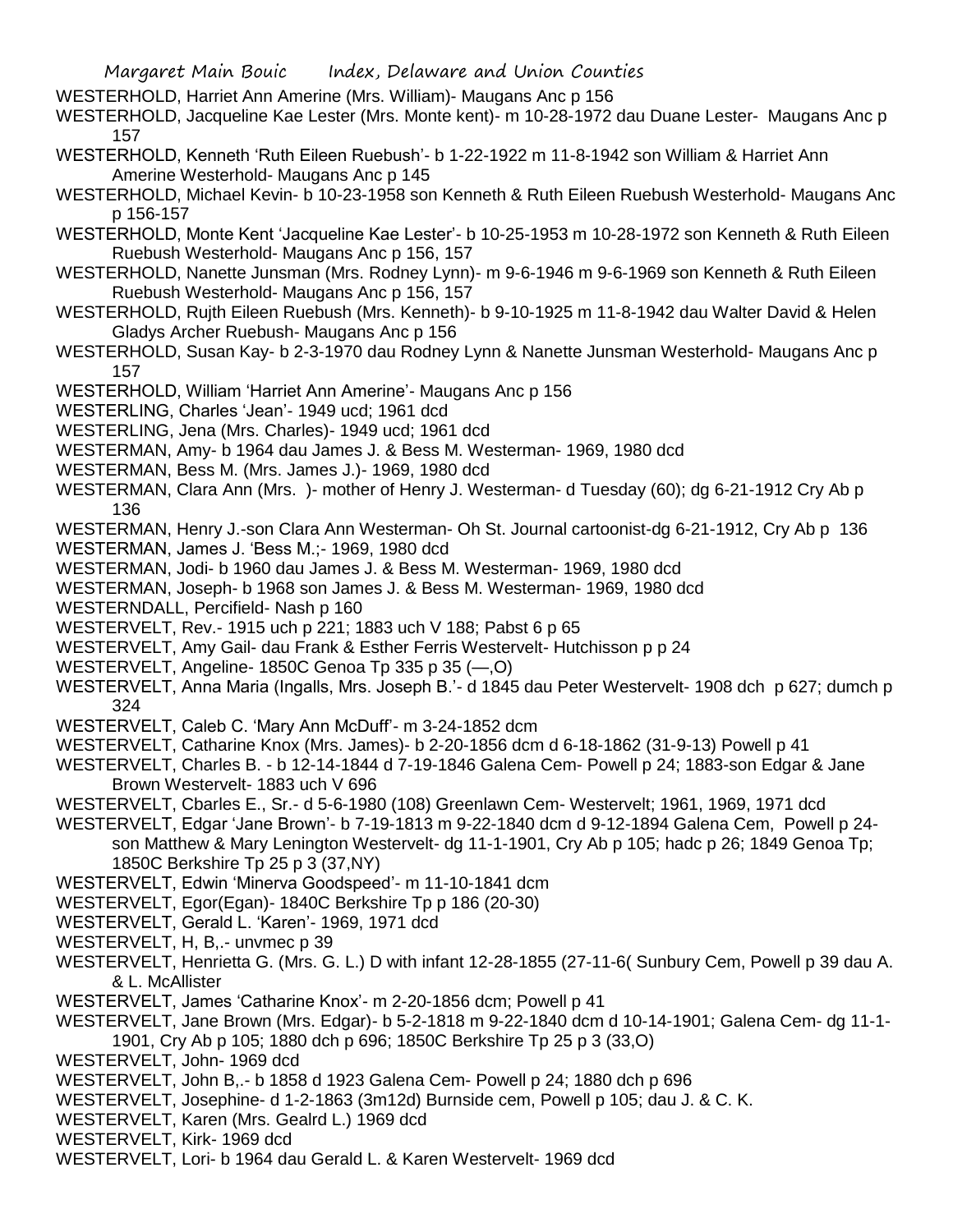- WESTERVELT, Margaret W. dau Charles Westervelt.Sr.- Westervelt; 1961, 1969,, 1971, 1980 dcd
- WESTERVELT, Martha (Denison, Mrs. )- dau Edgar & Jane Brown Westervelt- 1880 dch p 696
- WESTERVELT, Mary An McDuff (Mrs. Caleb B.)- m 3-24-1852 dcm
- WESTERVELT, Mary (Holmes, Mrs. Dr.)- dau Edgar & Jane Brown Westervelt- 1880 dch p 696; 1850C Berkshire Tp 25 p 3 (8/12,O)
- WESTERVELT, Mary Lenington (Mrs. Matthew)- 1880 dch p 696
- WESTERVELT, Matthew 'Mary Lenington'- Westervelt; 1880 dch p 696
- WESTERVELT, Melva (Mrs. Charles E. Jr.)- 1969, 1971, 1980 dcd
- WESTERVELT, ---- (Mrs. M. F.)(Whitman, Mrs. Ezra)- m(2) 1871; dg 8-251893, Cry Ab p 131
- WESTERVELT, Minerva Goodspeed (Mrs. Edwin)- m 11-10-1841 dcd
- WESTERVELT, Peter- brother Matthew Westervelt- Westervelt- dumch p 324; d in year, dg 4-22-1870, Cry Ab p 80
- WESTERVELT, Rebecca- b 1966 dau Gerald L. & Karen Westervelt- 1969 dcd
- WESTERVELT, Reed- b 1960 son Charles E. Jr. & Nekva K, Westervelt- 1969, 1980 dcd
- WESTERVELT, Theodore- 1850C Genoa Tp 335 p 35 (26,NY)
- WESTERVELT, Todd- b 1954 son Charles E. Jr. & Melva L. Westervelt- 1969, 1971 dcd
- WESTERVELT, William- to Delaware Co before 1820, dg 4-22-1890 Cry Ab p 80
- WESTERVELT, Z. F.- step-son of Ezra Whitman, son Mrs. M. F. Westervelt- dg 8-25-1893, Cry Ab p 131
- WESTERVILLE, Jane- heir of John S. Brown- dcw Bk 4 p 10(2)
- WESTFALL, Abraham- b 7-1851 boarder, (48,O,Pa,Pa)
- WESTFALL, Ada (Madden, Mrs. )- dau Henry & Carrie Louden Westfall- Westfall
- WESTFALL, Albert- son John & Viola Westfall- 1910C Union Tp 196-196 p 9A (6,O,O,Ind)
- WESTFALL, Alma Lou Smith (Mrs. Philip G.) -m 12-1-1951 Westfall
- WESTFALL, Annette (Keeran, Mrs. Robert)- dau Ralph & Mary Margaret Moore Westfall- Westfall
- WESTFALL, Bertie (Mrs. Merle)- 1961 dcd
- WESTFALL, Billy- b 1973 ch Jack L. & Diana L. Westfall- 1980 dcd
- WESTFALL, Blanche Coder (Mrs. Jacob)-Westfall;1910C Marysville 270-229 p 9B(29,O,O,O) m 13y,3 ch
- WESTFALL, Burnette- b 1-1898 dau Jacob & Effie B. Westfall- 1900C Marysville 3rd ward 182-187 p A7 (2,O,O,O); 1910C Marysville 270-229 p 9B (12,O,O,O)
- WESTFALL, Burnette (Worthington, Mrs. Keister)- dau William H.. Westfall- Westfall
- WESTFALL, Carrie Louden (Mrs. Henry)- b 10-1867- Westfall; 1900C Union Tp 198-205 p 10B (32,O,Pa,O) m 13y 7 ch
- WESTFALL, Charles 'Cyntha'- b 1-1861- 190C Union Tp 86-90 p 5A (39,Ger,Ger,Ger) m 15y
- WESTFALL, Charles -b 1966 son Celia F. Westfall- 1973, 1975, 1979 ucd see Julia
- WESTFALL, Charles- son George & Dorcas Westfall- 1870C Paris Tp 155-156 p 21 (8,Ger); 1880C Paris Tp 11-11 p 1(20,Ger,Ger,Ger)
- WESTFALL, Charles 'Louie N. Eaton'- m 9-11-1920 d 8-18-1974 son Frank & Hattie Fuller Westfall- Westfall
- WESTFALL, Chris- son Phillip Westfall- Westfall
- WESTFALL, Christ- 1870C Paris Tp 155-156 p 21 (1,O)
- WESTFALL, ---- perhaps Christ- 1870c Allen Tp 13 p 1 (45,Ger)
- WESTFALL, Christine (Grimes, Mrs. )- dau Jacob & Banche Coder Westfall- Westfall
- WESTFALL, Cristine- dau Jacob & Blanche Coder Westfall- 1910C Marysville 270-229 p 9B (7,O,O,O)
- WESTFALL, Christopher 'Minnie'- d 2-5-1892 (76y) Oakdale Cem 710; 1870C Paris Tp 153-154 p 21 (50 Bav)- 1880C Paris Tp 29-29 p 13 (65,Ger,Ger,Ger)
- WESTFALL, Christopher 'Trudy Greer'- 1985 uch p 62
- WESTFALL, Chris- 1983 ucd
- WESTFALL, Chuckie- b 1966 ch Julia Westfall- 1983 ucd
- WESTFALL, Clarence G/W 'Pauline'- 1961, 1969, 1971 dcd
- WESTFALL, Cyntha (Mrs. Charles)- b 8-1866 1900C Union Tp 86-90 p 5A (33,O,O,O) m 15y, 2 ch
- WESTFALL, Daniel Charles- son Charles F. Westfall- Westfall
- WESTFALL, Darlene (Seaver, Mrs. Volney)- dau Harry & Jessie L. Muray Westfall- Westfall
- WESTFALL, David- son Ralph & Mary Margaret Moore Westfall- Westfall
- WESTFALL, Della (Mrs. Frank)- b 1-1876;1900C Marysville 103-103 p A5 (24,O,O,NY) m 5y, 3 ch, 2 l
- WESTFALL, Diana L. (Mrs. Jack R.)- 1971, 1980 dcd
- WESTFALL, Donald- son Charles & Louie N. Eaton Westfall- Westfall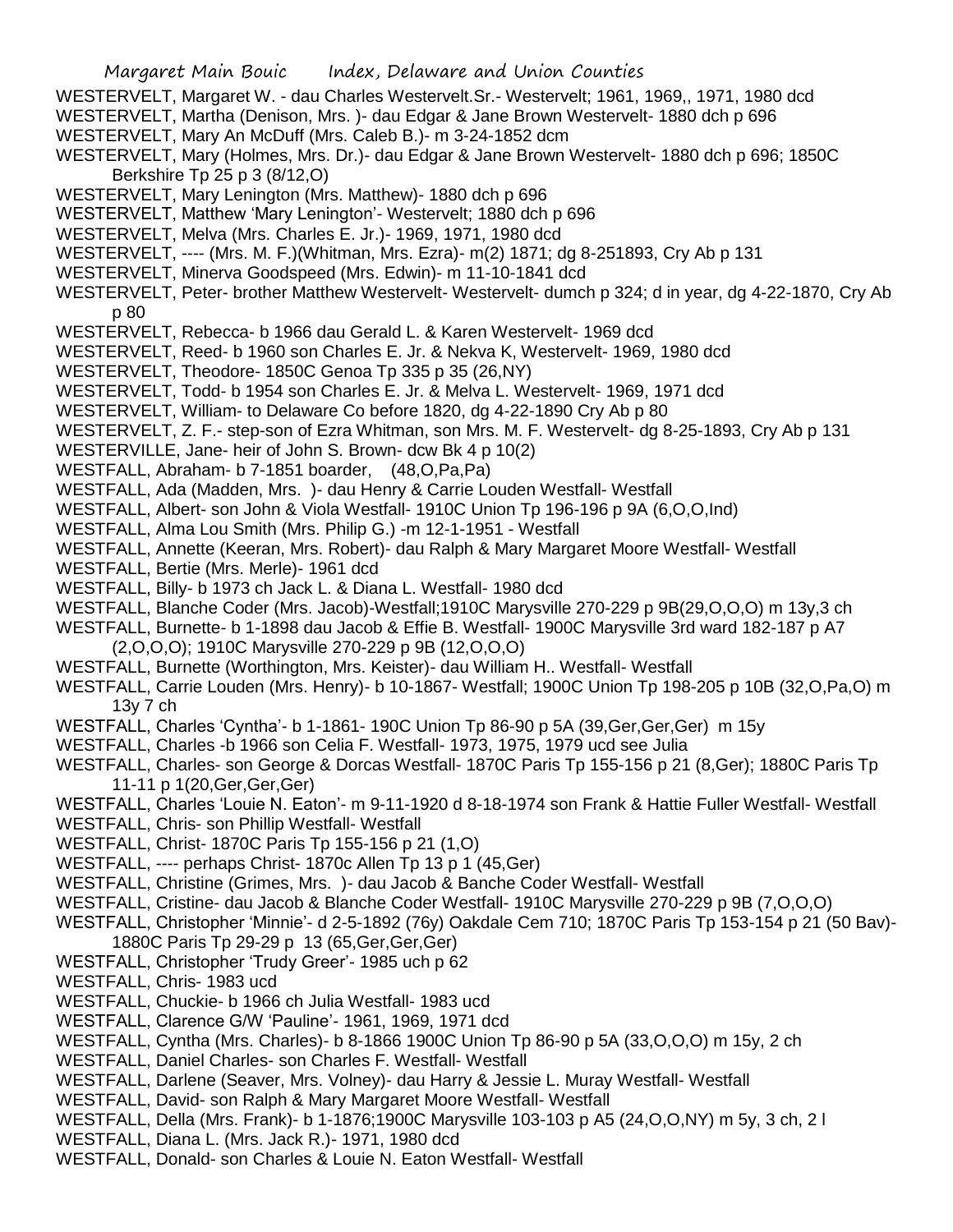- Margaret Main Bouic Index, Delaware and Union Counties WESTFALL, Dorcas/Dora/Dorotha (Mrs. George)- 1870C Paris Tp 155-156 p 24 (30,Ger); 1880C Paris Tp 11- 11 p 1 (39,Ger,Ger,Ger); 1910C Paris Tp 170-172 p 8B (68,Ger,Ger,Ger) n 48y, 8 ch, 7 living WESTFALL, Dwight F. 'Nellie Holycross'- b 6-4-1900 d 10-23-1971 Apple Grove Cem- son Frank & Hattie Fuller Westfall- Westfall WESTFALL, Effie B. (Mrs. Jacob)- b 10-1879- 1900C Marysville 3rd ward (20,o,O,O) m 3y, 1 ch WESTFALL, Ellen- dau George & Dora Westfall- 1880C Paris Tp 11-11 p 1 (8,O,Ger,Ger) WESTFALL, Emogene (Curtis, Mrs. A. F.)- b 1846 NY m 1865 dg 12-30-1902 Cry Ab p 163 WESTFALL, Eveline (Simpson, Mrs. James)- dau Harry & Jessie L. Murray Westfall- Westfall WESTFALL, Frank 'Della'- 1900C Marysville 103-103 p A5 (26,O,O,O) m 5y, dau laborer WESTFALL, Frank 'Hattie Fuller'- Westfall WESTFALL, Franklin son George & Dora Westfall- 1880C Paris Tp 11-11 p 1 (6,O,Ger,Ger) WESTFALL, Frederick- son George & Dorcas Westfall- 1870C Paris Tp 155-156 p 21 (4,O); 1880C Paris Tp 11-11 p1 (13,O,Ger,Ger) WESTFALL, Fredrick- b 2-1869 son George & Mary Westfall- 1900C Paris Tp 127-130 p A8 (31,O,Ger.Ger.) WESTFALL, Gelia F./T. or Julia- 1971, 1973, 1975, 1979 ucd WESTFALL, George 'Dorcas/Dora/Dorotha- 1870C Paris Tp 155-156 p 21 (49,Ger,); 1880C Paris Tp 11-11 p 1 (49,Ger,Ger,Ger); 1910C Paris Tp 170-172 p 8B (78,Ger,Ger,Ger)- m 48y WESTFALL, George 'Mary' b 5-1829; 1900C Paris Tp 127-130 o A8 (71,Ger,Ger,Ger) m 36y; farmer WESTFALL, George 'Sophia'- b 1832 d 1911 Trinity Luitheran Cem, Darby Jerome Cem p 82 WESTFALL, Gertrude B. Nelson (Mrs. James Donald)- b 2-11-1903 d 2-5-1964 dau Frank & Ann Smith Nelson- Westfall WESTFALL, Grace- b 1-1887 dau Charles & Cyntha Westfall- 1910C Union Tp 86-90 p 5A (13,O,Ger,O) WESTFALL, Gregory H.- b 1965 son Richard J. & Jeanette Westfall- 1967 1971, 1973, 1975, 1983 ucd; 1980 dcd WESTFALL, Harriet (Mrs. )- sister John Gay- dg 3-27-1908 Cry Ab p 122 WESTFALL, Harry 'Jessie L. Murray'- b 3-1890 m 11-26-1913 d 10-9-1970 son Henry & Carrie Louden Westfall- Westfall; 1900C Union Tp 198-205 p 10B (10,O,O,O) WESTFALL, Hattie Fuller (Mrs. Frank)- Westfall WESTFALL, Helen (Mrs. James)- Westfall WESTFALL, Helen A. Eckley (Mrs. )- dau Gen. D. R. Eckley- dg 3-31-1908 Cry Ab p 123 WESTFALL, Helen- close friend of Miss Josephine Beatty- dg 6-12-1908, Cry Ab p 139 WESTFALL, Helen (Bodurtha, Mrs. Walter)- d 7-2-1969 (93)-Oak Grove Cem- dau James & Helen Eckley Westfall- Westfall; Bodurtha; dpc p 82;
- WESTFALL, Helen Whipple (Mrs.) dau Mrs. James Whipple- dg 8-9-1927, Cry Ab p 61
- WESTFALL. Henry- d 12-22 1896 Un Co Probate Deaths, Vol 3
- WESTFALL, Henry 'Carrie Louden'- Westfall
- WESTFALL, Henry- son Howard H. Westfall- Westfall
- WESTFALL, Howard H;- b 6-21-1903 d 3-5-1978 Woodstock Cem- son Henry & Carrie Louden Westfall-**Westfall**
- WESTFALL, Jack L. 'Diana L.'- 1971, 1980 dcd
- WESTFALL, Jacob 'Blanche Coder'- Westfall; 1910C Marysville 270-229 p 9A (40,O,Ger,Ger) m 13y
- WESTFALL, Jacob 'Effie B.'- b 2-1872; 1900C Marysville 3rd ward 182-187 p B7 (28,O,Ger,Ger) m 3y,
- WESTFALL, Jacob- son George & Dora Westfall- 1880C Paris Tp 11-11 (10)
- WESTFALL, Jacob- son John & Viola Westfall- 1910C Union Tp 196-196 p 9A (3,O,O,Ind)
- WESTFALL, James- son Charles & Louie N. Eaton Westfall- Westfall
- WESTFALL, James Donald 'Gertrude B. Nelson'- d 3-19 or 30-1961 son Henry & Cararie Louden Westfall-**Westfall**
- WESTFALL, James 'Helen'- Westfall
- WESTFALL, James- son James Donald & Gertrude B. Nelson Westfall- Westfall
- WESTFALL, Jane (Faulkner, Mrs. Nelson)- dau Howard H. Westfall- Westfall
- WESTFALL, Jeanette (Mrs. Richard J.)- 1967, 1971, 1973, 1975, 1979, 1983 ucd, 1980 dcd
- WESTFALL, Jessie- b 1971 ch Jack L. & Diana L. Westfall- 1971, 1980 dcd
- WESTFALL, Jessie L. Murray (Mrs. Harry)- b 7-1893 m 11-26-1913 d 4-10-1981 dau Clinton & Etta Murray **Westfall**
- WESTFALL, John- b 9-1898 son Frank & Della Westfall- 1900C Marysville 103-103 p A5 (1,O,O,O)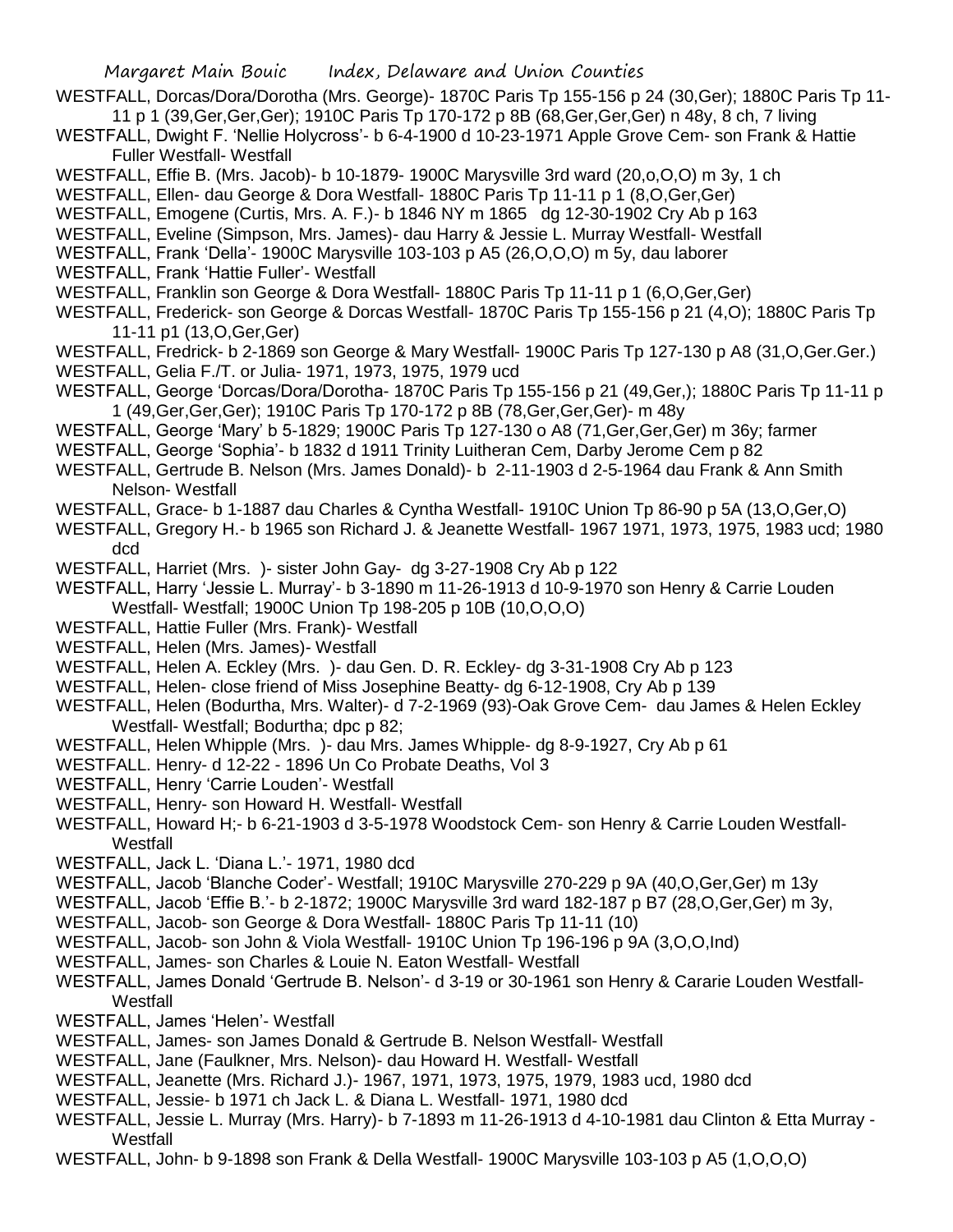- WESTFALL, John- son Henry & Carrie Louden'- 1900C Union Tp 198-205 p 10B (10/12,O,O,O)
- WESTFALL, John- son Ralph & Mary Margaret Moore Westfall- Westfall
- WESTFALL, John R.- son John & Viola Westfall- 1910C Union Tp 196-196 p 9A (14,O,O,Ind)
- WESTFALL, John 'Viola'- 1910C Union Tp 196-196 p 9A (51,O,O,O) farmer m 18y
- WESTFALL, Julia- 1981, 1983 ucd
- WESTFALL, Louie N. Eaton (Mrs. Charles- b 12-29-1900 d 1-26-1978 Maple Grove Cem- dau Daniel & Dora Amerin Eaton- Westfall
- WESTFALL, Dr. L. S. 'Lucinda Weeks'- dg 5-27-1890 Cry Ab p 19, 20
- WESTFALL, Lucille (Elk, Mrs. )- dau Jacob & Blanche Coder Westfall- Westfall
- WESTFALL, Lucinda Weeks (Mrs. Dr.. L..S.) (Roberts, Mrs. A. H.)- b 4-19-1824 W Va d 5-22-1890 (66-1-3) dau William & Nancy Weeks- dg 5-27-1890 Cry Ab p 19
- WESTFALL, Malin- son Michael R. & Mary Lynn Miller Westfall- Westfall
- WESTFALL, Margy (Lyden, Mrs. Marion)- dau Harry & Jessie L. Murray Westfall- Westfall
- WESTFALL, Marion 'Martha E. Hodge'- 5-8-1871 ucm 4929
- WESTFALL, Mary Ann (Evans, Mrs )- dau Dwight F. & Nellie Holycross Westfall- Westfall
- WESTFALL, Mary (Mrs. George)- 1900C Paris Tp 127-130 p A8 (60,Ger,Ger,Ger) m 36m 9 ch, 7 living
- WESTFALL, Mary Lynn Miller (Mrs. Mihcael R)- Westfall
- WESTFALL, Mary Margaret Moore (mrs. Ralph)- b 3-30-1901 m 1922 d age 67 Maple Grove Cem- dau Leonard & Essie Maye Hyland Moore- Westfall
- WESTFALL, Max- son Harry & Jessie &. Murray Westfall- Westfall
- WESTFALL, Melissa- b 1961- dau Richard J & Jeanette Westfall- 1967, 1971, 1973, 1975 ucd
- WESTFALL, Merle 'Bertie'- 1961 dcd
- WESTFALL, Merle- b 12–6-1891 d 12-25-1970- dau Henry & Carrie Louden Westfall- Westfall; 1900C Union Tp 198-205 p 10B (8,O,O,O)
- WESTFALL, Micah- son Michael R. & Mary Lynn Miller Westfall- Westfall
- WESTFALL, Michael- b 1954 son Leslie C. & Doris R. Westfall- 1969, 1971, 1973 ucd
- WESTFALL, Michael R. 'Mary Lynn Miller'- Westfall
- WESTFALL, Mildred (Hall, Mrs. Peter)- dau Charles & Louise N. Eaton Westfall- Westfall
- WESTFALL, Mina (Mrs. Christopher)- 1870C Paris Tp 153-154 p 21 (45,Bav)
- WESTFALL, Minnie (Mrs. Christopher)- b Germany d 11-17-1893 (77ym 11m) Oakdale Cem 971; 188C Paris Tp 29-29 (65,Ger,Ger,Ger)
- WESTFALL, Nellie- b 6-1885 dau Charles & Cyntha Westfall- 1900C Union Tp 86-90 p 5A (14,O,Ger,O)
- WESTFALL, Nellie Holycross (Mrs. Dwight F.)- Westfall
- WESTFALL, Olive- b 2-1894 d 8-8-1903 Un Co Probate Deaths, Vol 3- dau Henry & Carrie Louden Westfall-1900C Union Tp 198-205 p 10B (6,O,O,O)
- WESTFALL. Otto- Un Co Probate Court Vol 1 p 52 (1867-1878)
- WESTFALL, Pamela- dau Merle & Bertie Westfall- 1961 (7) dcd
- WESTFALL, Pauline (Mrs. Clarence W.)- 1971 dcd
- WESTFALL, Pearl- b 12-1891 son Harry & Carrie louden Westfall- Westfall; 1900C Union Tp 198-205 p 10B (8,O,O,O)
- WESTFALL, Phillip 'Alma Lou Smith'- m 12-1-1951 son Charles & Louis N. Eaton Westfall- Westfall
- WESTFALL, Ralph B'Mary Margaret Moore'- b 10-1895 son Henry & Carrie Louden Westfall- Westfall; 1900C Union Tp 198-205 p 9B (4,O,O,O)
- WESTFALL, Richard J. 'Jeanette'- 1967, 1971, 1973, 1975, 1979, 1980, 1983 ucd
- WESTFALL, Richard- son James Donald & Gertrude B. Nelson Westfall- Westfall
- WESTFALL, Rosemary (Smith, Mrs. Jedd)- dau Ralph B,& Mary Margaret Moore Westfall- Westfall
- WESTFALL, Ruth (Craig, Mrs. Sam)- Westfall
- WESTFALL, Sophia- b 12-1877- 1900C Marysville 3rd ward 182-187 (22,O,Ger,Ger) dressmaker, boarder
- WESTFALL, Sophia (Mrs George)- b 1842 d 1919 Trinity Lutheran Cem- Darby Jerome Cem p 82
- WESTFALL, Sophia- dau George & Dora Westfall- 1880C Paris Tp 11-11 (4,O,Ger,Ger)
- WESTFALL, Trudy Greer (Mrs. Christopher)- dau Jeremiah /Jay Noah & Mildred O. Teets Greer[ 1985 uch p 62
- WESTFALL, Vickie- dau Merle & Bertie Westfall- 1961 (4) dcd
- WESTFALL, Viola (Mrs. John)- 1910C Union Tp 196-196 p 98 (48,Ind,Ind,Ind) m 18y; 4 ch 3 living
- WESTFALL, William G.- 1980 dcd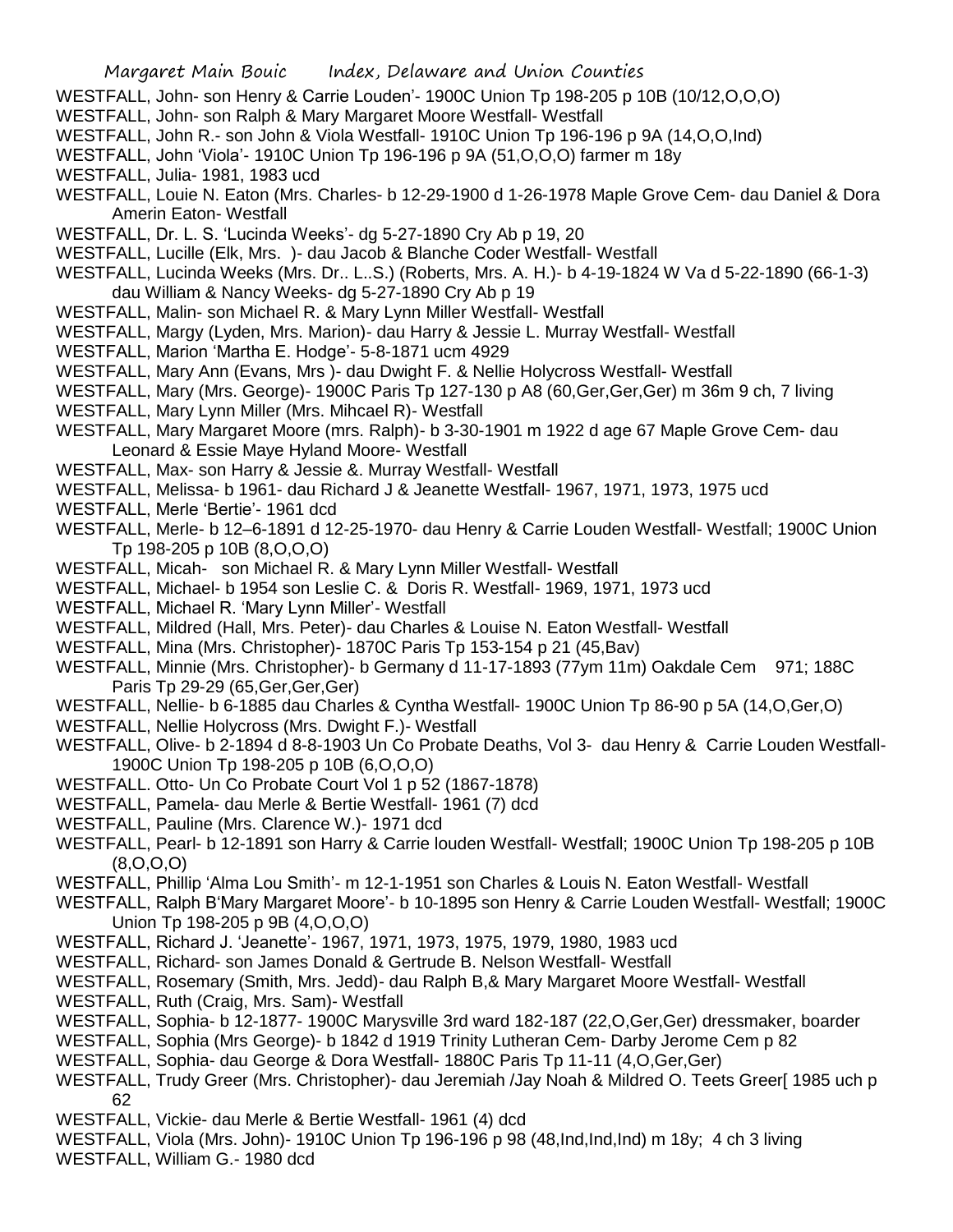- WESTFALL, William M. L.- d 7-15-1970 (65) Oakdale Cem son Jacob & Blanche Coder Westfall- Westfall; 1910C Marysville 270-229 p 9B (6,O,O,O)
- WESTGATE, James 'Judith Randall'- Maugans Anc p 115, 118
- WESTGATE, Judith Randall (Mrs. James)- dau John & Patience Parker Randall- 1880 dch p 115, 118

WESTGATE Prof. Lewis Gardner- Westgate; 1908 dch p 232, 233; pallbearer for Mrs. Mary Jane Ginn- dg 1- 18-1916 Cry Ab p 12

WESTHAFER, William Reeder- 1908 dch p 233

- WESTHEIMER, Ida Mabel (Thompson, Ms. J. E.)- dau Nathan P. & Sarah Elizabeth Irwin Westheimer- 1915 uch p 685; 1883 uch V 655; 1870C Richwood 67-63 p 7 (9,O); 1880C Richwood 350-367 p B 206 (18,O,Ger,O)
- WESTHEIMER, Nathan P. 'Sarah Elizabeth Irwin'- b 9-22-1837 m 6-21-1860 ucm 3042; 1915 uch p 263, picture 684, 685, 686; 1883 uch V 591, 593, 605, 655; 959; 1870C Richwood 67-63 p 7 (36,); 1880C Richwood 350-367 p B206 (43,Ger,Ger,Ger( dry goods merchant); 1900C Richwood 198-203 p 8A (64,Ger,Ger,Ger) m 39y, grocer
- WESTHEIMER, ----(Mrs. Peter)- d Wednesday, Fla (68) bur Richwood- dg 2-2-1912; Cry Ab p 93
- WESTHEIMER, Sarah Elizabeth Irwin (Mrs. Nathan O,)- m 6-21-1860 ucm 3042 dau Richard M. & Eliza B. Duckworth Irwin- 1883 uch V 595, 655; mt 6-27-1860; 1870C Richwood 67-63 p 7 (31,O); 1900C Richwood 198-208 p 8A (59,O,Md,Md)- m 39y, 1 ch sister Charity A. Irwin Main dg 12-2-1898, Cry Ab p 175
- WEST-HOOVER, 1980 dcd
- WESTHOVER, Edwin- uccp p 53; Union Gazette 7-13-1844
- WESTINGHOUSE, John L.- 1980 dcd
- WESTLAKE, —child- Oakdale Cem 111
- WESTLAKE, Ada- dau Clarence & Emma Lee Westlake- 1915 uch p 595
- WESTLAKE, Ada M. (Mrs. Edward B.)- 1910C Paris t 58-60 p 4A (29O,O,O) m 8y 3 ch
- WESTLAKE, Adelaide- dau William & Lucinda Poling Westlake- 1860C Paris Tp 1196-1206 p 158 (9,O)
- WESTLAKE, Amy- b 1969 dau George & Phyllis Westlake- 1971, 1973, 1975, 1979, 1981, 1983 ucd
- WESTLAKE, Anson- son William & Minerva Mills Westlake- 1870C Allen Tp 36 p 2 (14,O)
- WESTLAKE, Arthur J.- d 3-20-1925 (10m) Oakdale Cem 3719 (G79)- son Samuel Ewing & Mary Phyllis Hartshorn Westlake; 1985 uch p 127
- WESTLAKE, Benjamin- 1883 uch IV p 433, 434 Amrine Cem- 1915 uch p 273
- WESTLAKE, Anna M. E.- dau Edward B. & Ada M. Westlake- 1910C Paris Tp 5860 p 4A (4,O,O,O)
- WESTLAKE, Bernice Jean- d 3-21-1986 Oakdale Cem dau Charles H. & Nellie Cody Westlake- Westlake
- WESTLAKE, Bess E. Slemmons Beeney (Mrs. Ernest)- parents of Dollie B. Johnson Westlake
- WESTLAKE, Boyd- son William & Julia Westlake- 1880C Allen Tp 99-107 p 11 (1,O,O,Ind)
- WESTLAKE, Carolne- uccp p 25, JB 3 p 23
- WESTLAKE, Carolyn (Chapman, Mrs. Ronald)- dau Samuel Ewing & Mary Phyllis Hartshore Westlake-Westlake; 1949 ucd; 1985 uch p 127
- WESTLAKE, Charles H. 'Nellie Cody b 4-1873; son Henry A. & Providence Westlake- 1880C Paris Tp 43-56 p 43 (7,O,O,O); 1900C Paris Tp 89-92 (27,O,O,O); 1910C Paris Tp 65-67 p 4B (38,O,O,O) m 15y,
- WESTLAKE, Christiana Knouff (Mrs. Josiah)- b 1859; 1883 uch V 447; 1850C Paris Tp 710-726 p 107 (59,Md)
- WESTLAKE, Christie McCawley (Mrs. Josiah)- m 3-2-1862 ucm 3297
- WESTLAKE, Christine- b 5-2-1896 d 6-17-1981 (85)- dau Charles H. & Nellie Cody Westlake- Westlake; 1900C Paris Tp 89-92 p B6 (4,O,O,ILL) 1910C Paris Tp 65-67 p 4B (14,O,O,O)
- WESTLAKE, Clara Jo- b 8-13-1904 d 1-8-1982 dau Charles H. & Nellie Cody Westlake- Westlake; 1910C
- Paris Tp 65-67 p 4B (5,O,O,O)
- WESTLAKE, Clarence 'Emma Lee'- 1915 uch p 595
- WESTLAKE, Claremce O, Josephine Haines'- b 10-31-1880 d 3-29-1976 Oakdale Cem- son Henry A. & Providence Westlake- 1915 uch p 936; 1900C Paris Tp 80-83 p A6(19,O,O,O)
- WESTLAKE, Cynthia- b 1955 dau George M. & Phyllis E. Westlake- 1959, 1967, 1971, 1973 ucd
- WESTLAKE, Daniel- b 1959 son Gerald W. & Julia A. Westlake- 1967, 1971, 1973, 1975 ucd
- WESTLAKE, Della Noe (Mrs. )-dau Allen & Alberta Fidelia Bauighman Noe- dg 2-13-1913, Cry Ab p 15
- WESTLAKE, Derek Steven- b 6-5-1986 son Steven Carroll & Mary Beth Baker Westlake- Westlake
- WESTLAKE, Dollie B. (Johnson, Mrs. Roy A.)- b 3-22-1905 m 11-8-1925 d 1-10-1994 (88) Claibourne Cemdau Ernest & Bess E. Slemmons Beeney Westlake- Westlake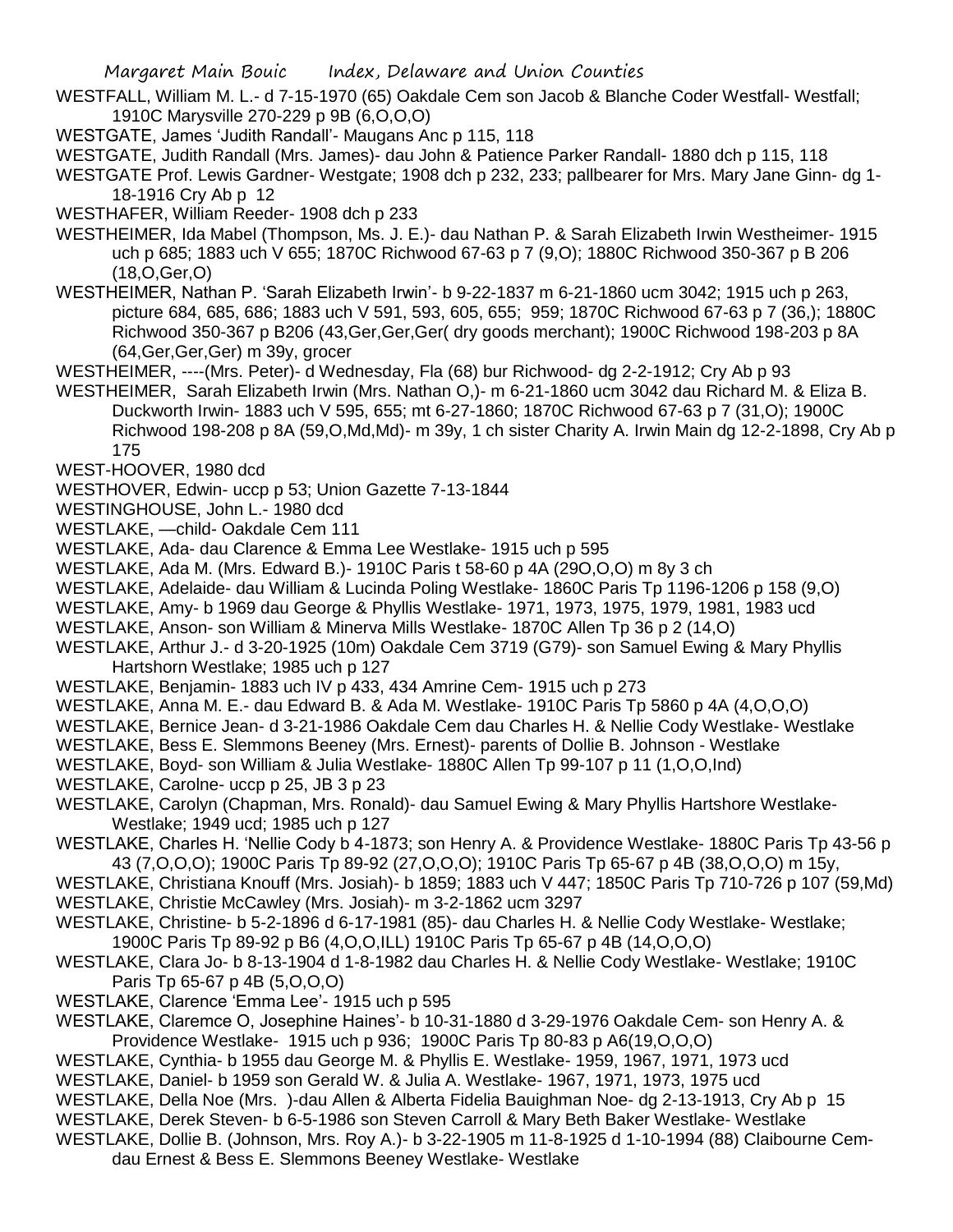WESTLAKE, E. B. Jr- brother Mary Westlake- Westlake

- WESTLAKE, Edward B. 'Ada M.'- 1910C Paris Tp 58-60 p 4A (39,O,O,O) m 8 y, farmer
- WESTLAKE, Edward B.- son Henry A. & Proivicence Westlake- Westlake; 1880C Paris Tp 43-56 p 43 (9,O,O,O); 1900C Paris Tp 80-83 p (29,O,O,O)
- WESTLAKE, Edward B.,Jr. 'Zelda'- b 1-28-1903 d 5-27-1987 son Edward B. & Ada Evans Westlake-Westlake; 1910C Paris Tp 58-60 p 4A (7,O,O,O)
- WESTLAKE, Edward F.- son Edward B.,Jr. & Zelca Westlake- Westlake
- WESTLAKE, Eli 'Mary E. Cowgill'- m 10-4-1866 ucm 4048
- WESTLAKE, Eliza C.- dau Richard & Jane Finley Westlake- 1870C Scioto Tp 74 p 9 (8,O)
- WESTLAKE, Eliza- dau James & Mary Westlake- 1860C Paris Tp 1280-1271 p 169 (1,O)
- WESTLAKE, Elizabeth- 1883 uch V 365
- WESTLAKE, Elizabeth (Amrine, Mrs. Smith)- m 7-10-1851 ucm 1687; 1915 uch p 988, 1002
- WESTLAKE, Elizabeth (Amrine, Mrs. Wesley)- m 12-20-1832 ucm 283- dau Samuel & Elizabeth Reed Westlake- 1883 uch V p 68; unec II p 35
- WESTLAKE, Elizabeth Hestwood (Mrs. Richard)- b 4-12-1824 m 2-3-1842 ucm 775 d 1848- dau Rev. John & Alice Finley Westlake- Maugans Anc p 163
- WESTLAKE, Elizabeth- dau Josiah & Christiana Knouff Westlake- 1850C Paris Tp 710-726 p 107, (24,O); 1860C Paris Tp 1197-1207 p 158 (34,O)
- WESTLAKE, Elizabeth Reed (Mrs. Samuel)- d 1881; 1883 uch V 68, 447; 1830C Paris Tp 329 p 292 (40-50); 1850C Paris Tp 710-726 p 107 (70,NJ)
- WESTLAKE, Ella (Herd, Mrs. Cassius M.)- m 10-7-1880 ucm 6813
- WESTLAKE, Ella- dau William & Julia Westlake- 1880c Allen Tp 99-107 p 11 (5,Ind,O,Ind)
- WESTLAKE, Emma- d 3-24-1902 (20y1m) Oakdale Cem 1528 (166C); Un Co Probate Deaths, Vol 3
- WESTLAKE, ---- infant d 3-19-1902 1524 (166C) ch of C. o. & Emma Westlake-
- WESTLAKE, Emma Gertrude (Trigg, Mrs. )(Mrs. )- d Tuesday (23) Oakdale Cem dau Mr. and Mrs. A. L. Blawvelt- dg 5-5-1908 Cry Ab p 131l dg 7-31-1908 Cry Ab p 146
- WESTLAKE, Emma Lee (Mrs. Clarence- dau Henry R, & Sarah Simpson Lee- 1915 uch p 595
- WESTLAKE, Ernest 'Bess E. Slemmons'- parents of Dollie Westlake Johnson- Westlake
- WESTLAKE, Esther L.- dau Josiah & Nevada V. Westlake- 1910C Paris Tp 81-83 p 5B (13,O,O,O)
- WESTLAKE, Floradell- dau William & Minerva Mills Westlake- 1870C Allen Tp 36 p 2 (2,O)
- WESTLAKE, Frances- dau George & Nellie Westlake- 1910C Paris Tp 59-61 p 4B (10,O,O,O)
- WESTLAKE, Frank R.- son George & Sarah E. Westlake- 1880C York Tp 93 p 9 (8,O,O,O)
- WESTLAKE, G. B. McClellan- d 6-15-1869 (7-5-11) son J. & Mary A. Westlake- Newhouse Cem p 9
- WESTLAKE, Geneva J.- dau Josiah W. & Nevada V. Westlake- 1910C Paris Tp 81-83 p 53 (12,O,O,O)
- WESTLAKE, George- 1883 uch IV p 433, 434 Amrine Cem; MR-DAR p 8
- WESTLAKE, George- 1883 uch IV p 488, V 368; 1915 uch p 517
- WESTLAKE, George- 1840C Paris Tp A28 (20-30) next door to Samuel Westlake
- WESTLAKE, George- 1870C Millcreek Tp 74-74 p (47,O) blacksmith; 1880C Paris tp 23-23 p 12 (-, O, NJ,Pa)
- WESTLAKE, George B.- 1870C Scioto Tp 74 p 9 (15,O)
- WESTLAKE, George J.- d 4-28-1907 (33y8m) Oakdale Cem 2025 (4C) son Samuel & Lydia E. Westlake-
- 1880C Paris Tp 37-55 p 43 (6,O,O,O); Un Co Probate deaths, Vol 3
- WESTLAKE, George 'Mercy'- 1883 uch V 68
- WESTLAKE, George M. 'Phyllis'- son Samuel Ewing & Mary Phyllis Hartshorn Westlake- Westlake; 1985 uch p 127; 1949, 1967, 1971, 1973, 1975, 1979, 1981, 1983 ucd
- WESTLAKE, George 'Nellie'- b 9-1873 -1900C Paris Tp 227-233 p B12 (21,O,O,O) m 3y
- WESTLAKE, George- son Samuel & Elizabeth Reed Westlake- 1883 uch V p 68
- WESTLAKE, George 'Sarah E.'- 1880C York Tp 93 p 9 (31,O,O,O)
- WESTLAKE, George 'Tamer Lundy'- m 11-12-1835 ucm 349
- WESTLAKE, George W.- 1883 uch V 528; 1915 uch p 481
- WESTLAKE, Gerald W. 'Julia A.- son Samuel Ewing & Mary Phyllis Hartshorn Westlake- Westlake; 1985 uch p 62, 127; 1949, 1959, 1967, 1971, 1971, 1973, 1979, 1971, 1983 ucd
- WESTLAKE, Gerald, Jr.- son Gerald & Julia A. Westlake- 1979 ucd
- WESTLAKE, Gladys- d 5-13-1924 (26y) Oakdale Cem 3641 (H75) dau Charles H. & Nellie Cody Westlake-Westlake; 1900C Paris Tp 89-92 p B6 (2,O,O,ILL)
- WESTLAKE, Greg- b 1956 son George & Phyllis Westlake- 1967, 1971, 1973, 1975 ucd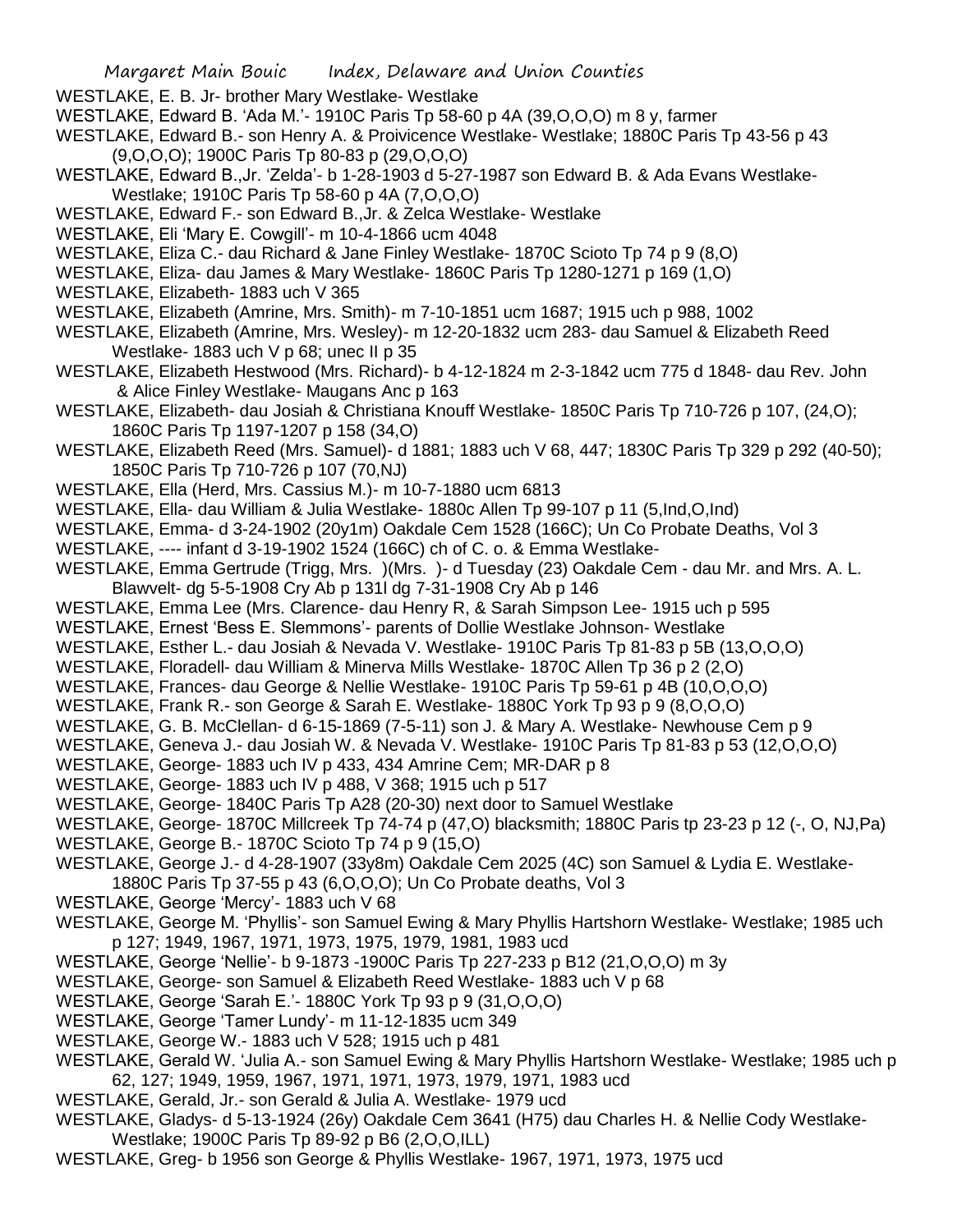- WESTLAKE, Hannah (Elliott, Mrs. john)- dau George & Mercy Amrine Westlake- 1883 uch V 68, 71
- WESTLAKE, Harold E.- son Josiah W. & Nevada V. Westlake- 1910C Paris Tp 81-83 p 5B (5,O,O,O)
- WESTLAKE, Harriet- d 1-4-1932 (91y) Oakdale Cem 4395 (O-4)
- WESTLAKE, Hattie (Mrs. Samuel)- 1910C Paris Tp 57-59 p 4A (69,O,Va, -) m2 9y, no ch
- WESTLAKE, Henderson son William & Lucinda Poling Westlake- 1860C Paris Tp 1196-1206 p 158 (4,O)
- WESTLAKE, Henry- WWI; d 10-5-1973 (79) Westlake
- WESTLAKE, Henry Amsterd 'Providence'- b 7-1839 lic 12-21-1867, ucm 4304 d 11-10-1904 (65y5m) Oakdale Cem 1923 (167D) son Josiah & Christiana Knoff Westlake- 1850C Paris Tp 710-726 p 17 (11,O); 1870C Paris Tp 69-70 ( 30,O); 1880C Paris Tp 43-56 p 43 (40,O,O,Md); 1900C Paris Tp 8083 p A6 (60,O,O,Pa); m 33y; Un Co Probate deaths, Vol 3 (d 11-9-1904)
- WESTLAKE, Henry- d 10-5-1973 (79) son Richard & Jane Finley Westlake- 1870C Scioto Tp 74 p 9 (13)
- WESTLAKE, Henry W.- son Josiah V. & Nevada V. Westlake- 1910C Paris Tp 81-84 p 5B (15,O,O,O)
- WESTLAKE, Horatio- father of Mrs. H R. Axline- bur Highland C- dg 11-27-1903 Cry Ab p 209
- WESTLAKE, Isabella Gregg (Mrs. Zephaniah)- m 11-11-1829 ucm 187; 1883 uch III p 258; 1830C Paris Tp 333 p 292 (15-20) unec II p 27
- WESTLAKE, Isabella (Wright, Mrs. Daniel F.)- m 10-13-1840; unec 664
- WESTLAKE, Isaiah- tavern, uccp p 33. JB 3 p 40
- WESTLAKE, Jacqueline- b 5-6-1961 dau George M & Phyllis Westlake- 1967, 1971, 1973, 1975 ucd
- WESTLAKE, James- bur Amrine Cem- 1883 uch IV p 434
- WESTLAKE, James- b 9-28-1810 Belmont Co d 6-26-1886 Blymer St.- dg 6-26-1896 Cry Ab p 74
- WESTLAKE, James- 1870C Paris Tp 193-194 p 26 (10,O) lived with Herman & Sarah M. Taylor
- WESTLAKE, James 'Mary'- 1860C Paris Tp 11280-1271 (45,O) farmer
- WESTLAKE, James 'Mary Ann Boyd'- m 4-9-1857 dcm
- WESTLAKE, James- son Samuel & Elizabeth Reed Westlake- 1883 uch V 68; 1830C Paris Tp 339 p 292 (20- 30)
- WESTLAKE, Jane (Felkner, Mrs. Orion)- Hutchisson p p 26
- WESTLAKE, Jane Finley (Mrs. Richard)- b 9-21-1824 m 4-5-1846 dcm- dau William & Margaret Walker Finley-Maugans Anc p 147, 160; 1870C Scioto Tp 74 p 9 (46)
- WESTLAKE, Jay Eugene- son Josiah V & Nevada V. Westlake- 1910C Paris Tp 81-83 p 5B (2,O,O,O)
- WESTLAKE, Jefferson- son William & Lucinda Poling Westlake- 1860C Paris Tp 1196-1206 p 158 (8,O)
- WESTLAKE, Jennie- dau William & Julia Westlake- 1880c Allen Tp 99-107 p 1 (4,O,O,Ind)
- WESTLAKE, Jesse- 1850C Paris Tp 610-624 p 93 (13,Pa)
- WESTLAKE, John- son Richard & Jane Finley Westlake- 1883 uch V 160
- WESTLAKE, John B.- d 6-30-1891 Un Co Probate deaths, Vol 3
- WESTLAKE, Joseph- son Henry A. & Providence Westlake- 1880C Paris Tp 43-56 p 43 (11,O,O,O)
- WESTLAKE, Josephine Haines (Mrs. Clarence O.)- dau Caleb F. & Margaretta D. Miller Haines- 1915 uch p 936; Westlake
- WESTLAKE, Josephine (LaBorem, Mrs. )(Gessner, Mrs. William Taylor)- dg 5-18-1906 Cry Ab p 99
- WESTLAKE, Joshua- 1915 uch p 88
- WESTLAKE, Josiah- uccp p 19, tavern JB 2 p 148, 275; p 24 tavern JB 3 p 2, 165; uccp p 26 JB 3 p 100, p 36, security JB 4 p 87; 1840C Paris Tp 877 (30-40)
- WESTLAKE, Josiah ;Christine Knouff'- d 5-23-1886 Un Co Probate deaths, Vol 3- son Samuel & Elizabeth Reed Westlake- 1883 uch III p 410, V 68, 447; 1850C Paris Tp 710-726 p 107 (59,O); 1870C Paris Tp 68-69 p 9 (69,O) 1880C Paris Tp 37-43 p 43 (80, O,Md,NJ); mt 3 p 19; (76-18750 uccp p 16, adm JV 2 p 68; 447
- WESTLAKE, Josiah 'Christie McCawley'- m 3-2-1862 ucm 3297 1883 uch III p 334; 1915 uch p 115, 138
- WESTLAKE, Josiah- son Henry A. & Providence Westlake- 1870C Paris Tp 69-70 p 10 (1,O)
- WESTLAKE, Josiah V. 'Nevada V.'- 1910C Paris Tp 81-83 p 5B (41,O,O,O) m 19y; farmer
- WESTLAKE, Judy- dau Samuel E. & Mary Hartshorn Westlake- Westlake
- WESTLAKE, Julia A. (Mrs. Gerald W.)- 1959, 1967, 1971, 1973, 1975, 1979, 1981, 1983 ucd
- WESTLAKE, Julia- dau Samuel Ewing & Mary Phyllis Hartshorn Westlake- 1985 uch p 127
- WESTLAKE, Julia (Mrs. William)- 1880C Allen Tp 99-107 p 11 (25,Ind,O,Ind)
- WESTLAKE, Karen Dale- b 4-24-1954 dau Gerald W. & Julia A. Westlake- 1969, 1967, 1971, 1973 ucd
- WESTLAKE, Leland- son Clarence O. & Josephine Haines Westlake- Westlake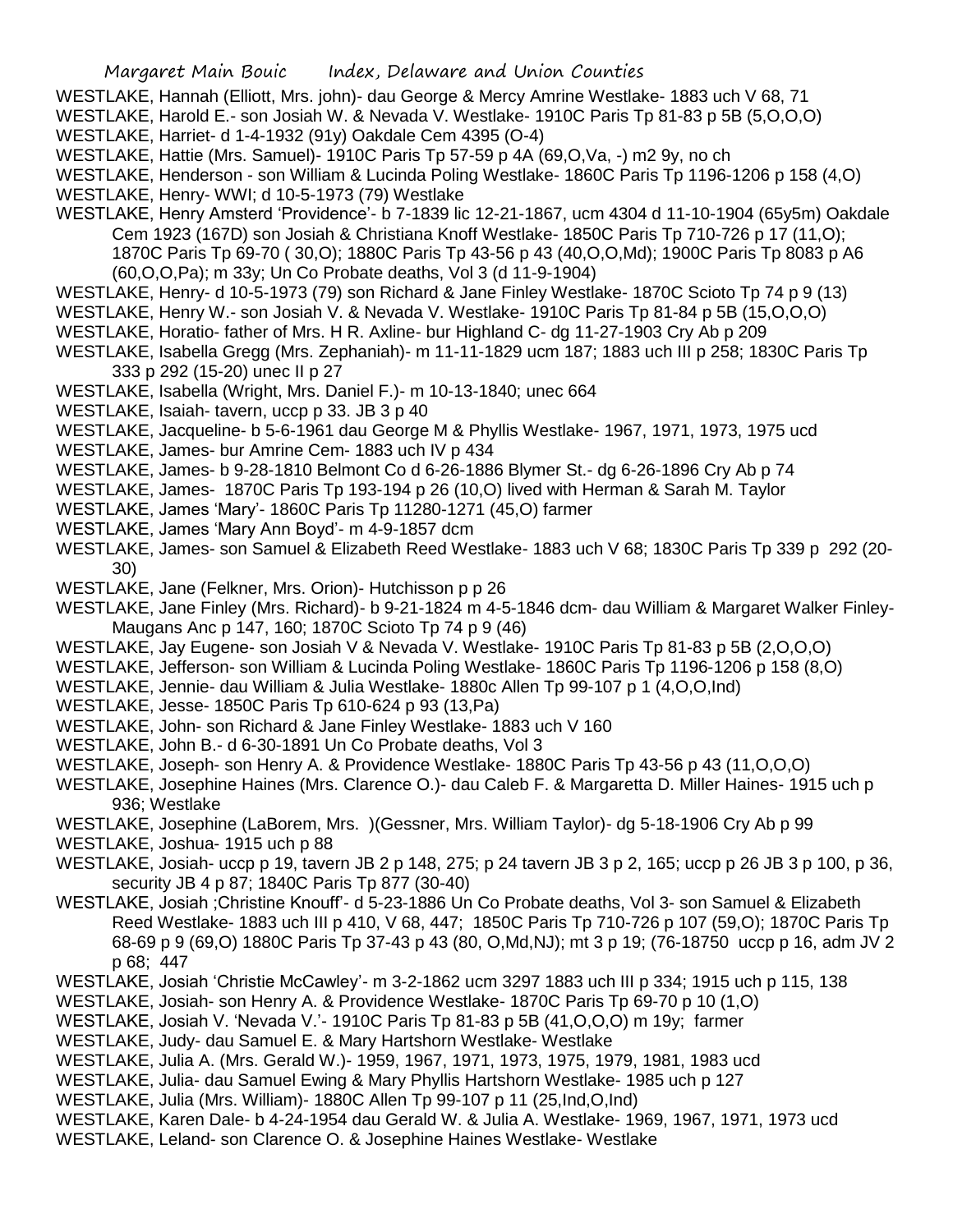- WESTLAKE, Lewis- son William & Minerva Mills Westlake- 1860C Paris Tp 1305-1294 p 173 (7,O): 1870C Allen Tp 36 p 2 (16,O)
- WESTLAKE, Lillie M.- dau George & Sarah E. Westlake- 1880C York Tp 93 p 9 (5,O,O,O)
- WESTLAKE, Lonna C.- dau Josiah W. & Nevada V. Westlake- 1910C Paris tp 81-83 p 5B (17,O,O,O)
- WESTLAKE, Lorena McAllister (Mrs Xemos)- 1915 uch p 831
- WESTLAKE, Luanda- dau James & Mary Westlake- 1860C Paris Tp 1280 1271 p 169 (15,0
- WESTLAKE, Lucinda Poling (Mrs. William)- 10-15-1851 ucm 1721- 1860C Paris Tp 1196-1206 p 158 (30,Va)
- WESTLAKE, Lucretia Tamison (Iulu) ((Bell, Mrs. William Alvi)- Graham (1664)
- WESTLAKE, Luley- dau William & Julia Westlake- 1880C Allen Tp 99-107 p 11 (7,Ind,O,Ind)
- WESTLAKE, Lydia- Oakdale Cem buried 10-14-1882 (83 (4-C)
- WESTLAKE, Lydia Ellen Keckley (Mrs. Samuel)- 8-1-1869 ucm 4577
- WESTLAKE, Lydia E. (Mrs. Samuel)- 1870C Paris Tp 68-69 p 9 (21,O); 1880C Paris Tp 37-55 p 43 (34,O,O,O); Un Co Probate Vol II p 27 (1879-1886)
- WESTLAKE, Margaret Mills (Mrs William)- m 8-23-1848; ucm 1338
- WESTLAKE, Margaret (Smith, Mrs. Robert B.)- b 9-15-1836 m 12-15-1864; dau Josiah & Christiana Knoiff Westlake- 1883 uch V 447; 1850C Paris Tp 710-726 p 107 (15,O)
- WESTLAKE, Marguerite- dau Edward B. & Ada M. Westlake- Westlake; 1910C Paris Tp 58-60 p 4A (1 10/12,O)
- WESTLAKE, Marian V.- dau Josiah W. & Nevada V. Westlake- 1910C Paris Tp 81-83 p 5B (10,O,O,O)
- WESTLAKE, Marion- son William & Manerva Westlake- 1860C Paris Tp 1305-1294 p 173 (5,O)
- WESTLAKE, Martha- dau George & Sarah E. Westlake- 1880C York tp 93 p 9 (9/12,O)
- WESTLAKE, Martha- dau William & Lucinda Poling Westlake- 1860C Paris Tp 1196-1206 p 158 (5,O)
- WESTLAKE, Mary- Un Co Probate Deaths, Vol ! P 10 (1867-1878)
- WESTLAKE, Mary A.- d 4-14-1897 Un Co Probate deaths Vol 3
- WESTLAKE, Mary A.- b 1859 dau Richard & Jane Finley Westlake- Maugans Anc p 160; 1870C Scioto Tp 74 p 9 (11,O)
- WESTLAKE, Mary Ann Boyd (Mrs. James)- m 4-9-1857 d 5-24-1869 (31y) Newhouse Cem p 9
- WESTLAKE, Mary Ann- dau Josiah & Christiana Knouff Westlake- 1850c Paris Tp 710-726 p 107 (22,O); 1860C Paris Tp 1197-1207 p 158 (32,O); 1870C Paris Tp 68-69 p 9 (41,O); 1880C Paris Tp 37-43 p 43 (52,O,O,Pa)
- WESTLAKE, Mary Belle- dau William & Minerva Mills Westlake- 1870c Allen Tp 36 p 2 (6,O)
- WESTLAKE, Mary Beth Baker (Mrs. Steven Carroll)- m 9-12-1981 dau Richard Baker- Westlake; 1983 ucd
- WESTLAKE, Mary E. (Peacock, Mrs. Thomas)- m 11-15-1842 ucm 771 dau Samuel & Elizabeth Reed Westlake- 1883 uch V 68
- WESTLAKE, Mary Elizabeth- b 1-1-196 d 4-30-1984 Oakdale Cem dau Edward B & Ada Evans Westlake-Westlake
- WESTLAKE, Mary Hartshorn (Mrs. Samuel E.)- m 6-18-19 Westlake; 1949, 1959, 1967 ucd
- WESTLAKE, Mary H. Cowgill (Mrs. Eli)- m 10-4-1866 ucm 4048
- WESTLAKE, Mary- dau James & Mary Westlake- 1860C Paris Tp 1280-1271 p 169 (17,O)
- WESTLAKE, Mary (Mrs. James)- 1860C Paris Tp 1280-1271 p 169 (35,O)
- WESTLAKE, Mary Phyllis Hartshorn (Mrs. Samuel Ewing)- b 5-11-1907 m 6-18-1923 d 8-10-1983 Oakdale Cem - dau Arthur & Jessie Hemphill Hartshorn; Westlake; 1985 uch p 127
- WESTLAKE, Mary (Stiles, Mrs. George B.)- 6-17-1867 ucm 4200
- WESTLAKE, Mary- dau William & Lucinda Poling Westlake- 1860C Paris Tp 1196-1206 p 158 (9/12,O)
- WESTLAKE, Matilda (Bell, Mrs. Thomas0- m 6-30-1859 ucm 2897 dau Josiah & Christiana Knouff Westlake-1850c Paris Tp 710-726 p 107 (17,O)
- WESTLAKE, Mercy (Amrine, Mrs Andrew)- dau George & Mercy Amrine Westlake- 1883 uch V 68
- WESTLAKE, Mercy- dau James & Mary Westlake- 1860C Paris Tp 1280-1271 p 169 (8,O)
- WESTLAKE, Mercy (Mrs. George)- 1883 uch V p 68
- WESTLAKE, Michelle (Michael) b 1966(7) son George & Phyllis Westlake- 1967, 1971, 1973, 1975, 1979, 1981, 1983 ucd
- WESTLAKE, Minerva Mills (Mrs. William)- m 8-23-1848 ucm 1338; 1860C Paris Tp 1305-1294 p 173 (29,O); 1870C Allen Tp 36 p 2 (40,O)
- WESTLAKE, Minnie- dau George & Sarah E. Westlake- 1880C York Tp 93 p 9 (5,O,O,O)
- WESTLAKE, Minnie- dau William & Julia Westlake- 1880c Allen Tp 99-107 p 11 (2,O,O,Ind)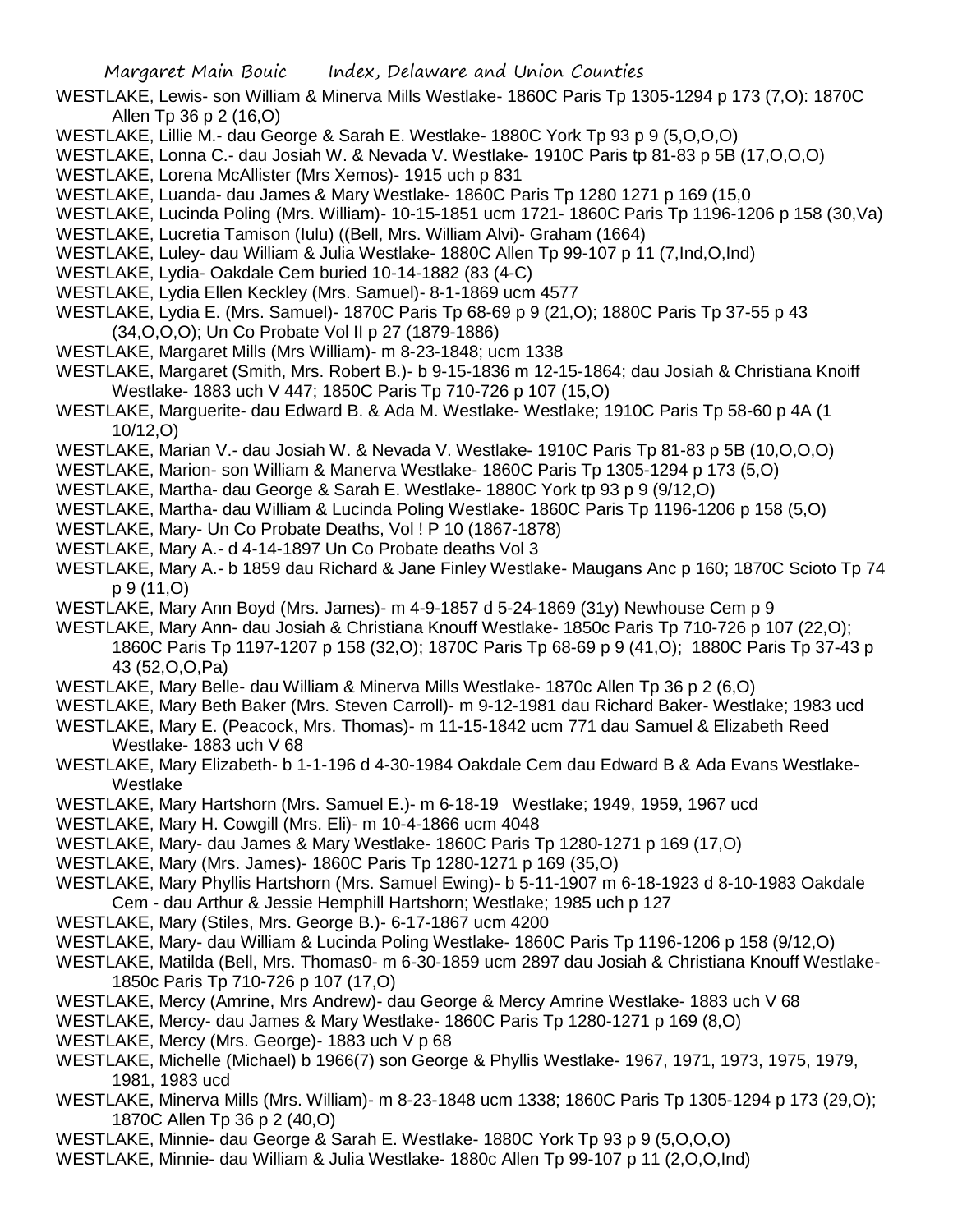- WESTLAKE, Nancy (Jordan, Mrs. Henry)-b 8-1870- dau Samuel & Elizabeth Reed Westlake- 1883 uch V 68, 117; 1870C Paris Tp 68-69 p 9 (3/12,O)
- WESTLAKE, Nannie B.- dau Samuel & Lydia E. Westlake- 1880c Paris Tp 37-55 p 43 (10,O,O,O)
- WESTLAKE, Nellie (Mrs. Charles)- b 11-1876; 1900C Paris Tp 89-92 p A6 (23,ILL,irel,O) m 5y, 2 ch; 1910C Paris tp 65-67 p 4B 943,O,Irel,O) m 15y, 3 ch
- WESTLAKE, Nellie (Mrs George)- b 4-1876 1900C Paris Tp 227-233 p B12 (24,O,O,O) 3y, 2 ch; 1910C Paris Tp 65-67 p 4B (43, O,Irel,O) m 15y, 3 ch
- WESTLAKE, Nellie- b 12-1874 d 1-28-1927 (52y) Oakdale Cem 3888 (C167) dau Henry A. & Providence Westlake- 1880C Paris Tp 43-56 p 43 (5,O,O,O); 1900C Paris Tp 80-83 p 96 (25,O,O,O); 1910C Marysville 66-61 p 3A (35,O,O,O)
- WESTLAKE, Nevada (Mrs. Josiah W.) d 1-18-1911 (40y8m) Oakdale Cem 2354 (51B); 1910C Paris Tp 81- 83 p 5B (34,O,O,O) m 19y, 8 ch
- WESTLAKE, Otto- son Clarence & Josephine Westlake- Westlake
- WESTLAKE, Pauline- b 12-1897 dau George & Nellie Westlake- 1900C Paris Tp 227-233 p B12 (2,O,O,O)
- WESTLAKE, Phyllis A.- dau Josiah W. & Nevada V. Westlake- 1910C Paris Tp 81-83 p 5B (8,O,O,O)
- WESTLAKE, Phyllis (Mrs. George)- 1959, 1967, 1971, 1973, 1975, 1979, 1981, 1983 ucd
- WESTLAKE, Phyllis (Ferrell, Mrs. Willard)- dau Samuel Ewing & Mary Phyllis Hartshorn Westlake- Westlake; 1985 uch p 125
- WESTLAKE, Providence (Prudence) Powers (Mrs. Henry A.)- b 2-1844 lic 12-21-1867 ucm 4304 d 2-6-1925 Oakdale Cem 3706 (C167) - dau Edward & Polly Dines Powers- 1883 uch V 131; 1870C Paris Tp 69- 70 p 9 (22,O)- 1880C Paris Tp 43-56 p 43 (36,O,O,O); 1900C Paris Tp 8083 p A6 (58,O,O,O) 32y; 1910C Marysville 66-61 p 3A (65, O,O,O) widow, 5 ch
- WESTLAKE, Rebecca (Clayton, Mrs. William)- m 11-15-1833 ucm 311
- WESTLAKE, Rebecca (Spencer, Mrs. Nathaniel S.)- m 2-11-1841 dcm
- WESTLAKE, Richard 'Elizabeth Hestwood' m 2-3-1842 ucm 775; Maugans Anc p 163
- WESTLAKE, Richard 'Emma Atha'- m 9-10-1876 ucm 5928
- WESTLAKE, Richard- son James & Mary Westlake- 1860C Paris Tp 1280-1271 p 169 (11,O)
- WESTLAKE, Richard 'Jane Finley'- m 4-5-1846 dcm; Maugans Anc p 160; 1870C Scioto Tp 74 p 9 (52)
- WESTLAKE, Richard- son Samuel & Elizabeth Reed Westlake- 1883 uch V 68
- WESTLAKE, Robert J.- son Edward B. Jr. & Zelda Westlake- Westlake
- WESTLAKE, Rosemary (Shirk, Mrs. Dewey Lee)- b 5-8-1926 m 11-3-1946 dau Samuel Ewing & Mary Phyllis Hartshorn Westlake- Westlake; 1985 uch p 127
- WESTLAKE, Samuel- 1883 uch IV p 433, 434, Amrine Cem
- WESTLAKE, ----- ch Samuel Westlake- d 7-21-1882- Oakdale Cem 115
- WESTLAKE, Samuel- uccp p 16, appr, JB 2 p 30; uccp p 26, security JB 3 p 100; 1840C Paris Tp 929 (60-70), George (20-30) lived next door
- WESTLAKE, Samuel E.- son George & Nellie Westlake- 1910C Paris Tp 59-61 p 4B (8,O,O,O)
- WESTLAKE, Samuel 'Elizabeth Reed'- d 1886 son George & Mercy Westlake- 1915 uch p 273, 516; 1883 uch V 68, 447; Westlake; 1830C Paris Tp 329 p 292 (50-60); 1850C Paris Tp 710-726 p 107 (72,Md); 1860C Paris Tp 1280-1271 p 169 (84,NJ); query T. R. Hopkins- unec Sept. 2
- WESTLAKE, Samuel Ewing 'Mary Phyllis Hartshorn'- d 37-1971 (69) Oakdale Cem 1985 uch p 127; 1949, 1959, 1967 ucd
- WESTLAKE, Samuel- son George M. & Phyllis E. Westlake- 1959 (2) ucd
- WESTLAKE, Samuel 'Hattie'- 1910C Paris Tp 57-59 p 4A (78,O,Pa,Md) m2 9
- WESTLAKE, Samuel- son James & Mary Westlake- 1860C Paris Tp 1280-1271 p 169 (21,O)
- WESTLAKE, Samuel 'Lydia' b 4-1837- son Josiah & Christiana Knouff Westlake- 1850C Paris Tp 710-726 p 107 (13,O); 1870C Paris Tp 68-69 p 9 (33,O);1880C Paris Tp 37-53 p 43 (43,O,O,Md); 1900C Paris Tp 71-74 p A5 p 40 (63,O,O,Pa)
- WESTLAKE, Samuel 'Lydia Ellen Keckly;- m 8-1-1869 ucm 4577
- WESTLAKE, Samuel R.- 1908 dch p 408
- WESTLAKE, Samuel- son Samuel & Elizabeth Reed Westlake- 1883 uch V 68; 1830C Paris Tp 339 [ 292 (20- 30); 1840C Paris Tp 920 (30-40)
- WESTLAKE, Sara (Caldwell, Mrs. )- dau Edward B., Jr. & Zella Westlake- Westlake
- WESTLAKE, ----Noe (Mrs. S. J.)- dau A. A. Noe- funeral at Westlake home- dg 9-17-1901, Cry Ab p 99
- WESTLAKE, Sarah A.- dau Richard & Jane Finley Westlake- 1870C Scioto Tp 74 p 9 (13,O)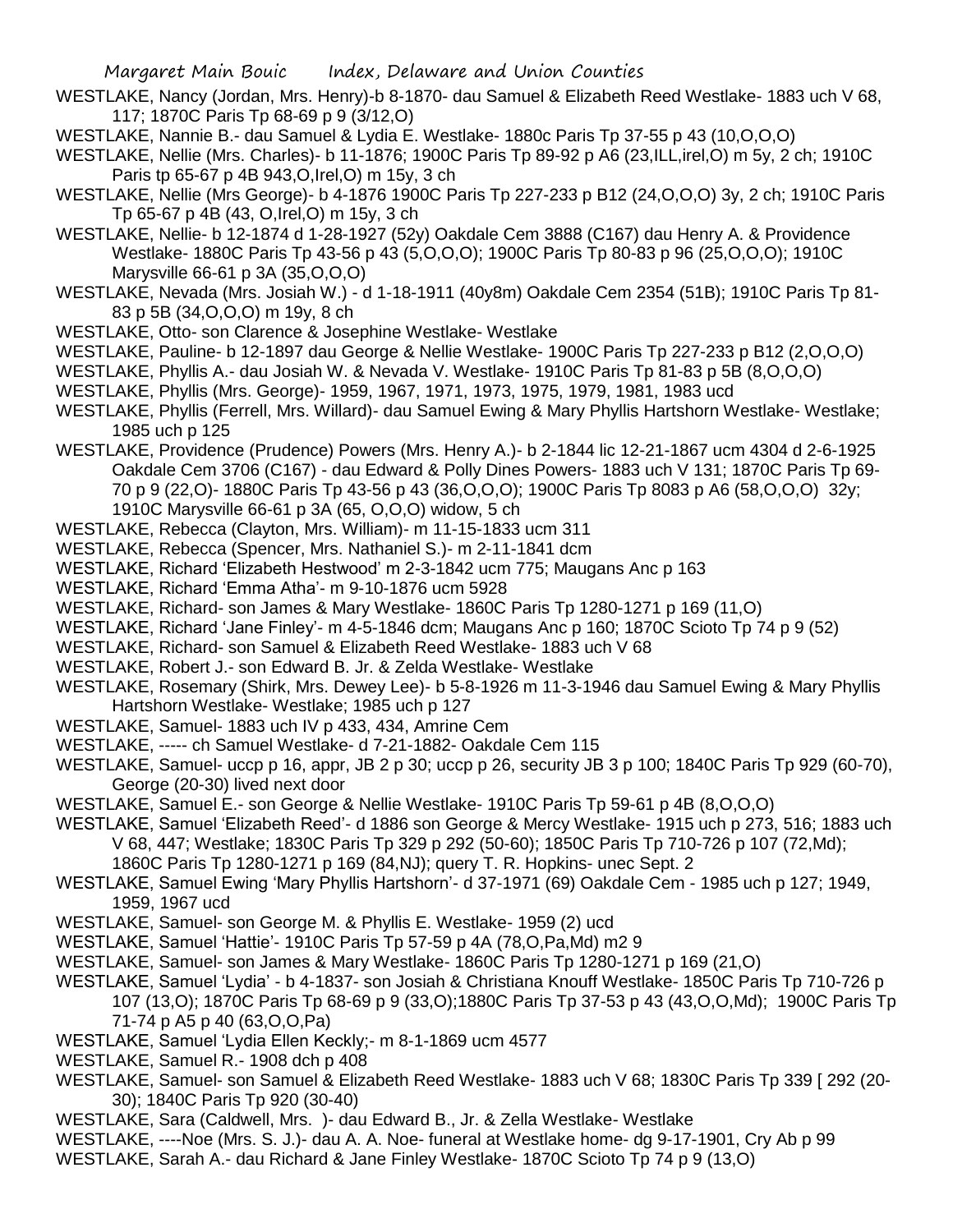- WESTLAKE, Sarah E. (Mrs. George)- 1880C York Tp 93 p 9 (31,O,O,O)
- WESTLAKE, Sarah Jane "Jennie" (Felkner, Mrs. Orrin)- m 6-30-1877 ucm 6088 dau George Westlake-Hutchisson p p 24
- WESTLAKE, Sarah- dau Richard & Jane Finley Westlake- Maugans Anc p 160
- WESTLAKE, Sarah (Spain, Mrs. William)- m 3-17-1859 ucm 2858
- WESTLAKE, Sophia Elliott (Mrs. Welling)- m 9-7-1828 ucm 153; 1883 uch III p 288l unec II p 26
- WESTLAKE, S. R.- d 2-11863; 1883 uch IV p 501
- WESTLAKE, Steven Carroll 'Mary Beth Baker' m 9-12-1981 son Gerald W. & Julia A. Westlake- 1959 (1 ½), 1967, 1971, 1973, 1975, 1979, 1983 ucd
- WESTLAKE, Susan- dau Josiah & Christiana Westlake- 1850C Paris Tp 710-726 p 107 (19,O); 1860C Paris Tp 197-207 p 158 (30,O)
- WESTLAKE, Susannah (Gibson, Mrs. John)- 1985 uch p 114
- WESTLAKE, Susanna (Gibson, Mrs. William)- m 3-17-1859 ucm 2858
- WESTLAKE, Sylvester- son William & Minerva Mills Westlake- 1860C Paris Tp 1305-1294 p 173 (8,O); 1870C Allen Tp 36 p 2 (18,O)
- WESTLAKE, Tamer Lundy (Mrs. George)- 11-121-1835 ucm 349
- WESTLAKE, W. B.- married John L. Daniels, Phebe Codner- 5-29-1867, dg 8-29-1916, Cry Ab p 88
- WESTLAKE, Weller- son Samuel & Elizabeth Reed Westlake- unvmec p 38; 1850C Paaris Tp 710-726 p 107 (59,Md)
- WESTLAKE, Welling 'Sophia Elliott'- m 9-7-1828 ; 1883 uch III p 288 1830C Paris Tp 338 p 292 (30-40)
- WESTLAKE, Willin- 1840C Allen Tp 700 (30-40)
- WESTLAKE, William- 1850C Paris Tp 710-726 p 107 (21,O)
- WESTLAKE, William- 1883 uch IV p 433, 434 Amrine Cem
- WESTLAKE, William- 1870C Marysville 37-37 p 5 (21,O), blacksmith
- WESTLAKE, William 'Julia'- 1880C Allen Tp 99-107 p 11 (33,O,O,O)
- WESTLAKE, William 'Lucinda Poling'-mj 10-15-1851 ucm 1721; 1860C Paris Tp 1196-1206 p 158 (27,O)
- WESTLAKE, William 'Minerva Mills'- m 8-23-1848 ucm 1338 1915 uch p 273; 1860C Paris Tp 1205-1294 (33,O) farmer
- WESTLAKE, William son Samuel & Elizabeth Reed Westlake- 1883 uch V 68
- WESTLAKE, William T.- son George & Nellie Westlake- 1910C Paris tp 69-61 p 4B (6,O,O,O)
- WESTLAKE, Zelda (Mrs Edward B. Jr.)-
- WESTLAKE, Zephaniah 'Isabella Gregg' m 11-11-1829 ucm 1827 son Samuel & Elizabeth Reed Westlake-1883 uch III p 288, V p 68; unec II p 27; 1830C Paris Tp 333 p 292 (20-30)
- WESTLICK, Henry- 1820C Union Tp 195 p 206 (18-26); uccp 16, JB 2 p 68
- WESTMEYER, Celeste Eirich (Mrs. Bill)- dau Walter & Ruth Westmeyer- Westmeyer
- WESTMEYER, Ruth (Mrs. Walter)- parents of Celeste Eirich- Westmeyer
- WESTMEYER, Walter 'Ruth'- " The Westmeyer
- WESTMORELAND, Mary Jo (Rudolph, Mrs. Elmer Charles)- 10-21-1948 McKitrick p 248
- WESTITTER/WESTWELLER, Catherine Beach (Mrs. Taylor)- m 10-7-1869 ucm 4613
- WESTON, Abby A.- dau Luther & Eliza J. Weston- 1850c Liberty Tp Un Co 911-928 p 136 (5,O)
- WESTON, Ann (Bagley , Mrsl Jesse Harrison)- dau Samuel & Eliza Baker Weston- Bagley p 9
- WESTON, Chad- b 1975 son Robert & Joyce Weston- 1979 ucd
- WESTON, Eliza J. (Mrs. Luther)- 1850C Liberty Tp Un Co 911-928 p 136 (34,NH); 1870C Lib Tp 1067-1077 p 145 (43,NH)
- WESTON, Eliza J.- d 4-18-1900 Un Co Probate Deaths, Vol 3
- WESTON, Eliza J.- 1880C Liberty Tp Un Co 212-221 p 22 (40,Mass)
- WESTON, Elizabeth Baker (Mrs Samuel)- Bagley p 9
- WESTON, Ellen Davis (Mrs )- dau A. J. & Sarah Griffin David- dg 4-1-1910, Cry Ab p 111
- WESTON, Ibeam?- dau Luther & Eliza J. Weston- 1860C Liberty Tp Un Co (15,O)
- WESTON, Isaac- son Luther & Elizabeth J. Weston- 1860C Liberty Tp un Co (10,O)
- WESTON, Jerome, Sr. 'Mary Cave'- dcc Maxson Greene 7530, 4194
- WESTON, Joyce (Mrs. Robert)- 1979 ucd
- WESTON, Luther 'Eliza J.'- 1860C Liberty Tp Un Cp 1067-1077 p 145 (42,NH); 1880C Lib Tp 212-221 p 22 (34,NH);
- WESTON, Luther- 1840C Liberty Tp un Co 417 (20-30)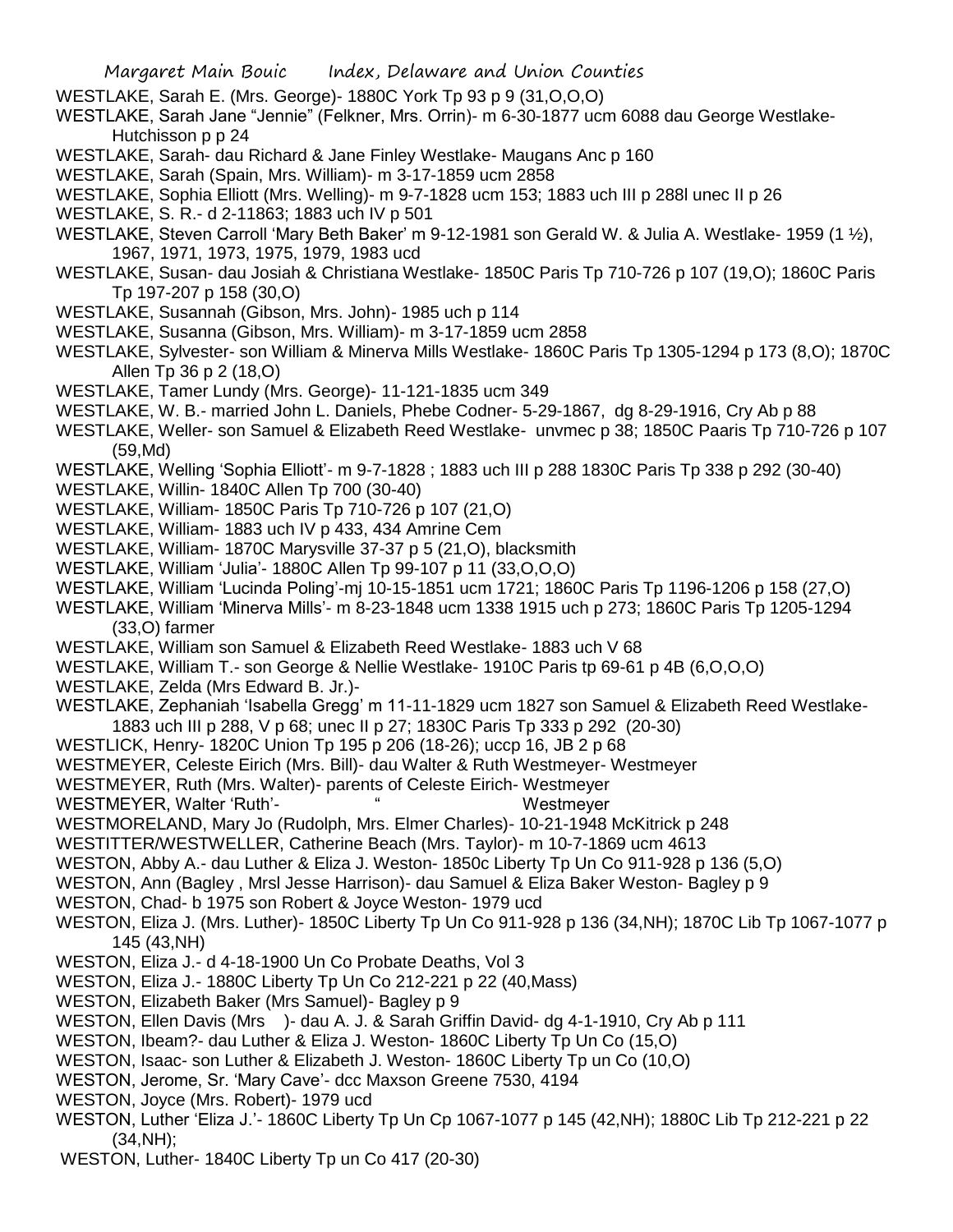WESTON, Lynda R. (James, Mrs. L. Joseph)- m 8-3-1958- 1985 uch p 80 WESTON, Marilla Almeda (Shulze, Mrs.Emanuel Henry)- b 5-5-1851 m 8-2-1870- Weiser p 180 WESTON, Martha M.- dau Luther & Eliza J. Weston- 1880C Liberty Tp un Co 212-221 p 22 (11,O) WESTON, Mary Cave (Mrs Sir Jerome)- dcc Maxson Greene 2531,u. 4195 WESTON, Mary (Clarke, Mrs. Gen. William )- m 1598/9 dau Sir Jerome & Mary Cave Weston- dcc Maxson Greene 1265, 2097 WESTON, Mary C.- dau Luther & Eliza J. Weston- 1850C Liberty Tp un Co 911-928 p 136 (7,O); 1870C Lib Tp 1067-1077 p 145 (17,O) WESTON, Mary (Cranston, Mrs. E. R.)- jm 10-3-1861 ucm 3229 WESTON, Robert 'Joyce'- 1979 ucd WESTON, Samuel 'Elizabeth Baker'- Bagley p 0 WESTON, Watat C.- son Luther & Elizabeth J. Weston- 1860C Liberty Tp Un Co (4,O) WESTONHAUS, Jacob- 1840C Leesburg Tp 136 (20-30) WESTRICH, Mary- 1971 dcd WESTRICK, Cecilia (Hendricks, Mrs. Arthur R.)- parents of Jack R. Hendricks- Westrick WESTRICO, Marysville p 55 WESTWOOD, William- Powers Pat p 25, 46, 47 WETH, Ann- ill dcw Bk 2 p 289 WETH, Elizabeth- younger sister of Asa Weth- dcw Bk 2 p 389 WETH, Henry- brother Asa Weth- dcw Bk 2 p 389 WETH, Nancy- eldest sister Asa Weth- dcw Bk 2 p 389 WETH, Samuel- brother Asa Weth- dcw Bk 2 p 389 WETH, William- brother Asa Weth- dcw Bk 2 p 389 WETHERALD, Ann Dale (Mrs. John)- dau Joshua Dale- dcq Thomas Graham 227 WETHERALD, John 'Ann Dale'- dcg Thomas Graham 226 WETHERALD, MaryGarrotson, Mrs. William)- dau John & Ann Dale Wetherald- dcq Thomas Graham 113 WETHERALL, Fern (Gruenbaum, Mrs. Justus J.)- b 7-23-1897 d 4-4-1958 Rausch (1822), III p 305 WETHERBEE, Betsy- b 1961 dau Richard & Patricia R. Wetherbee- 1969, 1980 dcd WETHERBEE, John- b 1952 son Richard & Patricia R. Wetherbee- Wetherbee; 1969 1971, 1980 dcd WETHERBEE, Kathy- b 1954 dau Richard & Patricia R. Wetherbee -1971 dcd WETHERBEE, Patricia R. (Mrs. Richard)- 1969k 1971, 1980 dcd WETHERBEE, Paul- b 1964 son Richard & Patricia R. Wetherbee- 1969, 1971, 198o dcd WETHERBEE, Peter- b 1956 son Richard & Patricia R. Wetherbee- 1971 dcd WETHERBEE, Richard 'Patricia R.'- 1969, 1971, 1980 dcd WETHERBEE, Susan- b 1958 dau Richard & Patricia R. Wetherbee1980 dcd WETHERBY, MA— b 2-1839 1900C Richwood 343-363 p 13B (61,O,O,Wales)- m 18y, no ch, sister Cyrus Moore WETHERELL, J. S.- Pabst 4 p 1 WETHERELL, Pamela Jane (Rister, Mrs. Ronald L.)- m 2-28-1976 dau Thomas A. Wetherell- Wetherell WETHERELL, Thomas A.- engaged to Tina Louise Blair- son Thomas A. Wetherell- Wetherell WETHERILL, Bonny B. (Stillings, Mrs. Walter Thomas)- b 2-2-1908 Lima, m 7-3-1929 d 9-3-1990 (82) Milford Cem- dau Melvin Roscoe & Christina Barbara Springer Wetherill- Wetherill WETHERILL, Christina Barbara Springer (Mrs. Melvin Roscoe)- Wetherilll WETHERILL, Ermel E.- d 7-1-1919 York Cem p 104 WETHERILL, Melvin Roscoe 'Christina Barbara Springer'- Wetherill WETHERILT, Kevin- 1981 ucd WETHERLY, William,- 1840C Liberty Tp Un Co 463 (30-40) WETHEROUGH, Margaret (Kane, Mrs. Richard)- dcc Gordon Seese 19 WETMORE, Caroline- dau Chaarles & Phebe Ann Wetmore- 1850C Delaware Town 1030 p 81 (5,O) WETMORE, Dr. Charles H.)- dcga p 9 Franklin Cronicle WETMORE, Charles Henry- Pabst 2 p 70 WETMORE, Charles J. 'Phebe Ann'- 1850C Delaware Town 1030 p 81 (32,NY); hadc p 66 WETMORE, Charles J.- son Charles J. & Phebe Ann Wetmore- 1850C DelawareTown 1030 p 81 (2,O)' Pabst

- 2 p 50
- WETMORE, C J.- d Saturday (78) Columbus- dg 12-25-1894 Cry Ab p 188
- WETMORE, Cornelia- dau Charles J. & Phebe Ann Wetmore- Pabst 2 p 50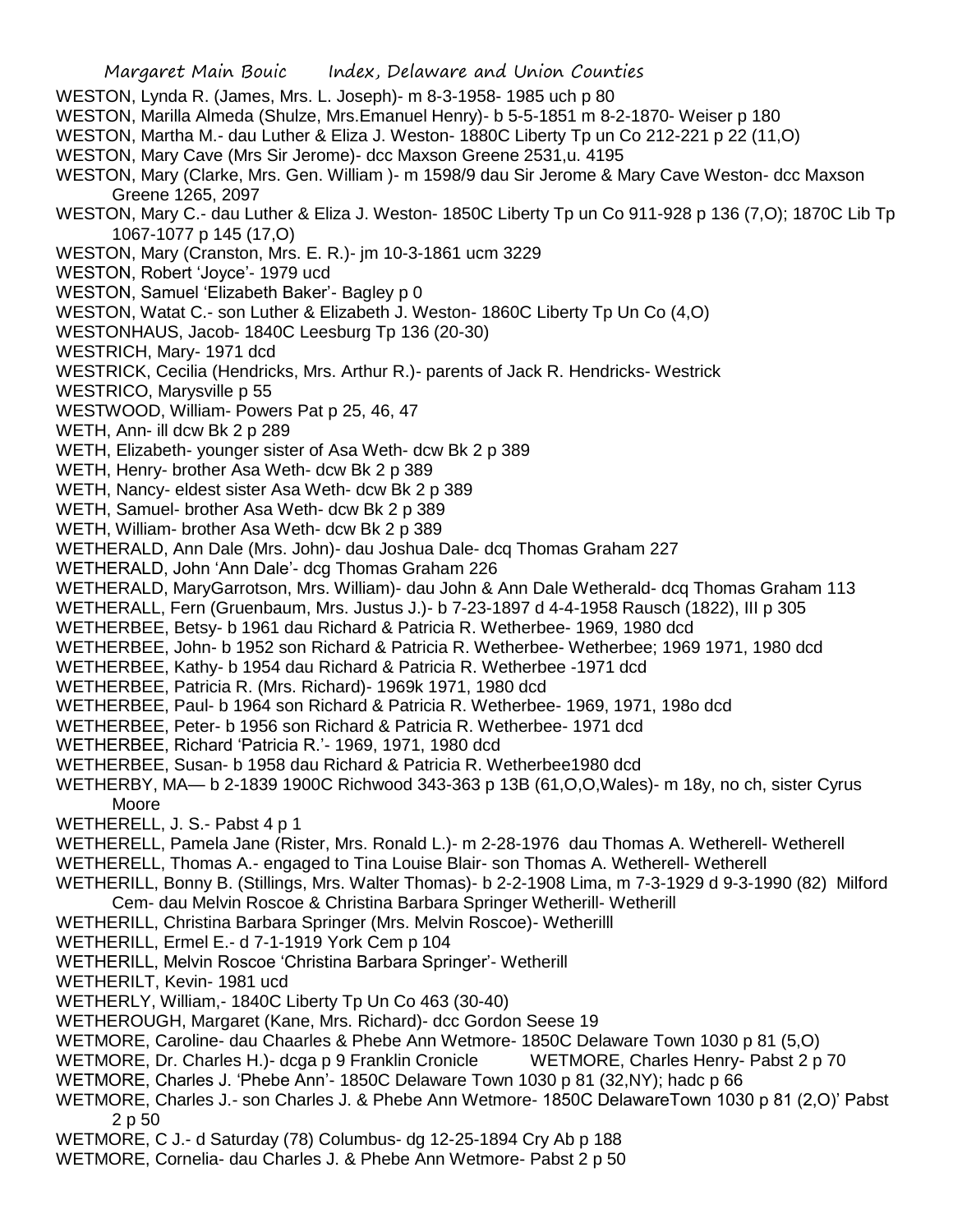- Margaret Main Bouic Index, Delaware and Union Counties WETMORE, C. T.- Pabst 2 [ 50 WETMORE, Elizabeth Rathbone- dau Charles J. & Phebe Wetmore- Pabst 2 p 50 WETMORE, Dr. Joseph Norris 'Virginia H.;- d 2-9-1998 (78) Palmetto, Fla. OWU professor-WWII, Army Air Corps- Wetmore WETMORE, Joseph N..Jr..- son Dr. Joseph Norris & Virginia H. Wetmore- Wetmore WETMORE, Juliet T. (Smith, Mrs. George B)- Pabst 2 p 50 WETMORE, Kenneth Harding- son Joseph Norris & Virginia H. . Wetmore,Sr.- Wetmore WETMORE, Mary Florence- dau Charles J. & Phebe Wetmore- Pabst 2 p 50 WETMORE, Phebe- Pabst 2 50 WETMORE, Phoebe Ann (Mrs. C. J.)Pabst 2 p 50; 1850C Delaware Town 1030 p 81 (20,O) WETMORE, Polly (Maine, Ms. Peter)- m 4-1-1844- Asp (635a) WETMORE, Dr. Richard D.- son Joseph Norris & Virginia H. . Wetmore- Wetmore WETMORE, Sally W. (Overmier, Mrs. )- dau Joseph Norris & Virginia H. Wetmore- Wetmore WETMORE, Virginia H. ( Mrs. Joseph) - Wetmore; Pabst 8 p 40, 41 WETSBAUGH, Harrison 'Lucinda'- 1850C Leesburg Tp 266-289 p 44 (31,O) WETSBAUGH, John- son Harrison & Lucinda Wetsbaugh- 1850C Leesburg Tp 266-289 p 44 ( 7,O ) WETSBAUGH, Lucinda (Mrs. Harrison)- 1850C Leesburg Tp 266-289 p 44 (27,O) WETSBAUGH, Samuel- son Harrison & Lucinda Wetsbaugh- 1850C Leesburg Tp 266-289 p 44 (1,O) WETSBAUGH, Sarah- dau Harrison & Lucinda Wetsbaugh- 1850C Leesburg Tp 266-289 p 44 (9,O) WETSBAUGH, Thomas- son Harrison & Lucinda Wetsbaugh- 1850C Leesburg Tp 266-289 p 44 (5,O) WETSON, Hugh S.- 1908 dch p 408 WETT, Jona- 1908 dch p 408 WETTE, Marie (Starr, Mrs. Fredrick)- maternal grandparents of Ted Collier- 1985 uch p 30 WETTER, Jerome Albert 'Winnie lou Anderson'- Maugans Anc p 13 WETTER, Joseph- Pabst 2 p 94 WETTER. Julie Ann- b 1-25-1963 dau Jerome Albert & Winnie Lou Anderson Wetter- Maugans Anc p 13 WETTER. Kelly Lynn- b 3-21-1960 ch Jerome Albert & Winnie Lou Anderson Wetter- Maugans Anc p 13 WETTER, Susan- d 3-25-1905 Un Co Probate Deaths, Vol 3 WETTER. Winnie Lou Anderson (Mrs. Jerome Albert)- b 7-27-1939 dau Denzil Tobias & Gladys Partin Anderson -Maugans Anc p 13 WETTERMAN, Barbara Kleiber. (Mrs. David W.) - m 10-21-1956 Wetterman; 1971, 1973, 1975, 1979, 1981,1983 ucd WETTERMAN, Craig A.- b 1960 son David W. & Barbara K. Wetterman- Wetterman; 1971, 1973, 1975, 1979, 1983 ucd WETTERMAN, David W. 'Barbara K.'- 1967, 1971, 1973, 1975, 1979, 1981, 1983 ucd WETTERMAN, Lana Marie (Schurb, Mrs. Ken Ray)- b 1957 m 3-19-1988- dau David W. & Barbara K. Wetterman- 1971, 1973, 1975, 1979 ucd WETTERS, Donald- son Edward & Grace Wetters- Weiser p 624 WETTERS, Edward 'Grace'- son Henry & Mary Bolinger Wetters- Weiser p 624 WETTERS, Esty (Torpy, Mrs. William)- dau Henry & Mary Bolinger Wetters- Weiser p 625 WETTERS, Ethel- dau William & Lizzie Bechtold Wetters- Weiser p 624 WETTERS, Gertrude- dau Edward & Grace Wetters- Weiser p 624 WETTERS, Grace (Mrs. Edward)- Weiser p 624 WETTERS, Henry 'Mary Bolinger'- Weiser p 624
	- WETTERS, Lizzie Bechtold (Mrs. William)- Weiser p 624
	- WETZEL, Louise- dau William & Lizzie Bechtold Wetters- Weiser p 624
	- WETZEL, Mary Bolinger (Mrs. Henry)- dau Anthony & Sally Kiplinger Bolinger- Weiser p 624
- WETZEL, Vada (Layman, Mrs. Albert)- dau William & Lizzie Bechtold Wetters- Weiser p 624
- WETZER, William Lizzie Bechtold'- son Henry & Mary Bolinger Wetters- Weiser p 624
- WETZEL, 1915 uch p 410, 464
- WETZEL, Abraham E, "Fanny" 'Frances'- b 1841 d 1928 Unionville Cem, Darby Jerome Cem p 39, 49; 1985 uch p 46; 1880C Allen Tp 15-114 p11 (8.PA.Pa.Pa); 1900C Darby Tp 53-57 p B2 (58,Pa,Pa,Pa) m 34y WETZEL, Abraham 'Fannie Huntsberger'- 1915 uch p 824; 1883 uch V p 436
- 
- WETZEL, Addison- son Charles & Loisa Wetsel- 1850C Berlin Tp 1962 p 121 (4,O
- WETZEL, Alice A. (Hathaway, Mrs. Percy)- m 7-31-1873, ucm 5302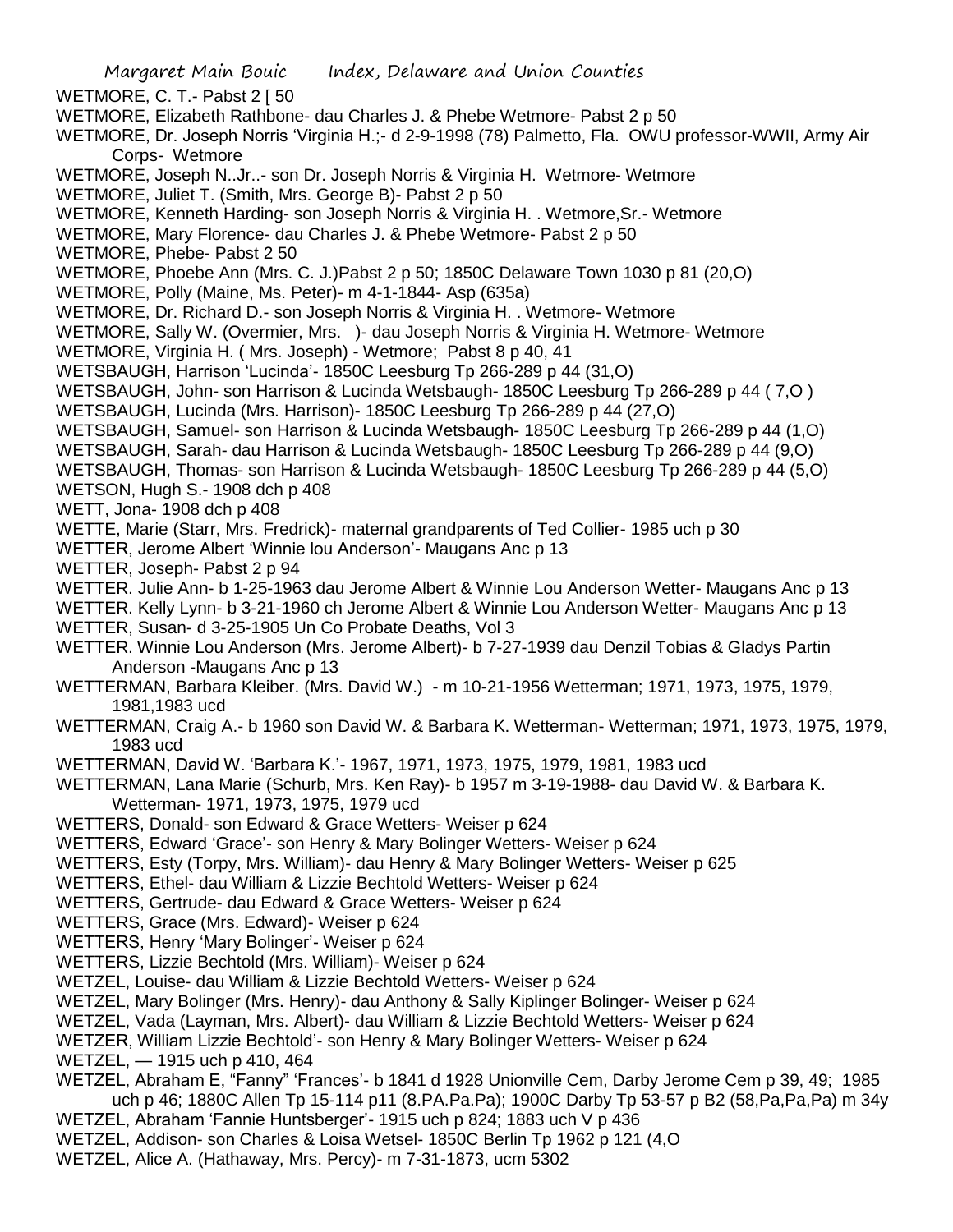- WETZEL, Alice Smith (Mrs. Arthur)- m 10-26-1879 ucm 6572
- WETZEL, Almer- son Martin & Kate Wetzel- 1880C Allen Tp 102-111 p 11 (3,Md,Pa,Pa); unvmec p 28
- WETZEL, Arthur- son Abram E. & Francis Wetzel- 1880C Allen Tp 105-114 p 11 ((11,Pa,Pa,Pa)
- WETZEL, Arthur 'Alice Smith'- m 10-26-1879 ucm 6572
- WETZEL Arthur G.- 1915 uch p 315; 1883 uch I 557
- WETZEL, Betty Michaels (Mrs. Louis Eugene)(Klienlien, Mrs. Louis)- dau Dale & Nina Hines Michaels-Graham 175322
- WETZEL, Catherine (Mrs Martin P.)- b 2-1852- 1900C Darby Tp 30-31 p A2 (48,Pa,Pa,Pa) m 29y, 3 ch 1
- WETZEL, Charles 'Loisa'- Pabst 2 p 78; hadc p 18; CCC p 5; 1850C Berlin Tp 1962 p 121 (39,Pa
- WETZEL, Clarence 'Louia Dunfee'- b 11-1869/8 m 1-16-1890 d 1904 Unionville Cem, Darby Jerome Cem p 33; ped Donald Joseph Wetzel 8
- WETZEL, Claud V.'Ethel Gililand'- b 12-1890 m 1910 d 2-28-1966 Unionville Cem, Darby Jerome Cem p 48 son Clarence & Loua May Dunfee - 1985 uch p 43l 49
- WETZEL, Dan- 1980 dcd
- WETZEL, David- son Charles & Loisa Wetsel- 1850C Berlin Tp 1962 p 121 (6,O)
- WETZEL, David L.- b 9-30-1958 son Lyle & Sharon Lee Hutchins Wetzel- McKitrick 152
- WETZEL, Dewey V. 'Gertrude Katerina Basch'- b 4-5-1896 m 6-25-1919 d 8-31-1938 son Clarence & Loua May Dunfee Wetzel- 1985 uch p 43; 1900C Darby Tp Unionville 59-58 p 3A (2,O,Pa,O); ped Donald Joseph Wetzel 4
- WETZEL, Diana Linda Barron (Mrs. Ronald Joseph)- b 1-11-1949 Texas; 1985 uch p 43
- WITMER, Don 'Mary'- parents of Paul Wetzel- Wetzel
- WETZEL, Dora Bowman (Mrs. Howard)- dau Earl Newman- Weiser p 815
- WETZEL, Dora (Evans, Mrs. J. E.)- b 9-1-1864 m 9-1-1882 dau Abraham & Fanny Wetzel- 1883 uch V 436
- WETZEL, Eliza- dau Charles & Loisa Wetsel- 1850C Berlin Tp 1962 p 121 (12,O)
- WETZEL, Elizabeth- Pabst 2 p 82
- WETZEL, Elizabeth- dau Abram E. & Frances Wetzel- 1880C Allen Tp 105-114 p 11 (7,O,Pa,Pa)
- WETZEL, Ella (George, Mrs. Harry R.)- Wetzel
- WETZEL, Ella S.- 1967 ucd
- WETZEL, Ella (Mrs. )(Mrs. Harry Robison George)- b 6-26-1897 m(2) 1-2-1972 1985 uch p 57
- WETZEL, Flora Esther Whipple (Mrs. Robert Louis)- b 10-14-1918 m 3-7-1947- dau Glen Olney & Mabel Agnes Mills Whipple- 1985 uch p 43; ped Ronald Joseph Wetzel 3
- WETZEL, Florence Madora (Evans, Mrs. Jacob Mortimer)- m 1882 dau Abraham & Frances Wetzel- 1985 uch p 46; 1880C Allen Tp 105-114 p 11 (14,Pa,Pa,Pa)
- WETZEL, "Fanny" Frances E. Huntsberger (Mrs. Abraham E )- b 5-1843 d 1931 Unionville Cem, Darby Jerome Cem p 39; 1915 uch p 824; 1883 uch V 436; 1880C Allen Tp 105-114 p 11 (36,Pa,Pa,Pa); 1900C Darby Tp 5357 p B2 (57,Pa,Pa,Pa) m 34y; 1910C Darby Tp, Unionville 52-52 p 3A (61,Pa,Pa,Pa) m 45y, 6 ch, 5 living
- WETZEL, Garnet E. (Mrs. John W.)- 1967 ucd
- WETZEL,Gertrude-b 4-1879 son Abram E. & Francis Wetzel-1880C Allen Tp 105-114 p 11 (10/12,O,Pa,Pa)
- WETZEL, Gertrude Katerina Basch (Mrs. Dewey V.)- b 4-28-1896 m 6-25-1919 d 11-28-1973 dau Louis & Rosena Saner Basch- 1985 uch p 43; ped Ronald Joseph Wetzel 5
- WETZEL, Hazel- b 1892 d 1975 York Cem p 56
- WETZEL, (Mrs. H. C.) d Sunday Granville,O.- dg 7-22-1898, Cry Ab p 161
- WETZEL, Henry- son Charles & Loisa Wetsel- 1850C Berlin Tp 1962 p 121 (16,O)
- WETZEL, Holly- b 1970 ch Jack L. & Sharon L. Wetzel- 1971 dcd
- WETZEL, Howard 'Doris Bowman'- Weiser p 815
- WETZEL, Jack L. 'Sharon L.'- 1969, 1971 dcd
- WETZEL, Jane- dau Charles & Loisa Wetsel- 1850C Berlin Tp 1962 p 121 (9,.O)
- WETZEL, Joanne (Patrick, Mrs. )- dau Louis W. Sr. & Caroline Sullivan Wetzel- Wetzel
- WETZEL, John W. 'Garnet E.'- 1967 ucd
- WETZEL, Jon L.- 1980 dcd
- WETZEL, Katherine A.(Mrs. Marvin/Martin P.)-1880C Allen Tp 102-111 p 11 (27,Pa.Pa,Pa0; 1910C Darby Unionville 46-46 (58,Pa,Pa.Pa) m 39y, 3 ch, 2 liv
- WETZEL, Kenneth Franklin- b 8-13-1961 son lyle & Sharon Lee Hutchins Wetzel- McKitrick 153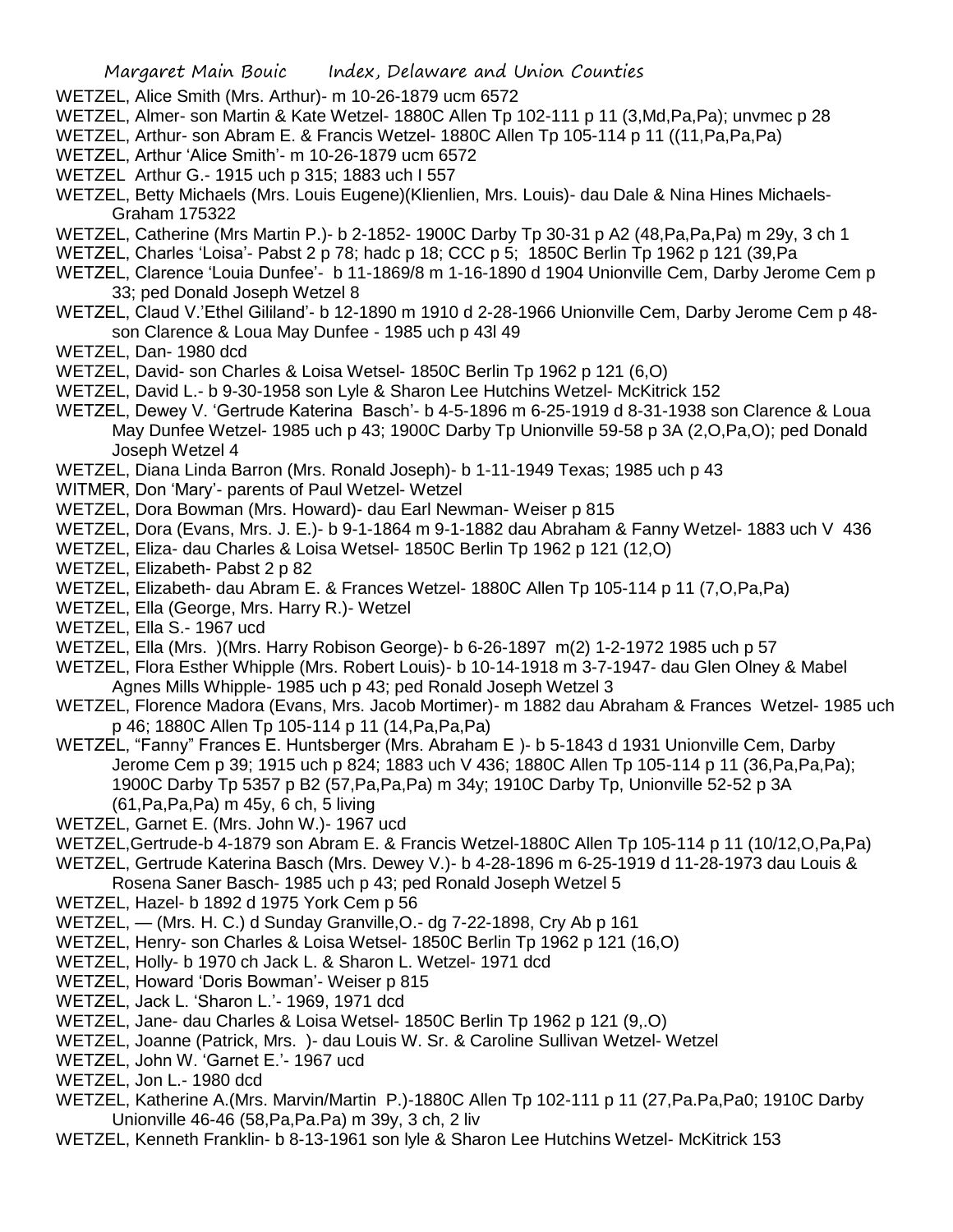- WETZEL, —(Mrs. Lafayette)- burned to death, body shipped east to Ostrander- dg 12-24-1901, Cry Ab p 113 WETZEL, Laurie A.- 1980 dcd
- WETZEL, Lewis J. 'Ruth'- 1980 dcd
- WETZEL, Lois (Longbrake, Mrs. Byron)- b 1904 d 1977 dau Clarence & Loua May Dunfee Wetzel- 1985 uch p 43
- WETZEL, Loisa/Luwisa (Mrs. Charles)- 1850C Berlin Tp 1962 p 121 (36,O)
- WETZEL, Lori Ann- b 3-3-1973 dau Ronald Joseph & Diana Linda Barron Wetzel- 1985 uch p 43
- WETZEL, Loua May Dunfee (Mrs. Clarence)- b 7-16-1869 m 1-16-1890 d 2-2-1943 Unionville Cem, Darby Jerome Cem p 39, 46- dau William Jonathan & Mahala Marshall Dunfee- 1985 uch p 43; ped Ronald Joseph Wetzel- 9
- WETZEL, Louis Eugene 'Betty Michaels'- Graham (175322) div
- WETZEL, Louis W., Sr. 'Caroline Kulivan'- brother Milton J. Wetzel- Wetzel
- WETZEL, Mrs. Louis- 1915 uch p 412
- WETZEL, Lusina- 2 p 82
- WETZEL, Lyle 'Sharon Lee Hutchins'- m 10-27-1956- McKitrick p 152
- WETZEL, Mark- b 1965 son Jack L. & Sharon L. Wetzel- 1969, 1971 dcd
- WETZEL, Martin- d 10-21-1899 Un Co Probate Deaths, Vol 3
- WETZEL, Martin 'Kate'- b 6-1882 son Abraham & Frances E. Wetzel- 1915 uch p 464; 1883 uch V 463;
	- 1880C Allen Tp 102-111 p 11 (37,Pa,Pa,Pa)1900C Darby Tp 53-57 p B2 (17,O,Pa,Pa)
- WETZEL, Martin P..Marvin 'Catherine'- b 3-1843 interred 2-2-1843 Unionville Cem, Darby Jerome Cem p 46; 1900C Unionville 30-31 p A2 (49,Pa,Pa,Pa) m 29y; mail carrier; 1910C Darby Tp Unionville 46-46 p 2B (61,Pa,Pa,Pa) mz 39y, mail carrier
- WETZEL, Martin R.- b 1882 d 1930 Unionville Cem, Darby Jerome Cem p 39, 52
- WETZEL, Mary Ann- Pabst 2 p 82
- WETZEL, Mary (Mrs. Don)- parents of Paul Wetzel- Wetzel
- WETZEL, Mary Shaffer (Mrs. )(Bennett, Mrs. Harry)- dau Herbert B. & Harriet Malick Shaffer- Weiser p 370
- WETZEL, Milton J.- brother Louis W. Wetzerl,Sr.- Wetzel
- WETZEL, M. P.- 1883 uch V 233
- WETZEL, M. R.- 1980 dcd
- WETZEL, Paul 'Valerie Ohnsman'- m 4-16-1995 son Don & Mary Wetzel- Wetzel
- WETZEL, Robert Louis 'Flora Esther Whipple'- b 1-30-1921 Cleveland m 3-7-1947 d 4-14-1973 Toledo- son Dewey V. & Gertrude Katerina Basch Wetzel- ped Ronald Joseph Wetzel 2; 1985 uch p 43
- WETZEL, Ronald Joseph 'Diana Linda Barron'- b 11-3-1948 n 8-1971 son Robert Louis & Flora Esther Whipple Wetzel- 1985 uch p 43; ped Ronald Joseph Wetzel 1
- WETZEL, Ronald Joseph II- b 5-11-1978 son Ronald Joseph & Diana Linda Barron Wetzel- 1985 uch p 43
- WETZEL, Ruby (Johnson, Mrs. )- b 1884 d 1970 Unionville Cem, Darby Jerome Cem p 39
- WETZEL, Ruth (Mrs. Lewis J.)- 1980 dcd
- WETZEL, Sandra Lee- b 6-6-1957 dau Lyle & Sharon Lee Hutchins Wetzel- McKitrick p 152
- WETZEL, Sarah- Pabst 2 p 82
- WETZEL, Sharon L. (Mrs. Jack L.)- 1969, 1971 dcd
- WETZEL, Sharon Lee Hutchins (Mrs. Lyle)- b 6-20-1938 m 10-27-1956 dau Ben Richard & Idonna Via Whiting Hutchins- McKitrick 152
- WETZEL, Urvilla- ch Charles & Loisa Wetzel- 1850C Berlin Tp 1962 p 121 (5/12,O)
- WETZEL, Valerie Ohnsman (Mrs. Paul)- m 4-25-1995 dau E. Lawrence & Caroline Ohnsman- Ohnsman
- WETZEL, Vera/Verna Belle- b 1913 d 2-15-1919 Unionville Cem, Daarby Jerome Cem p 39, 46
- WETZEL, Viola (Robinson, Mrs. F. Scott) n 10-9-1886 dau Abraham E. & Frances Huntsberger Wetzel- 1915 uch p 824; 1880C Allen Tp 105-114 p 11 (12,Pa,Pa,Pa)
- WETZEL, William H.- son Charles & Loisa Wetzel- 1850C Berlin Tp 1062 p 121 (2,O)
- WETZEL, Willie- son Martin & Kate Wetzel- 1880C Allen Tp 102-111 p 11 (6,Md,Pa,Pa)
- WETZELL, David- On Robert E. Wetzell- Wetzelll
- WETZELL, Helen (Mrs. Louis Sr.)- d 1947- Wetzell
- WETZELL, Jeanne (Patrick Mrs. Jim)- sister Robert Wetzell, Jr.- Wetzell
- WETZELL, Louis,Sr. 'Helen'- Wetzell
- WETZELL, Robert E. b 3–26-1936 d 2-8-1987 (49) son Louis,Sr. & Helen Wetzell- Wetzell
- WETZELL, Robert, Jr.- son Robert E. Wetzell- Wetzell